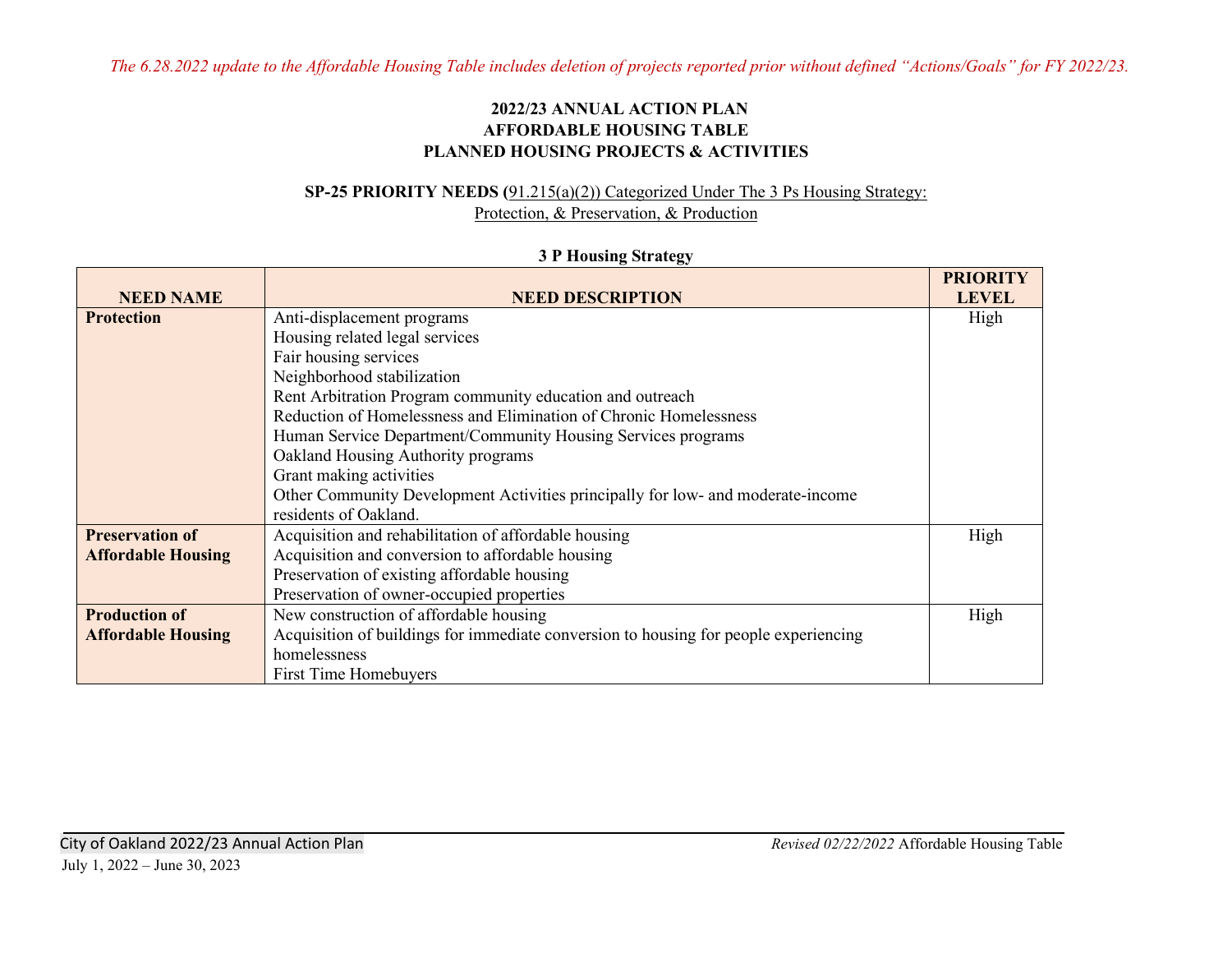| <b>ACTIVITY NAME</b>                            | <b>DESCRIPTION OF</b> | <b>CATEGORIES</b>             | <b>FUNDING PROGRAMS</b>                   | 2022/23 ONE YEAR GOALS |
|-------------------------------------------------|-----------------------|-------------------------------|-------------------------------------------|------------------------|
| <b>LOCATION</b>                                 | <b>ACTIVITY</b>       | <b>OF</b><br><b>RESIDENTS</b> | <b>AND RESOURCES</b><br><b>TO BE USED</b> |                        |
| <b>COMMUNITY DEVELOPMENT</b><br><b>DISTRICT</b> |                       | TO BE<br><b>ASSISTED</b>      |                                           |                        |

## **PROTECTION - Objective #1 Provision of Rental Assistance for Extremely and Very Low-Income Families**

| 6946 Foothill Blvd<br>See www.oakha.org - FY2022<br>Annual MTW Plan<br>Eastern    | OHA will do<br>predevelopment<br>planning to<br>rehabilitate and<br>preserve 65 units of<br>affordable housing                                                  | $30\%$ AMI = 16<br>units<br>$35\%$ AMI = 21<br>units<br>$50\%$ AMI = 8<br>units<br>$60\%$ AMI = 19<br>units<br>1 manager unit | Low income tax<br>credits and tax-<br>exempt debt. | OHA plans to continue to<br>evaluate a Rental Assistance<br>Demonstration (RAD)<br>conversion of 21 public<br>housing units converting them<br>to PBV subsidy in 2021/22<br>and complete redevelopment<br>of 22 units at this site in late<br>2022.                                                                                                                                                                                                                                                                                                                                                                                |
|-----------------------------------------------------------------------------------|-----------------------------------------------------------------------------------------------------------------------------------------------------------------|-------------------------------------------------------------------------------------------------------------------------------|----------------------------------------------------|------------------------------------------------------------------------------------------------------------------------------------------------------------------------------------------------------------------------------------------------------------------------------------------------------------------------------------------------------------------------------------------------------------------------------------------------------------------------------------------------------------------------------------------------------------------------------------------------------------------------------------|
| 285 12 <sup>th</sup> Street<br>Eastern-FY2023 Annual MTW<br>Plan. Activity -08-01 | OHA is partnering<br>with East Bay Asian<br>Local Development<br>Corporation<br>(EBALDC) to<br>construct affordable<br>housing. The site is<br>currently vacant | 65 units and 3,500<br>square feet of<br>commercial space.                                                                     | 25 Project -based<br>Vouchers                      | OHA is partnering with the<br>East Bay Asian Local<br>Development Corporation<br>(EBALDC) to construct a new<br>affordable housing building<br>with 65 units and 3,500 square<br>feet of commercial space. The<br>site is currently vacant and<br>centrally located in downtown<br>Oakland near several BART<br>stations. Depending on the<br>project's ability to secure<br>financing, OHA may enter into<br>an AHAP contract to provide<br>PBV assistance to 16 units<br>during FY 2023. OHA is also<br>using MTW funds to provide<br>loans to the project and it will<br>purchase the site at the<br>beginning of construction. |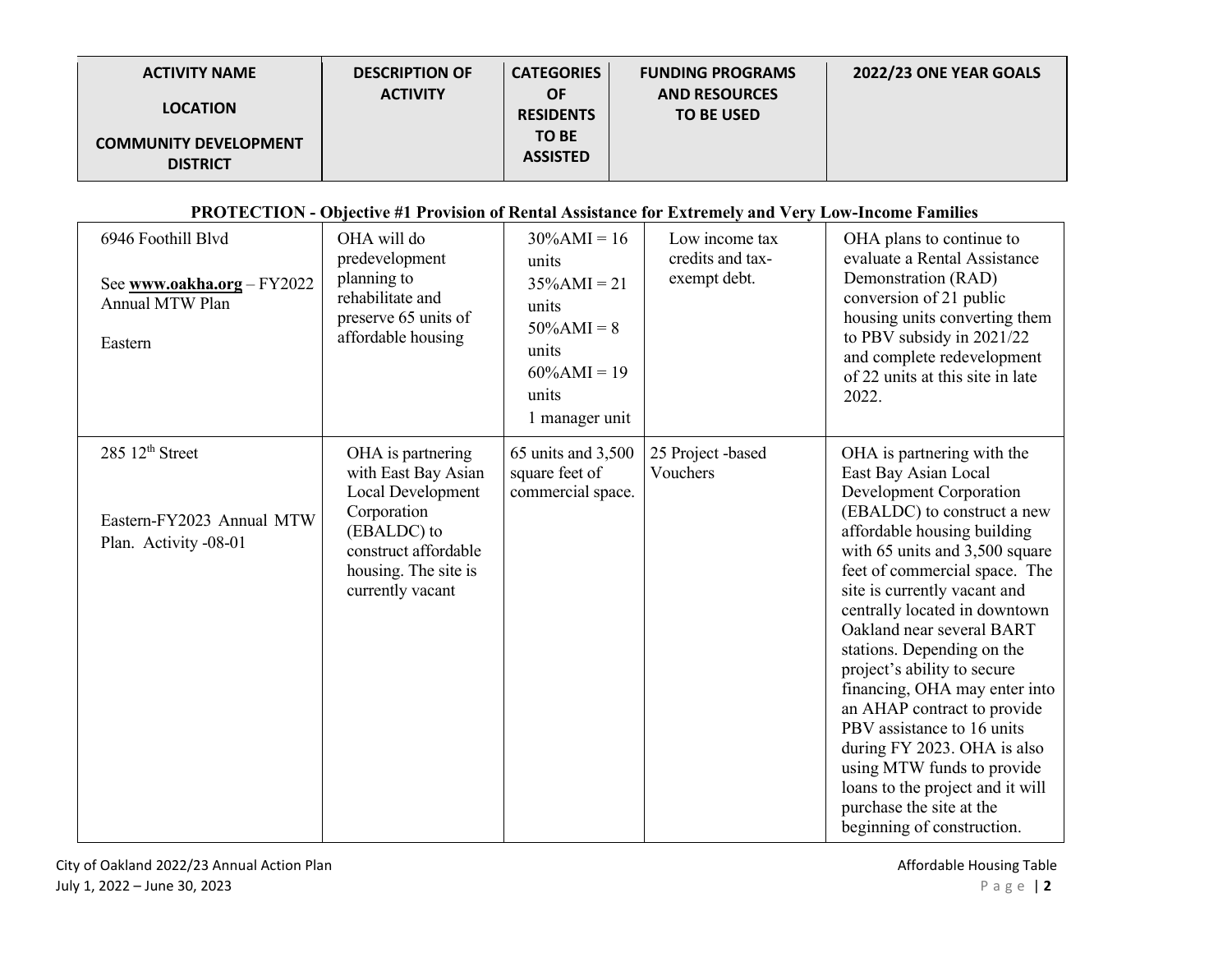| <b>ACTIVITY NAME</b><br><b>LOCATION</b><br><b>COMMUNITY DEVELOPMENT</b><br><b>DISTRICT</b>                                                                          | <b>DESCRIPTION OF</b><br><b>ACTIVITY</b>                                                                                                                                                                                                                                                                                                                                                                                                                                                                                                                                         | <b>CATEGORIES</b><br><b>OF</b><br><b>RESIDENTS</b><br><b>TO BE</b><br><b>ASSISTED</b> | <b>FUNDING PROGRAMS</b><br><b>AND RESOURCES</b><br><b>TO BE USED</b> | 2022/23 ONE YEAR GOALS                                                                                                                                                                                                                                                                                                                                                                                                                                                                                                                                                                                     |
|---------------------------------------------------------------------------------------------------------------------------------------------------------------------|----------------------------------------------------------------------------------------------------------------------------------------------------------------------------------------------------------------------------------------------------------------------------------------------------------------------------------------------------------------------------------------------------------------------------------------------------------------------------------------------------------------------------------------------------------------------------------|---------------------------------------------------------------------------------------|----------------------------------------------------------------------|------------------------------------------------------------------------------------------------------------------------------------------------------------------------------------------------------------------------------------------------------------------------------------------------------------------------------------------------------------------------------------------------------------------------------------------------------------------------------------------------------------------------------------------------------------------------------------------------------------|
|                                                                                                                                                                     |                                                                                                                                                                                                                                                                                                                                                                                                                                                                                                                                                                                  |                                                                                       |                                                                      |                                                                                                                                                                                                                                                                                                                                                                                                                                                                                                                                                                                                            |
| Oakland Housing Authority<br>(OHA) Public Housing<br>Program- Making Transitions<br>Work (MTW) Program<br>Citywide<br>See www.oakha.org - FY2023<br>Annual MTW Plan | <b>Public Housing Units</b><br>Voucher Programs<br><b>Property Based</b><br>Assistance<br>(1) Federal MTW<br>Public Housing Units to<br>be Leased<br>(2) Federal MTW<br>Voucher-Housing<br>Choice Voucher Units<br>to be utilized<br>$(3)$ Units to be<br>Occupied/Leased<br>through Local, Non-<br>Traditional, MTW<br>Funded, Property-Based<br><b>Assistance Programs</b><br>$(4)$ Units to be<br>Occupied/Leased<br>through Local, Non-<br>Traditional, MTW<br>Funded, Tenant -Based<br><b>Assistance Programs</b><br>Goals include several<br>OHA programs listed<br>below. | Extremely<br>low/low income                                                           | Federal/local/traditional<br>and non-traditional                     | Number of Households/Planned<br>Number of Unit Months<br>Occupied or Leased<br>Households<br><b>Unit Months</b><br>$(1)$ 1,419<br>17,028<br>Federal MTW Public Housing<br>Units to be Leased<br>$(2)$ 11,526<br>138,312<br>Federal MTW Voucher-Housing<br>Choice Voucher Units to be<br>utilized<br>16,200<br>$(3)$ 1,350<br>Units to be Occupied/Leased<br>through Local, Non-Traditional,<br>MTW Funded, Property-Based<br><b>Assistance Programs</b><br>$(4)$ 223<br>2,676<br>Units to be Occupied/Leased<br>through Local, Non-Traditional,<br>MTW Funded, Tenant -Based<br><b>Assistance Programs</b> |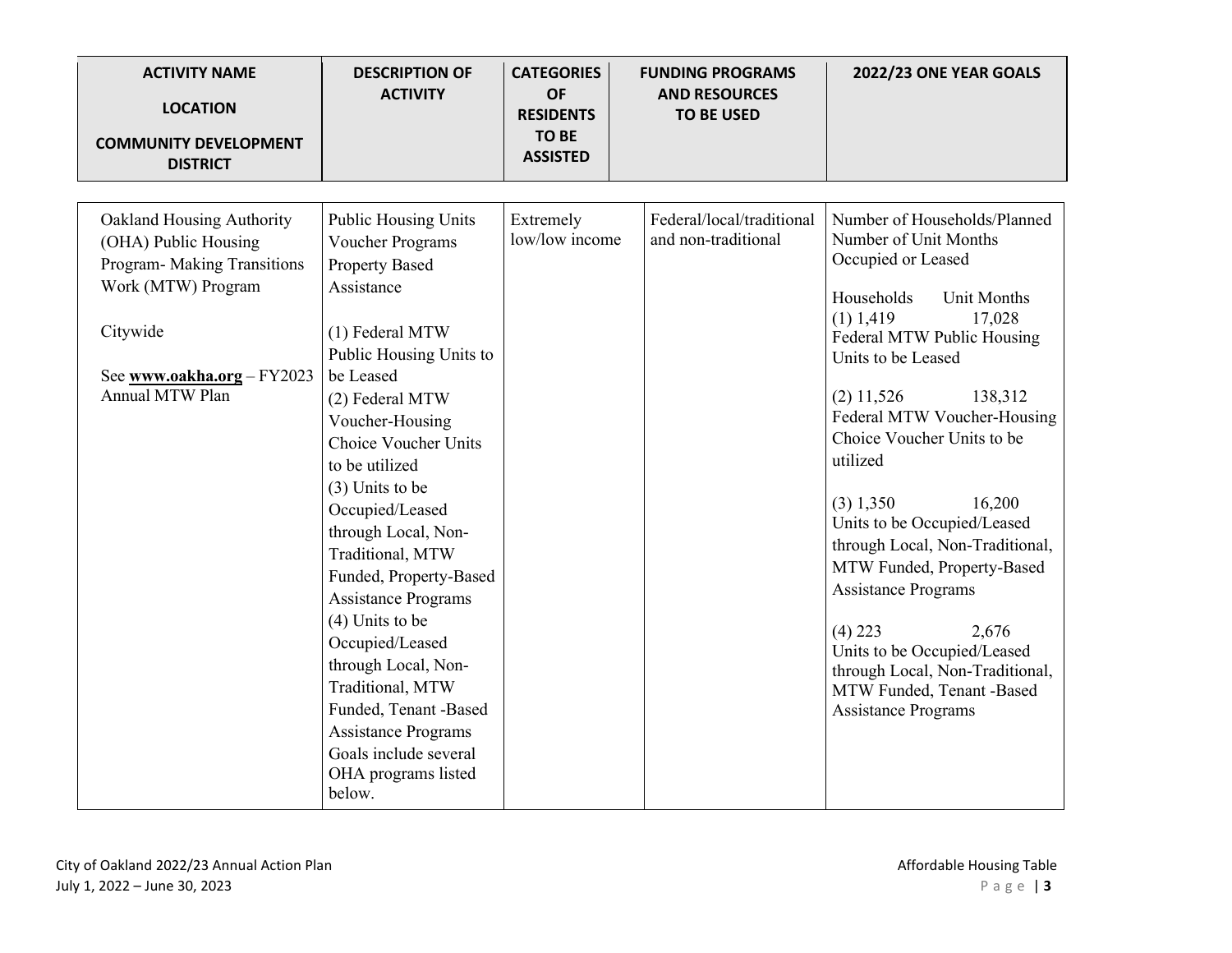| <b>ACTIVITY NAME</b><br><b>LOCATION</b><br><b>COMMUNITY DEVELOPMENT</b><br><b>DISTRICT</b>                                                                                                                                                                                    | <b>DESCRIPTION OF</b><br><b>ACTIVITY</b>                                                                                                                                                                                                                                                                                                                | <b>CATEGORIES</b><br><b>OF</b><br><b>RESIDENTS</b><br><b>TO BE</b><br><b>ASSISTED</b>                                                                                                                                                                                               | <b>FUNDING PROGRAMS</b><br><b>AND RESOURCES</b><br><b>TO BE USED</b>                                                                                                               | 2022/23 ONE YEAR GOALS                                                                                                                                                                                                                                                                                                                      |
|-------------------------------------------------------------------------------------------------------------------------------------------------------------------------------------------------------------------------------------------------------------------------------|---------------------------------------------------------------------------------------------------------------------------------------------------------------------------------------------------------------------------------------------------------------------------------------------------------------------------------------------------------|-------------------------------------------------------------------------------------------------------------------------------------------------------------------------------------------------------------------------------------------------------------------------------------|------------------------------------------------------------------------------------------------------------------------------------------------------------------------------------|---------------------------------------------------------------------------------------------------------------------------------------------------------------------------------------------------------------------------------------------------------------------------------------------------------------------------------------------|
| <b>OHA Family Unification Section</b><br>8 Rental Assistance<br>Citywide                                                                                                                                                                                                      | Rental assistance to<br>families and individuals,<br>including eligible<br>emancipated Foster<br>Youth.                                                                                                                                                                                                                                                 | Eligible Family<br>Unification<br>Program (FUP)<br>households that<br>are involved with<br>the Alameda<br>County Child and<br><b>Family Services</b><br>(CFS) department<br>who lack adequate<br>housing and have<br>incomes $\leq 50\%$<br>AMI.                                    | are funded from OHA'<br>existing tenant-based<br>voucher allocation.<br>OHA reserves 50<br>vouches for FUP<br>eligible families and<br>youth.                                      | FUP program vouchers OHA will continue to participate<br>in the FUP-FSS Demonstration.<br>This demonstration links FUP<br>participants with the Family Self<br>Sufficiency program and<br>extends the typical 18-month<br>time limit of a traditional FUP<br>voucher to an additional five<br>years.                                        |
| OHA Local Non-Traditional<br>Housing Assistance Programs<br>(LHAP), Sponsor Based Housing<br>Assistance Program (SBHAP)<br>and Building Bridges (BB) -<br>THP+, CalWORKs, Single Room<br>Occupancy (SRO))<br>Citywide<br>See www.oakha.org - FY2023<br><b>Annual MTW Plan</b> | 1) LHAP -Alternate<br>form of rental assistance<br>for residents impacted<br>by OHA administered<br>public housing<br>disposition.<br>2) BB-THP+A shallow,<br>non-traditional housing<br>subsidy that provides a<br>fixed amount of housing<br>assistance to foster<br>youth in the THP Plus<br>program. The<br>assistance is limited to<br>five years. | 1) Current Public<br>Housing<br>participants, 30%<br>to above 80% of<br>AMI in units<br>approved for<br>disposition.<br>2) Foster youth<br>exiting the foster<br>care system that<br>are participating<br>in THP+<br>3) Participants in<br>the Housing or<br><b>Housing Support</b> | 0 new Section 8<br>vouchers. OHA will<br>fund Local Non-<br><b>Traditional Housing</b><br><b>Assistance Programs</b><br>assisted units from<br>the Authority's MTW<br>block grant. | 1) OHA provides LHAP<br>assistance to current Public<br>Housing participants who are<br>not eligible for a traditional<br>Housing Choice Voucher. 13<br>participants<br>$2)$ BB-THP+ - expect to serve<br>up to 35 households<br>3) BB-CalWORKs – expect to<br>serve up to 35 households<br>4) BB-SRO $-$ expect to serve<br>192 households |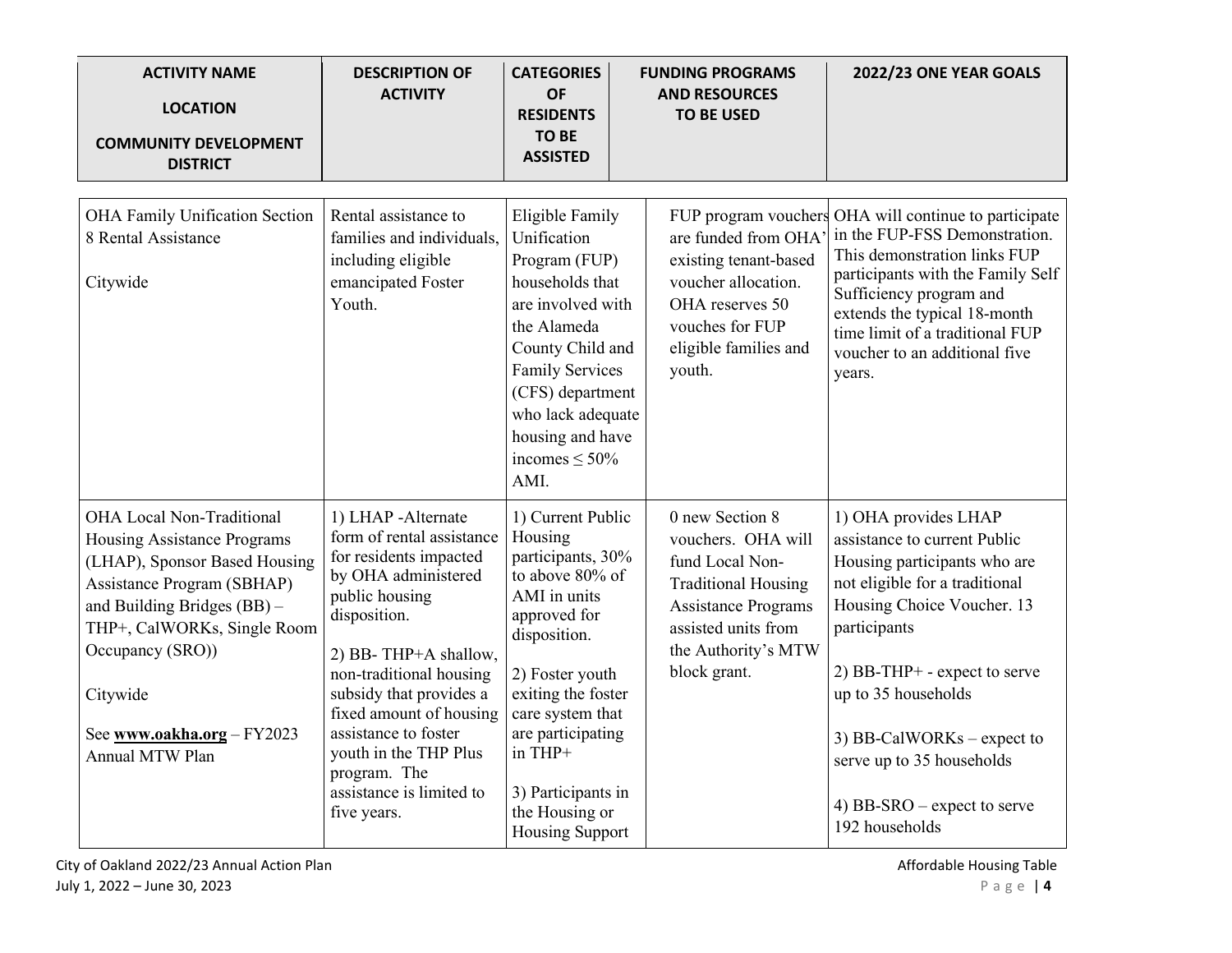| <b>ACTIVITY NAME</b><br><b>LOCATION</b><br><b>COMMUNITY DEVELOPMENT</b><br><b>DISTRICT</b> | <b>DESCRIPTION OF</b><br><b>ACTIVITY</b>                                                                                                                                                                                                                                                                                                                                                                                                                                                                                                                                                               | <b>CATEGORIES</b><br><b>OF</b><br><b>RESIDENTS</b><br><b>TO BE</b><br><b>ASSISTED</b>                                                                                                                                                                                                                       | <b>FUNDING PROGRAMS</b><br><b>AND RESOURCES</b><br><b>TO BE USED</b> | 2022/23 ONE YEAR GOALS                                                                                                                                |
|--------------------------------------------------------------------------------------------|--------------------------------------------------------------------------------------------------------------------------------------------------------------------------------------------------------------------------------------------------------------------------------------------------------------------------------------------------------------------------------------------------------------------------------------------------------------------------------------------------------------------------------------------------------------------------------------------------------|-------------------------------------------------------------------------------------------------------------------------------------------------------------------------------------------------------------------------------------------------------------------------------------------------------------|----------------------------------------------------------------------|-------------------------------------------------------------------------------------------------------------------------------------------------------|
|                                                                                            | 3) BB-CalWORKs -A<br>rental subsidy for<br>housed families in<br>Oakland participating in<br>a CalWORKs housing<br>program with Alameda<br><b>County Social Services</b><br>4) BB-SRO $-$ provides<br>three types of service<br>enriched housing (SRO,<br>shared housing and<br>transitional units) for<br>special populations<br>5) $SBHAP - Serves$<br>homeless families and<br>emancipated foster<br>youth exiting the<br>criminal justice system<br>6) BB- Key to Home<br>(BB-KTH) serves 23<br>homeless families with<br>children with supportive<br>services in permanent<br>supportive housing. | Program with<br><b>CalWORKs</b><br>4) Veterans, foster<br>youth and other<br>special needs<br>populations<br>5) Homeless<br>families and<br>emancipated<br>foster youth<br>exiting the<br>criminal justice<br>system<br>6) Homeless<br>families with<br>children<br>(7) Homeless<br>families $<$ 30%<br>AMI |                                                                      | 5) SBHAP – expect to serve $140$<br>households<br>6) BB-KTH – expect to serve 23<br>households.<br>$(7)$ Homekey – expect to serve<br>180 households. |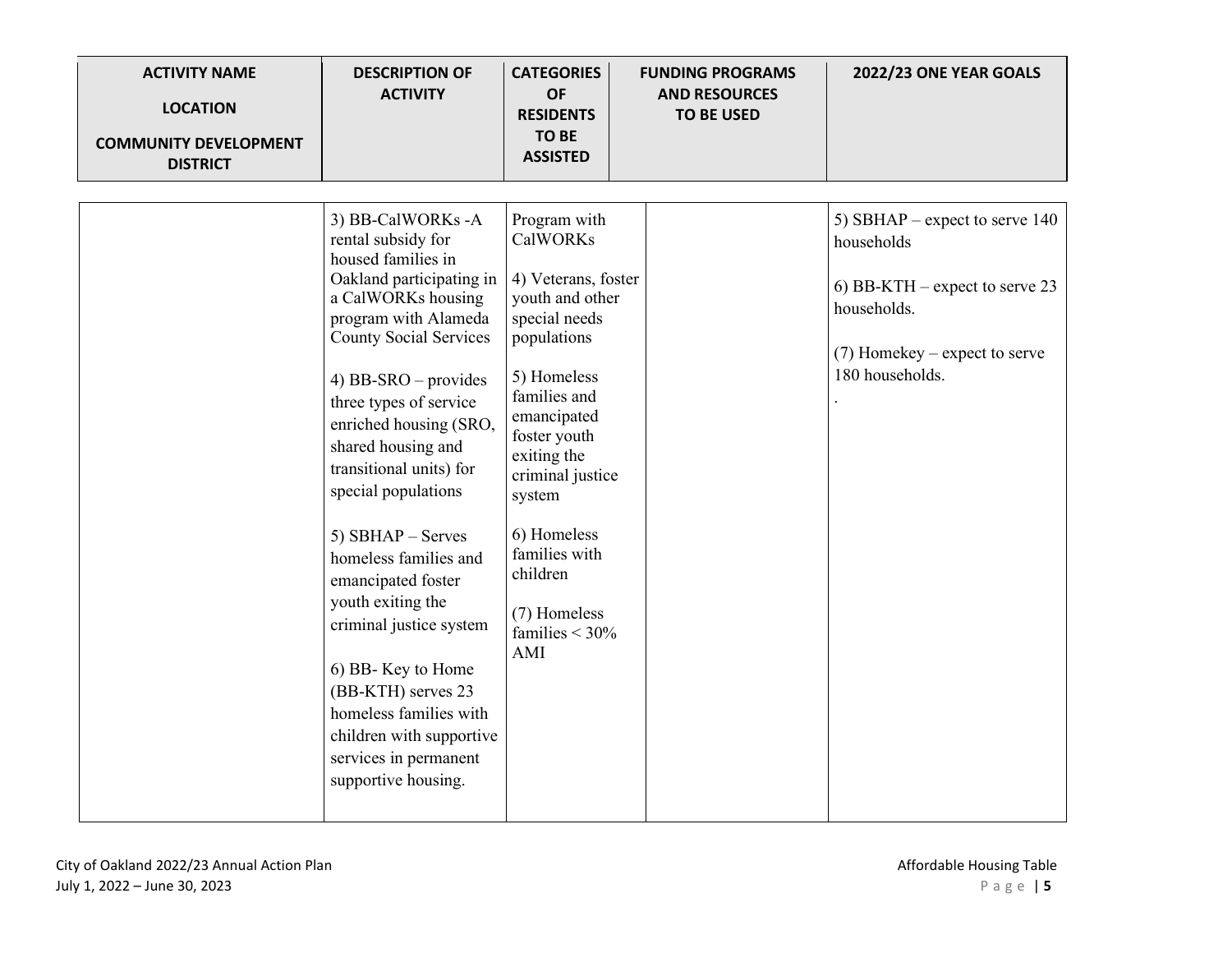| <b>ACTIVITY NAME</b><br><b>LOCATION</b><br><b>COMMUNITY DEVELOPMENT</b><br><b>DISTRICT</b>                                               | <b>DESCRIPTION OF</b><br><b>ACTIVITY</b>                                                                                                                                                                                                                                                                                           | <b>CATEGORIES</b><br><b>OF</b><br><b>RESIDENTS</b><br><b>TO BE</b><br><b>ASSISTED</b>                  | <b>FUNDING PROGRAMS</b><br><b>AND RESOURCES</b><br><b>TO BE USED</b>                                                                   | 2022/23 ONE YEAR GOALS                                                                                                                                                                                                                                                                                                                                    |
|------------------------------------------------------------------------------------------------------------------------------------------|------------------------------------------------------------------------------------------------------------------------------------------------------------------------------------------------------------------------------------------------------------------------------------------------------------------------------------|--------------------------------------------------------------------------------------------------------|----------------------------------------------------------------------------------------------------------------------------------------|-----------------------------------------------------------------------------------------------------------------------------------------------------------------------------------------------------------------------------------------------------------------------------------------------------------------------------------------------------------|
| OHA Housing Choice<br>Vouchers to be Project-Based<br>Vouchers (PBV)<br>See www.oakha.org - FY2023<br><b>Annual MTW Plan</b><br>Citywide | $(7)$ Homekey –<br>capitalized operation<br>reserve for service<br>enriched housing<br>PBV assistance to<br>qualified projects<br>with existing units<br>that are immediately<br>available to eligible<br>low-income<br>individuals and<br>families and<br>specifically, special<br>needs populations<br>and homeless<br>veterans. | extremely low-<br>and very low-<br>income families                                                     | Section 9 Housing<br>Choice Block Grant                                                                                                | OHA plans to project-base 382<br>new units through a combination<br>of development, RAD,<br>disposition and leasing of<br>existing commitments. OHA<br>has 5,219 PBVs overall<br>including conditional awards,<br>dispositions and Rental<br><b>Assistance Demonstration</b><br>(RAD) projects which is<br>approximately 40% of the<br>voucher portfolio. |
| OHA Parents and Children<br>Together (PACT)<br>Citywide<br>See www.oakha.org - FY2023<br><b>Annual MTW Plan</b>                          | Formerly the<br>Maximizing<br>Opportunities for<br>Mothers to Succeed,<br>PACT will provide<br>rental assistance for<br>formerly incarcerated<br>parents.                                                                                                                                                                          | Households $\leq$<br>50% AMI led by<br>formerly<br>incarcerated<br>parents reuniting<br>with children. | OHA will fund Local<br>Non-Traditional<br>Housing Assistance<br>Programs assisted<br>units from the<br>Authority's MTW<br>block grant. | OHA seeks to serve 13<br>families.                                                                                                                                                                                                                                                                                                                        |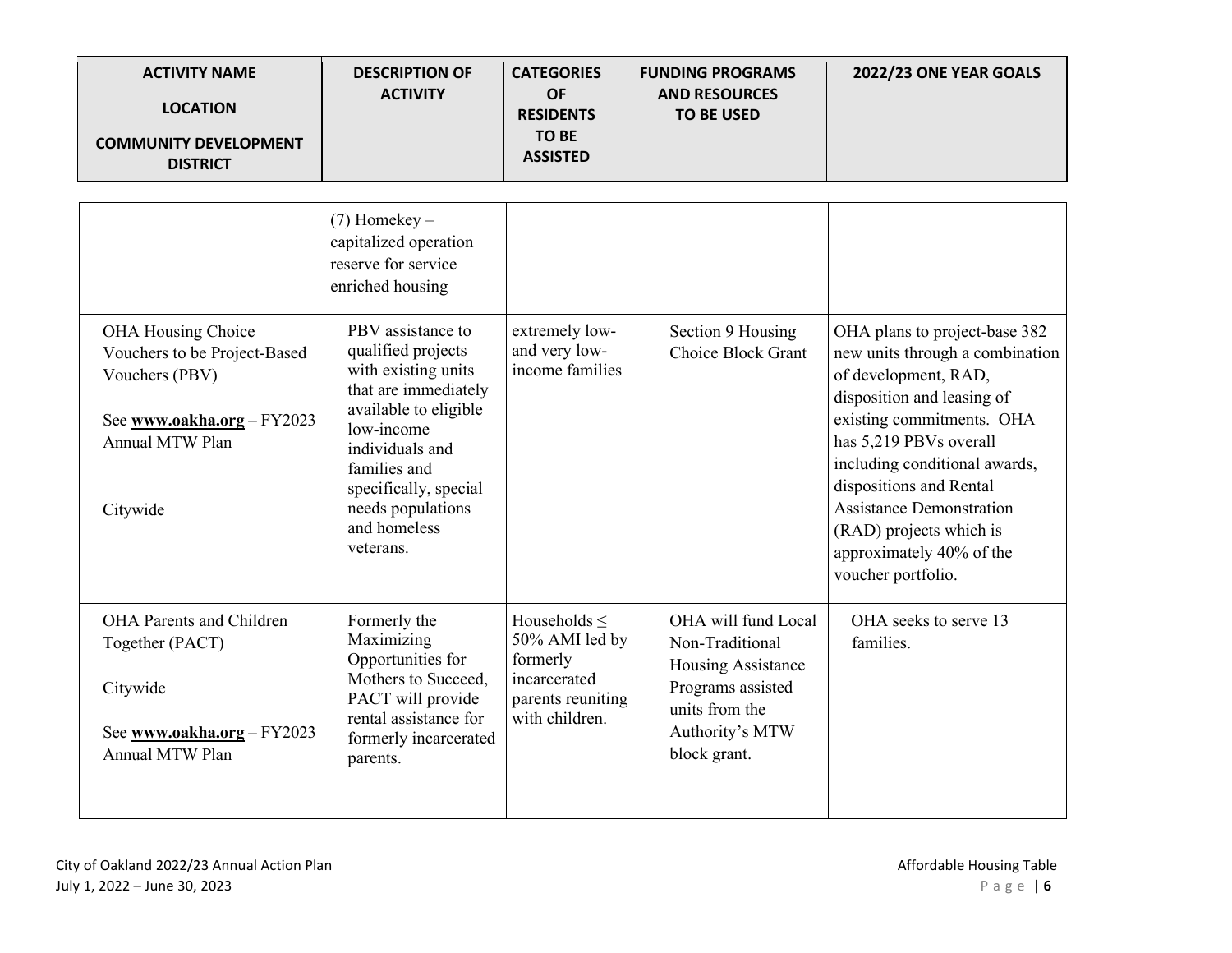| <b>ACTIVITY NAME</b><br><b>LOCATION</b><br><b>COMMUNITY DEVELOPMENT</b>                             | <b>DESCRIPTION OF</b><br><b>ACTIVITY</b>                       | <b>CATEGORIES</b><br><b>OF</b><br><b>RESIDENTS</b><br><b>TO BE</b><br><b>ASSISTED</b> | <b>FUNDING PROGRAMS</b><br><b>AND RESOURCES</b><br><b>TO BE USED</b>                                                                                                                                   | 2022/23 ONE YEAR GOALS                                                                                                                                                                                                                                                                |
|-----------------------------------------------------------------------------------------------------|----------------------------------------------------------------|---------------------------------------------------------------------------------------|--------------------------------------------------------------------------------------------------------------------------------------------------------------------------------------------------------|---------------------------------------------------------------------------------------------------------------------------------------------------------------------------------------------------------------------------------------------------------------------------------------|
| <b>DISTRICT</b>                                                                                     |                                                                |                                                                                       |                                                                                                                                                                                                        |                                                                                                                                                                                                                                                                                       |
| OHA Section 8 Mainstream<br>Program<br>Citywide                                                     | Rental assistance for<br>disabled families and<br>individuals. | Disabled renters<br>with incomes at $\leq$<br>50% AMI.                                | OHA was awarded 9<br><b>Mainstream Vouchers</b><br>through The CARES<br>Act.                                                                                                                           | OHA will seek to achieve 100%<br>lease-up based on allocated<br>funding in partnership with<br>Behavioral Services in Alameda<br>County and the City of Oakland.                                                                                                                      |
| <b>OHA Housing Choice Vouchers</b><br>Rental Assistance Program<br>(formerly Section 8)<br>Citywide | Rental assistance to<br>families and individuals.              | Renters with<br>incomes $\leq 50\%$<br>AMI.<br>Special<br>Populations                 | OHA received 515<br><b>Emergency Housing</b><br>Vouchers through the<br>American Recovery<br>Plan in 2021 and may<br>receive more in 2023<br>depending on HUD re-<br>allocation of unused<br>vouchers. | OHA projects to serve 11,526<br>families per month on average<br>through the Housing Choice<br>Voucher Program. This includes<br>approximately 4,900 using<br>project-based assistance through<br>2022-23. OHA was awarded<br>515 Emergency Housing<br>Vouchers in May 2021 targeting |
|                                                                                                     |                                                                | Homeless<br><b>Risk of Homeless</b><br>Fleeing domestic<br>violence<br>situations.    |                                                                                                                                                                                                        | homeless and at risk of<br>homeless and those fleeing<br>domestic violence situations and<br>plans to lease all by end of FY<br>2023 in partnership with<br>Alameda County Social<br>Services and the Continuum of<br>Care.                                                           |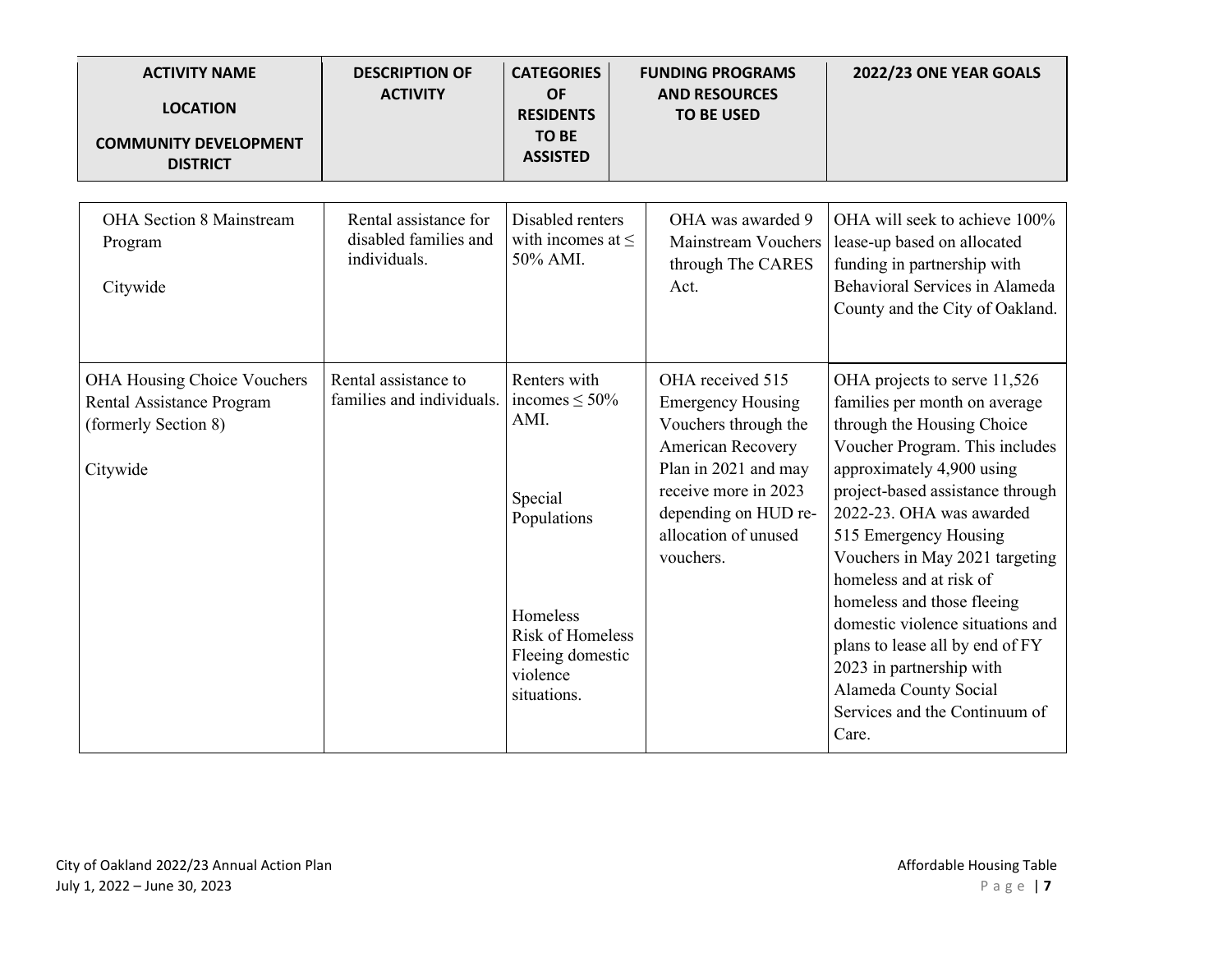| <b>ACTIVITY NAME</b><br><b>LOCATION</b><br><b>COMMUNITY DEVELOPMENT</b><br><b>DISTRICT</b> | <b>DESCRIPTION OF</b><br><b>ACTIVITY</b>                                                                                                                                                | <b>CATEGORIES</b><br><b>OF</b><br><b>RESIDENTS</b><br><b>TO BE</b><br><b>ASSISTED</b>                                                                                                                                                                | <b>FUNDING PROGRAMS</b><br><b>AND RESOURCES</b><br><b>TO BE USED</b>                                                  | 2022/23 ONE YEAR GOALS                                                                                                                                                                                                                                    |
|--------------------------------------------------------------------------------------------|-----------------------------------------------------------------------------------------------------------------------------------------------------------------------------------------|------------------------------------------------------------------------------------------------------------------------------------------------------------------------------------------------------------------------------------------------------|-----------------------------------------------------------------------------------------------------------------------|-----------------------------------------------------------------------------------------------------------------------------------------------------------------------------------------------------------------------------------------------------------|
| OHA/Alameda County<br><b>Shelter Plus Care Rental</b><br>Assistance<br>Citywide            | Rental assistance to<br>families and individuals.                                                                                                                                       | Formerly<br>homeless renters<br>with disabilities<br>and incomes at $\leq$<br>50% AMI.                                                                                                                                                               | Alameda County<br><b>Shelter Plus Care Rental</b><br>Assistance Vouchers.                                             | Alameda County is the lead<br>agency in applying for Shelter<br>Plus Care Vouchers. The OHA<br>will continue to support<br>Alameda County to renew<br>existing vouchers. Currently<br>approximately 331 families are<br>assisted.                         |
| <b>OHA Sponsor Based Housing</b><br><b>Assistance Program</b><br>Citywide                  | Align OHA's programs<br>to address community<br>need by leveraging new<br>resources and expertise<br>to serve traditionally<br>underserved<br>populations.                              | Individuals and<br>families that do<br>not normally<br>benefit from<br>OHA's programs<br>because they need<br>services to<br>successfully<br>maintain housing.<br>Income<br>requirements<br>consistent with<br>Section 8 rules<br>$\leq 50\%$ of AMI | OHA will fund assisted<br>units from the<br>Authority's MTW block<br>grant.                                           | Serve up to 140 families each<br>month across various categories:<br>including reentry, foster youth,<br>and chronically homeless<br>including as additional 40<br>families exiting the Community<br>Cabins in Oakland.                                   |
| <b>OHA Tenant Protection</b><br>Vouchers (TPV)<br>See FY 2023 Annual MTW Plan<br>Citywide  | Section 8 rental<br>assistance for residents<br>at Moderate<br><b>Rehabilitation Program</b><br>units that opt-out of the<br>program, HUD<br>Multifamily program<br>opt-outs, or public | Low income<br>households at or<br>below 80% of<br>$\mathop{\rm AMI}\nolimits$                                                                                                                                                                        | OHA was awarded 249<br>replacement TPVs for<br>the disposition of Oak<br>Grove North and South<br>and Harrison Tower. | Changes to the State of<br>California's tax-exempt bond<br>allocation procedures in late<br>2020 resulted in delays in<br>securing the bonds and 4% Low<br>Income Housing Tax Credits<br>necessary to finance critical<br>repairs and seismic upgrades to |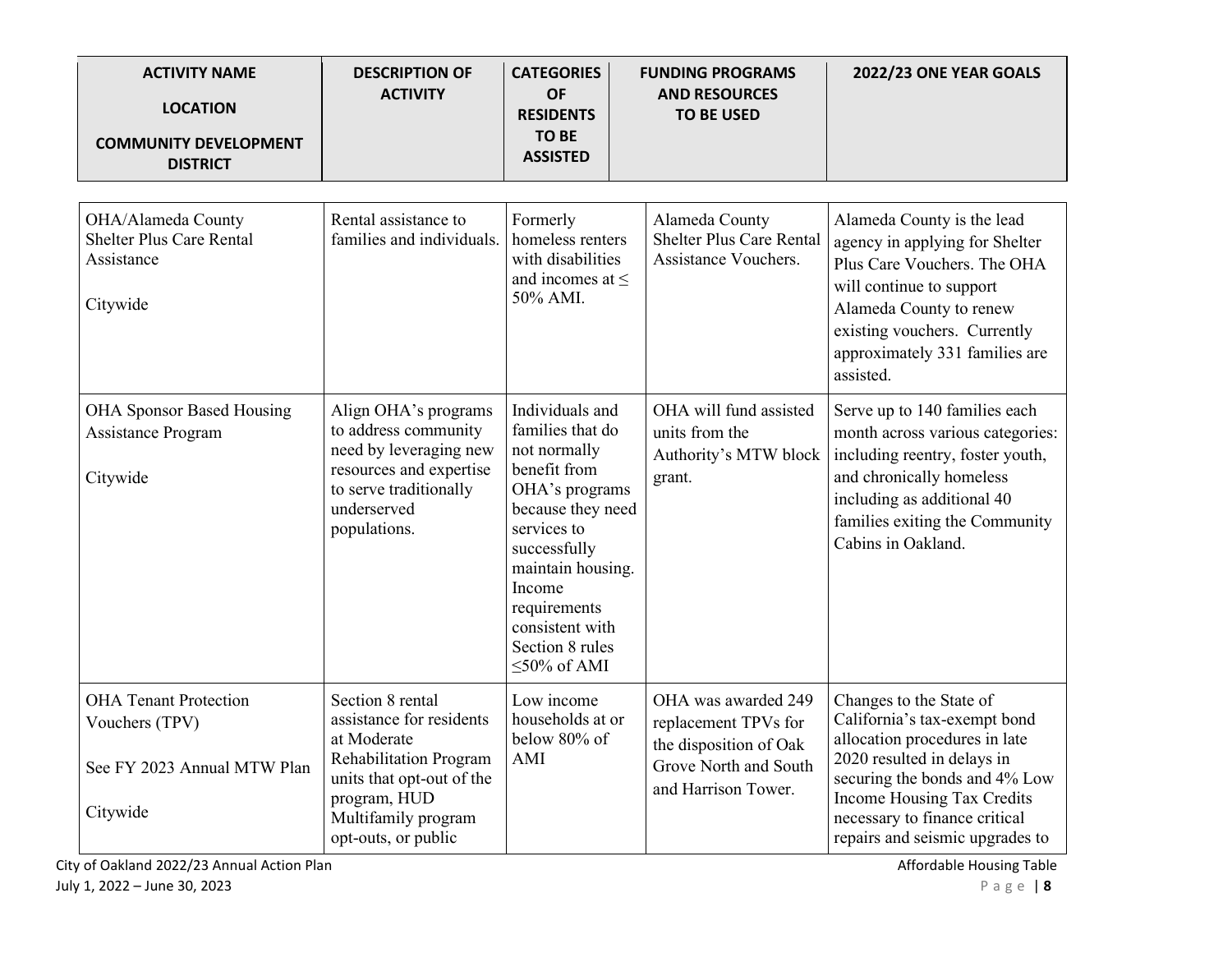| <b>ACTIVITY NAME</b><br><b>LOCATION</b><br><b>COMMUNITY DEVELOPMENT</b><br><b>DISTRICT</b>                            | <b>DESCRIPTION OF</b><br><b>ACTIVITY</b>    | <b>CATEGORIES</b><br><b>OF</b><br><b>RESIDENTS</b><br><b>TO BE</b><br><b>ASSISTED</b> | <b>FUNDING PROGRAMS</b><br><b>AND RESOURCES</b><br><b>TO BE USED</b>                                                                                                 | 2022/23 ONE YEAR GOALS                                                                                                                                                                                                                                                                                                                                                                   |
|-----------------------------------------------------------------------------------------------------------------------|---------------------------------------------|---------------------------------------------------------------------------------------|----------------------------------------------------------------------------------------------------------------------------------------------------------------------|------------------------------------------------------------------------------------------------------------------------------------------------------------------------------------------------------------------------------------------------------------------------------------------------------------------------------------------------------------------------------------------|
|                                                                                                                       | housing disposition<br>units.               |                                                                                       |                                                                                                                                                                      | Harrison Towers. OHA will<br>continue to work to assess<br>viable funding options as well as<br>advance the architectural,<br>engineering, resident relocation,<br>legal and other predevelopment<br>activities necessary to finalize<br>the disposition of Harrison<br>Towers. The target closing date<br>is Spring 2023, with the AHAP<br>contract execution immediately<br>preceding. |
| <b>OHA Veterans Affairs</b><br>Supportive Housing (VASH)<br>See FY 2023 Annual MTW<br>Plan, www.oakha.org<br>Citywide | Rental assistance for<br>homeless veterans. | Homeless<br>veterans with<br>incomes at $\leq 50\%$<br>AMI.                           | <b>OHA</b> Veterans<br>Administration<br><b>Supportive Housing</b><br>(VASH) program<br>vouchers.<br>There is a total of 526<br>VASH vouchers in<br>OHA's inventory. | OHA will work to achieve<br>100% lease-up of allocated<br>vouchers.                                                                                                                                                                                                                                                                                                                      |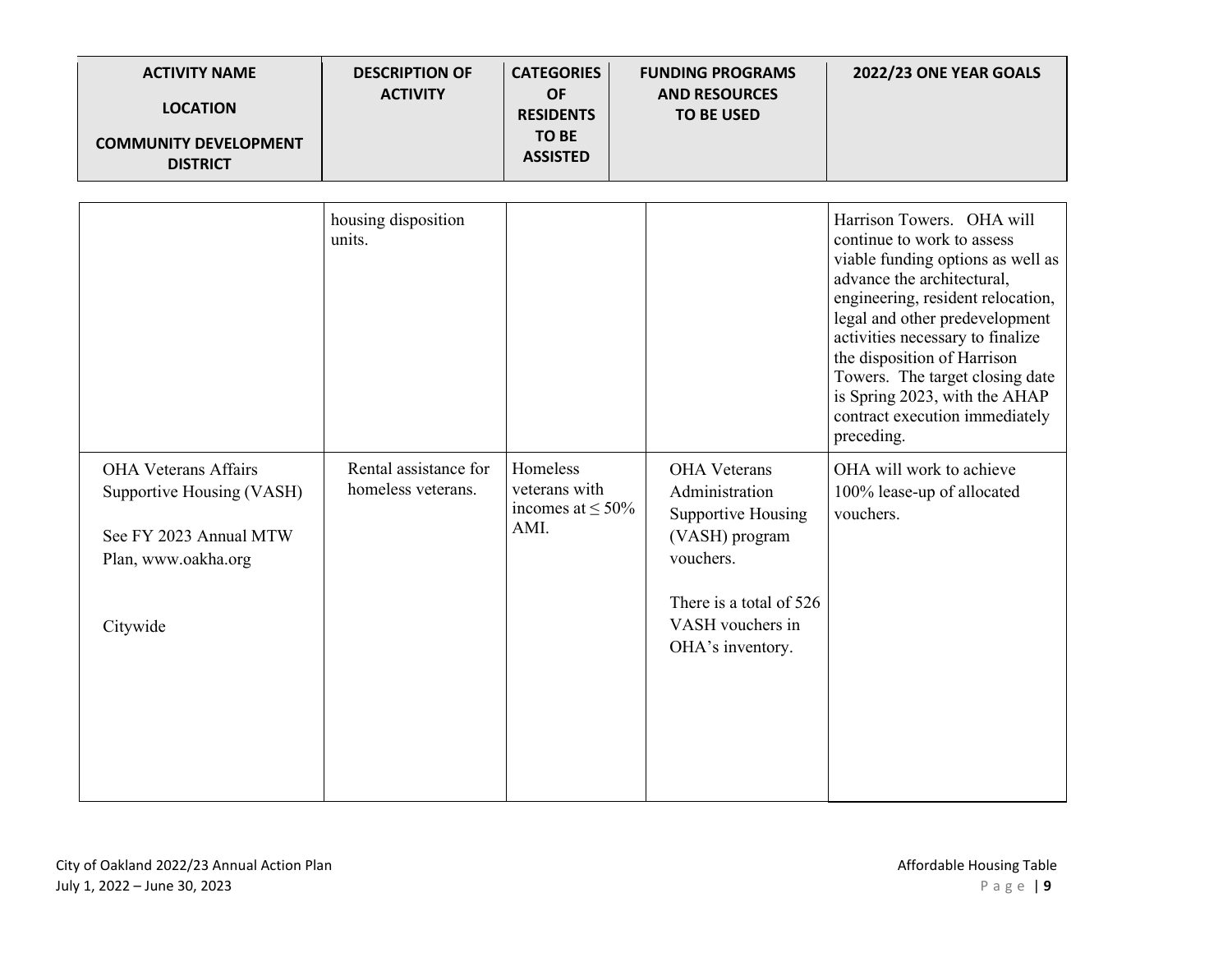| <b>ACTIVITY NAME</b><br><b>LOCATION</b><br><b>COMMUNITY DEVELOPMENT</b><br><b>DISTRICT</b>  | <b>DESCRIPTION OF</b><br><b>ACTIVITY</b>                                                                                                                                                               | <b>CATEGORIES</b><br><b>OF</b><br><b>RESIDENTS</b><br><b>TO BE</b><br><b>ASSISTED</b>                                                                                                                                                                                                                                                                                                                   | <b>FUNDING PROGRAMS</b><br><b>AND RESOURCES</b><br><b>TO BE USED</b> | 2022/23 ONE YEAR GOALS                                                                                                                             |
|---------------------------------------------------------------------------------------------|--------------------------------------------------------------------------------------------------------------------------------------------------------------------------------------------------------|---------------------------------------------------------------------------------------------------------------------------------------------------------------------------------------------------------------------------------------------------------------------------------------------------------------------------------------------------------------------------------------------------------|----------------------------------------------------------------------|----------------------------------------------------------------------------------------------------------------------------------------------------|
| <b>OHA Foster Youth to</b><br>Independence (FYI) Section 8<br>Rental Assistance<br>Citywide | The Foster Youth to<br>Independence (FYI)<br>initiative makes<br>Housing Choice<br>Voucher (HCV)<br>assistance available<br>to OHA in<br>partnership with<br>Public Child Welfare<br>Agencies (PCWAs). | Youth at least 18<br>years and not<br>more than 24<br>years of age (have<br>not reached their<br>25th birthday)<br>who left foster<br>care, or will leave<br>foster care within<br>90 days, in<br>accordance with a<br>transition plan<br>described in<br>Section $475(5)(H)$<br>of the Social<br>Security Act, and<br>are homeless or<br>are at risk of<br>becoming<br>homeless at age<br>16 or older. | 49 FYI program<br>vouchers are funded<br>through a NOFA<br>award.    | OHA will start to lease FYI<br>vouchers on March 1, 2022<br>when funding becomes effective<br>and plans to lease all voucher by<br>end of FY 2023. |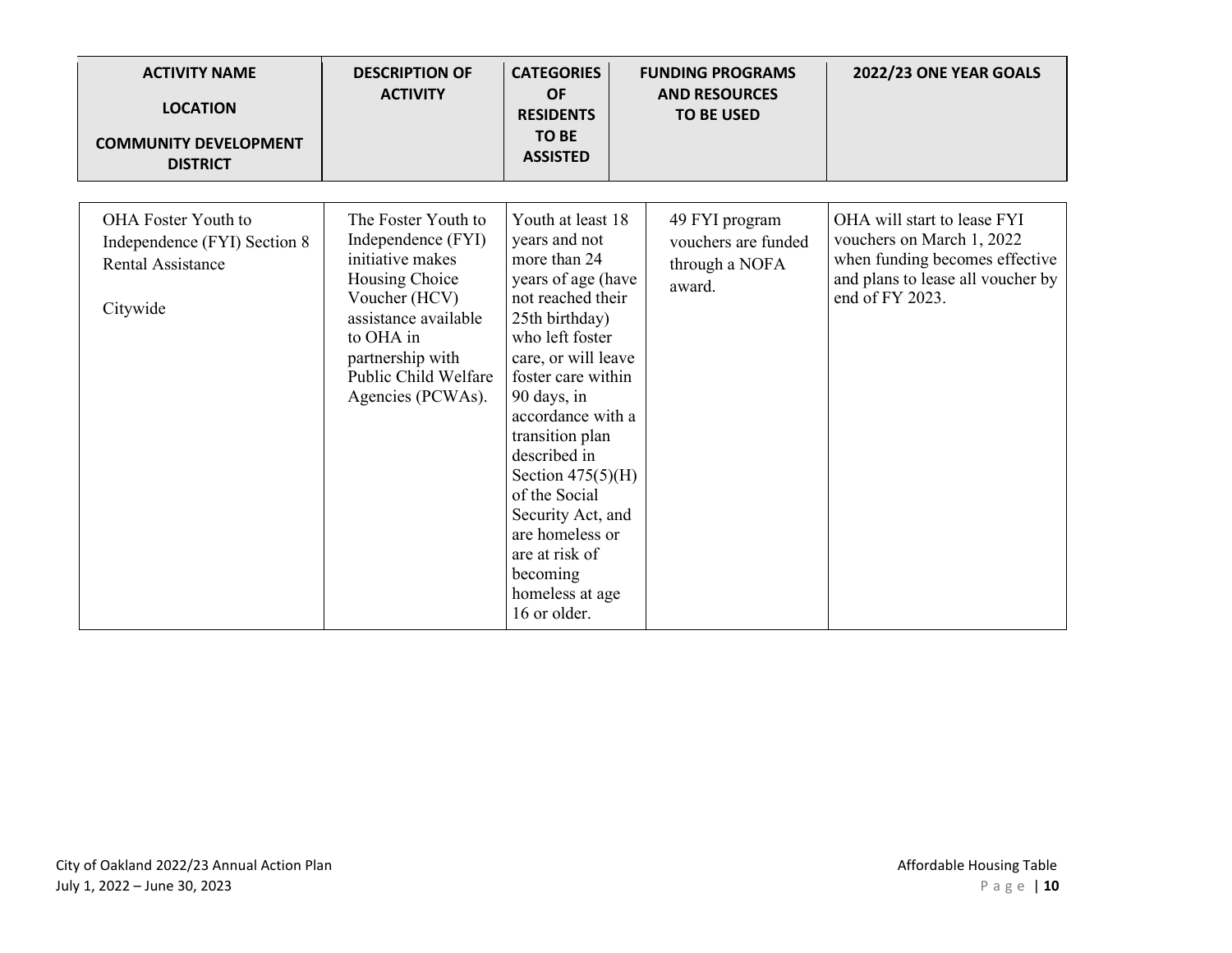| <b>ACTIVITY NAME</b>                            | <b>DESCRIPTION OF</b> | <b>CATEGORIES</b>               | <b>FUNDING PROGRAMS</b>                   | 2022/23 ONE YEAR GOALS |
|-------------------------------------------------|-----------------------|---------------------------------|-------------------------------------------|------------------------|
| <b>LOCATION</b>                                 | <b>ACTIVITY</b>       | <b>OF</b><br><b>RESIDENTS</b>   | <b>AND RESOURCES</b><br><b>TO BE USED</b> |                        |
| <b>COMMUNITY DEVELOPMENT</b><br><b>DISTRICT</b> |                       | <b>TO BE</b><br><b>ASSISTED</b> |                                           |                        |

#### **PROTECTION - Objective #2: Provision of Supportive Housing for Seniors and Persons with Special Needs**

| <b>The Holland Supportive</b><br><b>Housing Program (The Grand)</b><br>Bay Area Community Services<br>641 West Grand Avenue<br>Oakland, CA 94612 | The Holland provides<br>interim housing and<br>supportive services to<br>adults $(18+)$ that are<br>homeless in Oakland.<br>Participants stay for 6<br>months on average<br>while they are working<br>on gaining independent<br>living skills,<br>rehabilitation, and other<br>support such as<br>nutritious meals,<br>increasing income and<br>employment, and more.<br>During this time,<br>housing experts work<br>hard with the goal to<br>secure stable, adequate<br>permanent housing for<br>each participant when<br>ready to leave program. | Homeless adults,<br>age 18 and above | Supportive Housing<br>Program:<br>\$584,000<br><b>BACS</b><br>\$560,372<br>City Admin.<br>\$23,628<br><b>Match Funding</b><br>Alameda<br>County Probation:<br>\$250,000<br>Measure Q: \$1,279,016 | Serve 140 single adults with<br>interim housing and support<br>services annually with a goal of<br>placing over 80% into<br>permanent housing. |
|--------------------------------------------------------------------------------------------------------------------------------------------------|-----------------------------------------------------------------------------------------------------------------------------------------------------------------------------------------------------------------------------------------------------------------------------------------------------------------------------------------------------------------------------------------------------------------------------------------------------------------------------------------------------------------------------------------------------|--------------------------------------|---------------------------------------------------------------------------------------------------------------------------------------------------------------------------------------------------|------------------------------------------------------------------------------------------------------------------------------------------------|
|                                                                                                                                                  |                                                                                                                                                                                                                                                                                                                                                                                                                                                                                                                                                     |                                      |                                                                                                                                                                                                   |                                                                                                                                                |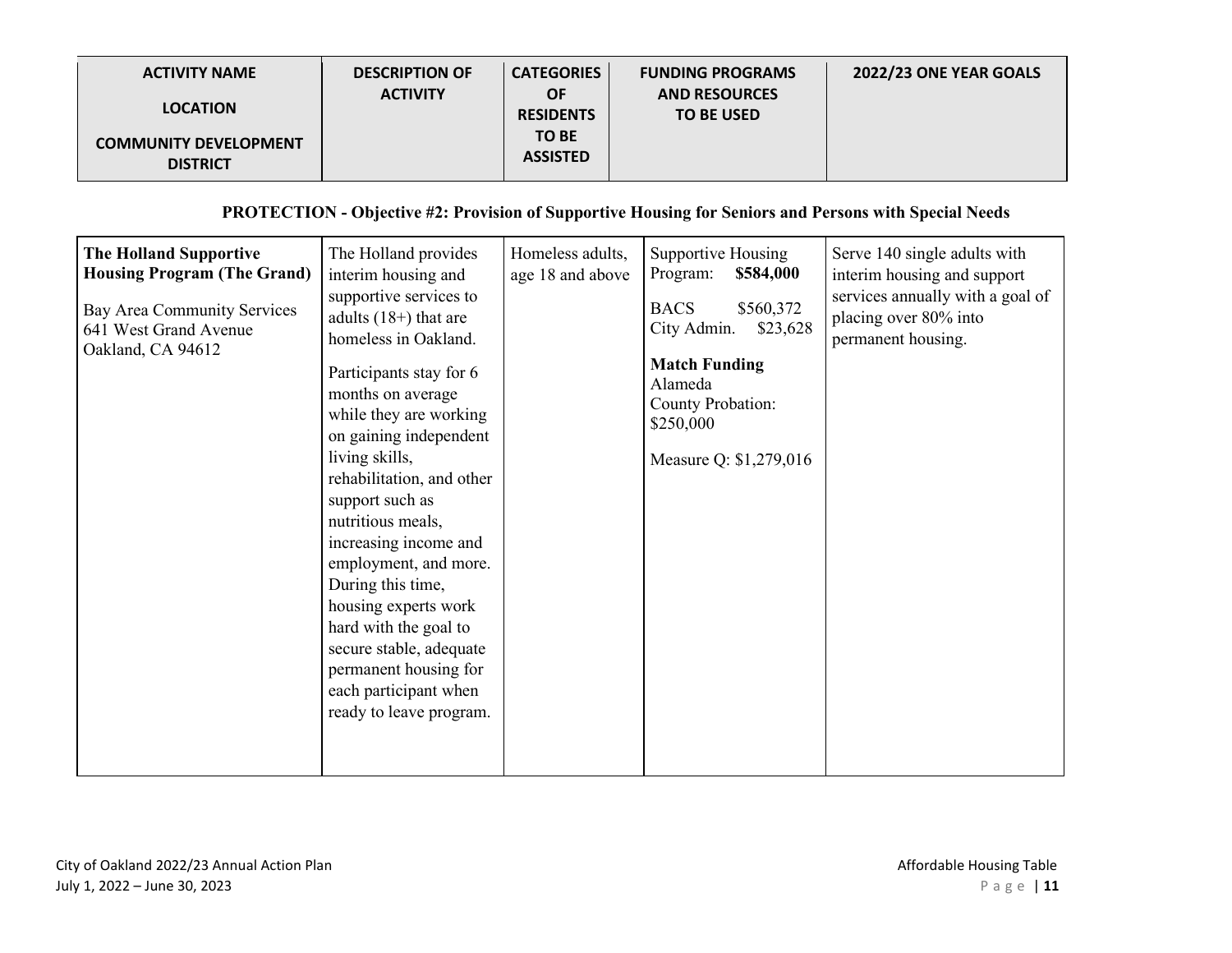| <b>ACTIVITY NAME</b><br><b>LOCATION</b><br><b>COMMUNITY DEVELOPMENT</b><br><b>DISTRICT</b>                                                                                                                                                                                                                                                                   | <b>DESCRIPTION OF</b><br><b>ACTIVITY</b>                                                                                                                                                                                                                                                                                                                                                                           | <b>CATEGORIES</b><br><b>OF</b><br><b>RESIDENTS</b><br><b>TO BE</b><br><b>ASSISTED</b> | <b>FUNDING PROGRAMS</b><br><b>AND RESOURCES</b><br><b>TO BE USED</b>                                                                                                                                                                             | 2022/23 ONE YEAR GOALS                                                                                                                                                                                                                                                                                                                                                                                                  |
|--------------------------------------------------------------------------------------------------------------------------------------------------------------------------------------------------------------------------------------------------------------------------------------------------------------------------------------------------------------|--------------------------------------------------------------------------------------------------------------------------------------------------------------------------------------------------------------------------------------------------------------------------------------------------------------------------------------------------------------------------------------------------------------------|---------------------------------------------------------------------------------------|--------------------------------------------------------------------------------------------------------------------------------------------------------------------------------------------------------------------------------------------------|-------------------------------------------------------------------------------------------------------------------------------------------------------------------------------------------------------------------------------------------------------------------------------------------------------------------------------------------------------------------------------------------------------------------------|
| <b>HEARTH</b> Emergency<br><b>Solutions</b><br><b>Grant Program</b><br>Funds the City's Permanent<br>Access<br>To Housing Strategy (PATH)<br>Citywide                                                                                                                                                                                                        | Housing and services<br>leading to Permanent<br>Access to Housing:<br>1) Rapid-Rehousing<br><b>Services</b><br>3) Support Services in<br>Housing<br>4)Outreach<br>5)Shelter                                                                                                                                                                                                                                        | Homeless<br>families,<br>individuals and<br>seniors with<br>incomes below<br>30% AMI. | ESG: \$628,532<br><b>Match Funding</b><br>General Fund:<br>\$381,760<br>CDBG:<br>\$246,772                                                                                                                                                       | Oakland's PATH Strategy<br>supported by ESG and match<br>funding will provide tenant-<br>based rental assistance/rapid<br>rehousing for 83 households and<br>overnight shelter for 550<br>unduplicated individuals.<br>Provide street outreach to a<br>minimum of 770 unduplicated,<br>unsheltered persons living in<br>homeless encampments and in<br>their vehicles throughout the<br>City of Oakland.                |
| <b>Matilda Cleveland Families in</b><br><b>Transition Transitional</b><br><b>Housing/Rapid Re-Housing</b><br>Program (MCFIT-<br>TH/RRHP)<br>8314 MacArthur Blvd.<br>8314 MacArthur Blvd<br>1)<br>(Matilda Cleveland)<br>173 Hunter Avenue<br>2)<br>1936 - 84 <sup>th</sup> Avenue<br>3)<br>5239-A/B 5241 A/B<br>4)<br>Bancroft Ave.<br>5)<br>2400 Church St. | Interim housing for<br>literally homeless<br>families attempting to<br>stabilize their lives to<br>obtain<br>permanent<br>housing. Participants<br>stay for $9 - 12$ months<br>on average while they<br>are working on gaining<br>independent living<br>skills, increasing<br>income and<br>employment, and more.<br>During this time,<br>housing experts work<br>hard with the goal to<br>secure stable, adequate | Homeless families<br>with incomes at<br>30-50% AMI.                                   | <b>Transitional Housing</b><br>Program: \$542,936<br>(MCTHP: Provider-<br>\$534,285 & City<br>Admin. \$8,651)<br><b>City General Purpose</b><br>Fund<br>\$183,000<br><b>Tenant Rents</b><br>\$22,375<br>OHA MTW funds not to<br>exceed \$331,869 | Assist approximately 26 literary<br>families with interim and rapid<br>rehousing and support services<br>to further assist families into<br>permanent housing and obtain<br>earned income to sustain their<br>permanent housing. Target of<br>over 85% exits to permanent<br>housing.<br>OHA to provide housing<br>assistance to 14 units through<br>Building Bridges SRO local-<br>non-traditional housing<br>program. |

City of Oakland 2022/23 Annual Action Plan Affordable Housing Table Affordable Housing Table July 1, 2022 – June 30, 2023 **Page | 12**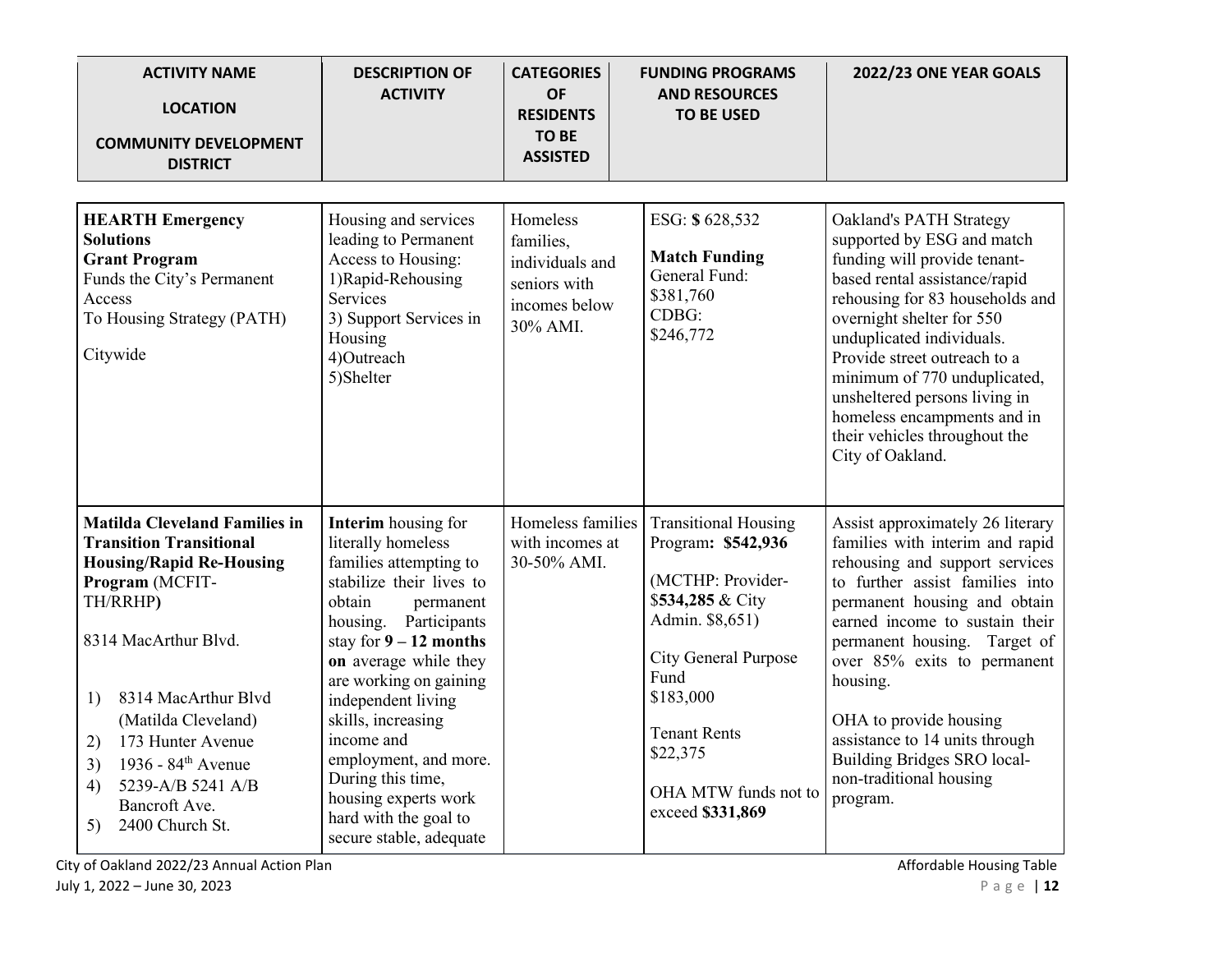| <b>ACTIVITY NAME</b><br><b>LOCATION</b><br><b>COMMUNITY DEVELOPMENT</b><br><b>DISTRICT</b>                                                                                                                                                                  | <b>DESCRIPTION OF</b><br><b>ACTIVITY</b>                                                                                                                                                                                                                                                                                                                                                                                                                                                                                   | <b>CATEGORIES</b><br><b>OF</b><br><b>RESIDENTS</b><br><b>TO BE</b><br><b>ASSISTED</b> | <b>FUNDING PROGRAMS</b><br><b>AND RESOURCES</b><br><b>TO BE USED</b>                                                                                                                                                                                | 2022/23 ONE YEAR GOALS                                                                                                                                  |
|-------------------------------------------------------------------------------------------------------------------------------------------------------------------------------------------------------------------------------------------------------------|----------------------------------------------------------------------------------------------------------------------------------------------------------------------------------------------------------------------------------------------------------------------------------------------------------------------------------------------------------------------------------------------------------------------------------------------------------------------------------------------------------------------------|---------------------------------------------------------------------------------------|-----------------------------------------------------------------------------------------------------------------------------------------------------------------------------------------------------------------------------------------------------|---------------------------------------------------------------------------------------------------------------------------------------------------------|
| 6850 Halliday Ave.<br>6)<br>3501 Adeline St.<br>7)<br>Eastern/Western, Elmhurst                                                                                                                                                                             | permanent housing for<br>each participant when<br>ready to leave program.<br>5 Studios<br>3-1 BR units<br>3-2 BR units<br>3-3BR units                                                                                                                                                                                                                                                                                                                                                                                      |                                                                                       |                                                                                                                                                                                                                                                     |                                                                                                                                                         |
| <b>Supportive Housing Program</b><br>(SHP)-Housing Fast Support<br><b>Network (HSFN)</b><br>Bay Area Community Services<br>(located at Henry Robinson<br>Multiservice Center)<br>559-16th Street<br>Oakland, CA 94612<br>Chinatown/East Lake/San<br>Antonio | <b>Housing Fast Support</b><br>Network provides<br>interim housing and<br>supportive services to<br>adults $(18+)$ that are<br>homeless in Oakland.<br>Participants stay for 6<br>months on average<br>while they are working<br>on gaining independent<br>living skills,<br>rehabilitation, and other<br>support such as<br>nutritious meals,<br>increasing income and<br>employment, and more.<br>During this time,<br>housing experts work<br>hard with the goal to<br>secure stable, adequate<br>permanent housing for | Homeless adults,<br>age 18 and above.                                                 | Supportive Housing<br>Program:<br>\$1,864,465<br><b>BACS</b><br>\$1,672,209<br>City Admin.<br>\$93,222<br><b>Match Funding</b><br>Alameda<br>County:<br>\$316,754<br>Measure Q: \$420,984<br>Excess Cash Value of<br>Monthly<br>\$107,496<br>Lease: | Serve 188 single adults with<br>interim housing and support<br>services annually with a goal of<br>placing<br>over<br>80%<br>into<br>permanent housing. |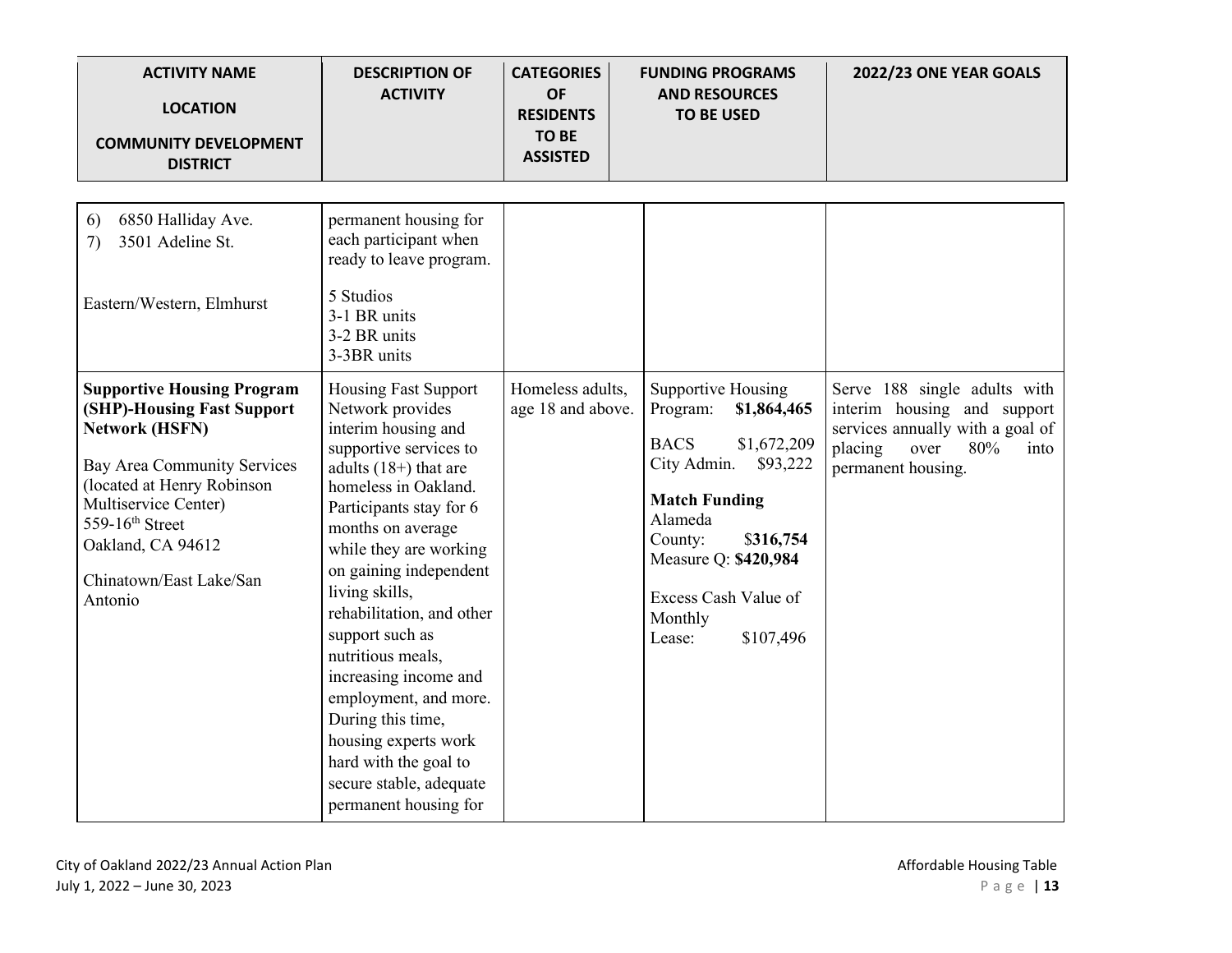| <b>ACTIVITY NAME</b><br><b>LOCATION</b><br><b>COMMUNITY DEVELOPMENT</b><br><b>DISTRICT</b>                                                                                                              | <b>DESCRIPTION OF</b><br><b>ACTIVITY</b>             | <b>CATEGORIES</b><br><b>OF</b><br><b>RESIDENTS</b><br><b>TO BE</b><br><b>ASSISTED</b> | <b>FUNDING PROGRAMS</b><br><b>AND RESOURCES</b><br><b>TO BE USED</b>                                                                                                                                             | 2022/23 ONE YEAR GOALS                                                                                                                                                                                                  |
|---------------------------------------------------------------------------------------------------------------------------------------------------------------------------------------------------------|------------------------------------------------------|---------------------------------------------------------------------------------------|------------------------------------------------------------------------------------------------------------------------------------------------------------------------------------------------------------------|-------------------------------------------------------------------------------------------------------------------------------------------------------------------------------------------------------------------------|
|                                                                                                                                                                                                         | each participant when<br>ready to leave program.     |                                                                                       |                                                                                                                                                                                                                  |                                                                                                                                                                                                                         |
| <b>North County Homeless Youth</b><br><b>Rapid Rehousing Collaborative</b><br>1. House - 2001 Harrison<br><b>Street</b><br>2. East Oakland Community<br>Project - 3824 West Street<br>Chinatown/Western | Rapid Re-housing<br>services for homeless<br>youth   | Homeless youth<br>ages 18-24                                                          | North County Homeless<br>Youth Rapid Rehousing<br>Collaborative<br>\$8,980,001<br>(NCFRRC Contractors:<br>\$8,938,198 & City<br>Admin: \$41,803)<br>Project Sponsor<br>Match: - \$117,275<br>each                | Assist 31 single and 4 parenting<br>literally homeless transition age<br>youth (42 individuals in 35<br>households) with support<br>services and housing navigator<br>to place 35 households into<br>permanent housing. |
| <b>Oakland Homeless Youth</b><br><b>Collaborative (OHYC)</b><br>1. Covenant House<br>2001 Harrison Street<br>Scattered sites<br>East Oakland<br>2.<br><b>Community Project</b><br>3824 West Street      | 24-29 interim housing<br>beds for homeless<br>youth. | Homeless Youth<br>ages 18-24.                                                         | Oakland Homeless<br>Youth Collaborative<br>\$713,095<br>(OHYHC Contractors:<br>\$666,660 & City<br>Admin: \$46,495)<br><b>Project Sponsor</b><br>Match:<br><b>Covenant House</b><br>\$113,058.75<br>East Oakland | Assist 60 young adults with<br>interim housing and support<br>services and assistance to obtain<br>earned income to sustain their<br>permanent housing.                                                                 |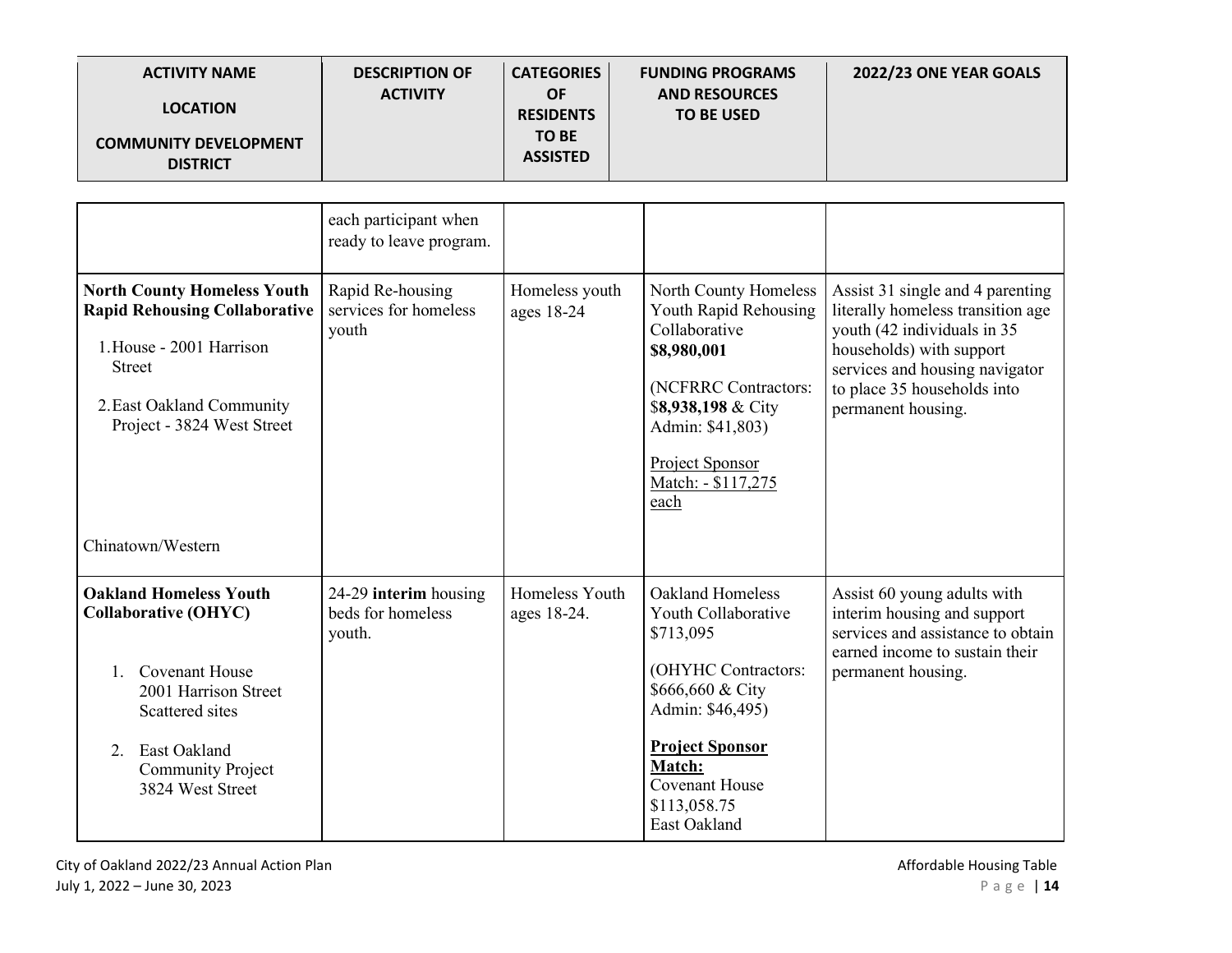| <b>ACTIVITY NAME</b><br><b>LOCATION</b><br><b>COMMUNITY DEVELOPMENT</b><br><b>DISTRICT</b>                                                                                                               | <b>DESCRIPTION OF</b><br><b>ACTIVITY</b>                                                     | <b>CATEGORIES</b><br><b>OF</b><br><b>RESIDENTS</b><br><b>TO BE</b><br><b>ASSISTED</b> | <b>FUNDING PROGRAMS</b><br><b>AND RESOURCES</b><br><b>TO BE USED</b>                                                                                                                                              | 2022/23 ONE YEAR GOALS                                                                                                                                                                                                                                     |
|----------------------------------------------------------------------------------------------------------------------------------------------------------------------------------------------------------|----------------------------------------------------------------------------------------------|---------------------------------------------------------------------------------------|-------------------------------------------------------------------------------------------------------------------------------------------------------------------------------------------------------------------|------------------------------------------------------------------------------------------------------------------------------------------------------------------------------------------------------------------------------------------------------------|
| <b>North County Family Rapid</b><br><b>Rehousing Collaborative</b><br>(NCFRRC)<br>1) Building Futures for Women<br>and Children<br>1395 Bancroft Ave.<br>San Leandro, CA<br>Eastern<br>CD District 6 & 7 | Rapid Re-housing and<br>Support Services to<br>literally homeless<br>families with children. | 38 literally<br>homeless families<br>with children.                                   | <b>Community Project</b><br>\$43,934<br>North County Family<br>Rapid Re-housing<br>Collaborative \$847,632<br>(NCFRRC Contractors:<br>\$833,767 & City<br>Admin: \$13,856)<br>Project Sponsor<br>Match: - 208,442 | Assist 38 literally homeless<br>families with children with<br>support services and housing<br>navigator to place 38 households<br>into permanent housing.                                                                                                 |
| East<br>Oakland<br><b>Community</b><br>Project<br>Citywide                                                                                                                                               | Homeless<br>Shelter/Transitional<br>Housing Operations<br>Cost                               | Homeless<br><b>Substance Abuse</b><br><b>HIV/AIDS</b>                                 | CDBG: \$158,244                                                                                                                                                                                                   | Operations of the Crossroads<br><b>Shelter and Transitional</b><br>Housing Facility operated by<br>East Oakland Community<br>Project. 530 homeless persons,<br>otherwise living on the streets of<br>Oakland will benefit from the<br>proposed activities. |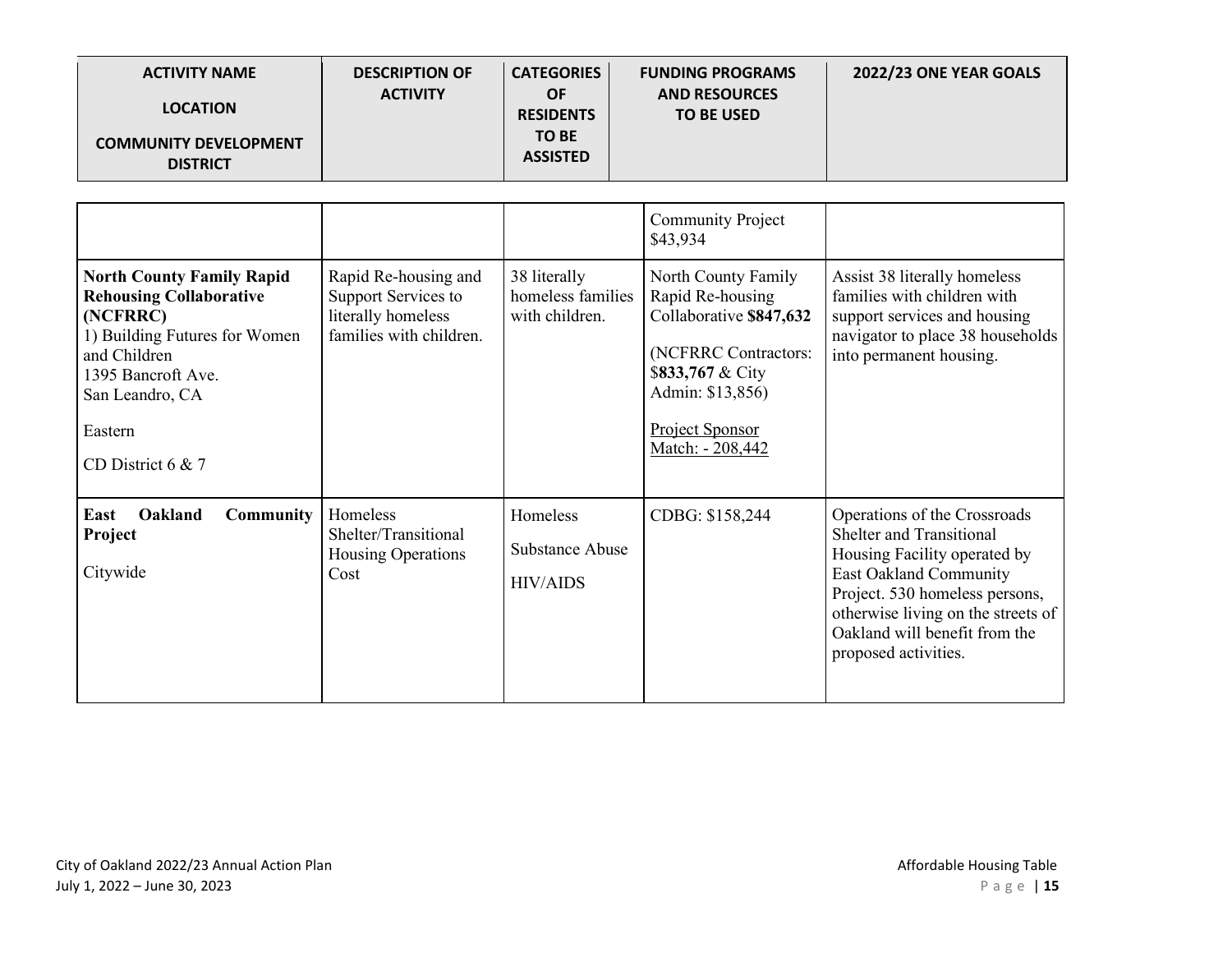| <b>ACTIVITY NAME</b><br><b>LOCATION</b><br><b>COMMUNITY DEVELOPMENT</b><br><b>DISTRICT</b>  | <b>DESCRIPTION OF</b><br><b>ACTIVITY</b>                                                                                                 | <b>CATEGORIES</b><br><b>OF</b><br><b>RESIDENTS</b><br><b>TO BE</b><br><b>ASSISTED</b>           | <b>FUNDING PROGRAMS</b><br><b>AND RESOURCES</b><br><b>TO BE USED</b> | 2022/23 ONE YEAR GOALS                                                                                                                                                                                   |
|---------------------------------------------------------------------------------------------|------------------------------------------------------------------------------------------------------------------------------------------|-------------------------------------------------------------------------------------------------|----------------------------------------------------------------------|----------------------------------------------------------------------------------------------------------------------------------------------------------------------------------------------------------|
| <b>Northgate Apartments</b><br>2301 Northgate Avenue,<br>Oakland, CA 94612<br>CD District 3 | Northgate Apartments is<br>a 42-unit apartment<br>complex constructed in<br>2003 on a 0.S43-acre<br>site                                 | <b>Extremely low</b><br>and low income<br>families                                              | N/A                                                                  | HAP contract executed.<br>Continuous lease-up and<br>conversation of available units<br>to PBV<br>Housing Assistance Payment<br>contract executed for 14 units in<br>October 2020<br>10 units leased-up. |
| <b>Bishop Roy Nichols</b><br>1027 60th Street, Oakland, CA<br>94608<br>CD District 1        | Preservation of existing<br>affordable housing units<br>Bishop Roy Nichols is a<br>17 unit building with 17<br>one-bedroom<br>apartments | Seniors $62+$ years<br>old making less<br>than 35%, 40%,<br>and 45% of<br>Area Median<br>Income | N/A                                                                  | HAP contract executed<br>Continuous lease-up and<br>conversion of available units to<br>PBV.                                                                                                             |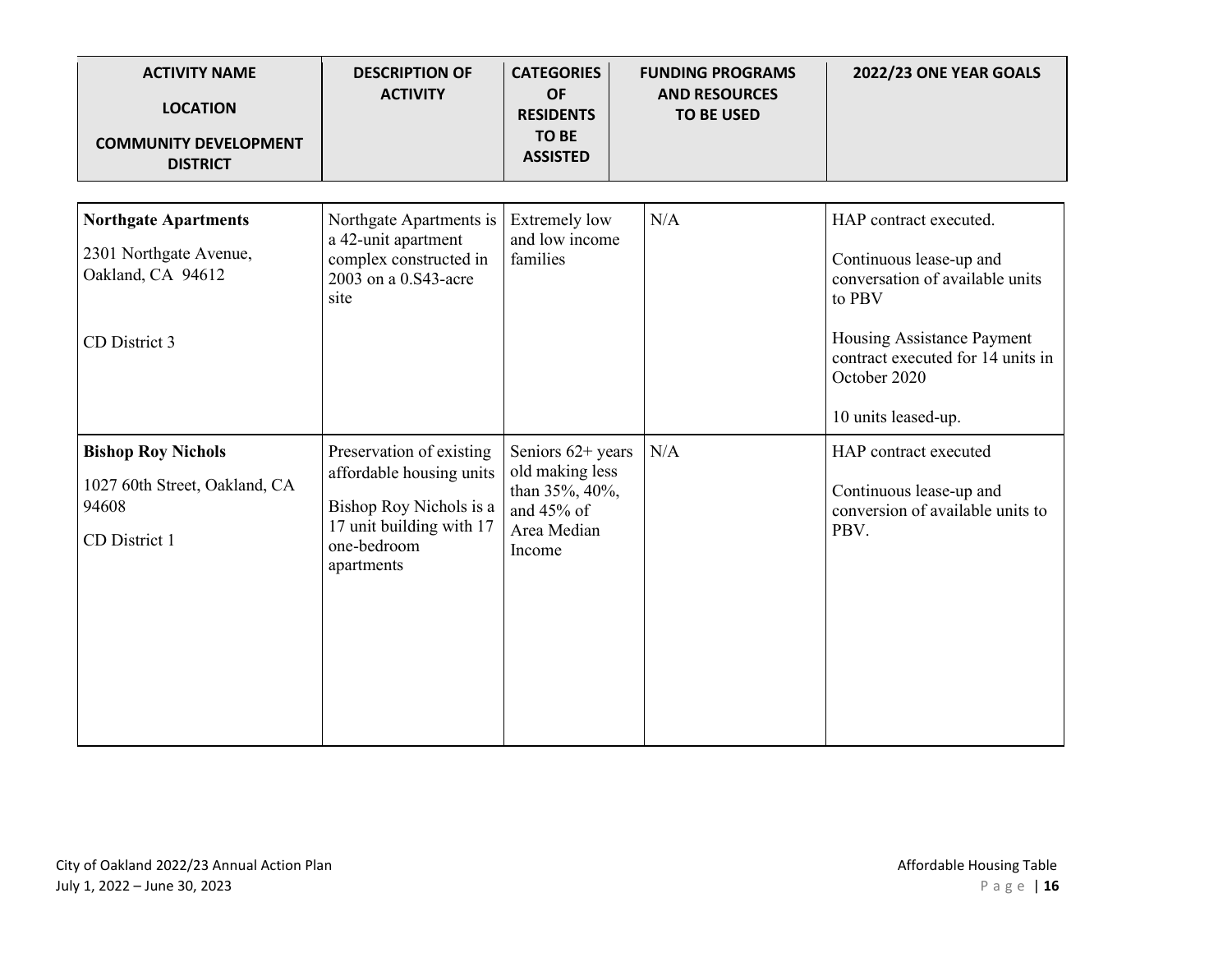| <b>ACTIVITY NAME</b><br><b>LOCATION</b><br><b>COMMUNITY DEVELOPMENT</b><br><b>DISTRICT</b>           | <b>DESCRIPTION OF</b><br><b>ACTIVITY</b>                                                                                                                                                                                                                           | <b>CATEGORIES</b><br><b>OF</b><br><b>RESIDENTS</b><br><b>TO BE</b><br><b>ASSISTED</b> | <b>FUNDING PROGRAMS</b><br><b>AND RESOURCES</b><br><b>TO BE USED</b> | 2022/23 ONE YEAR GOALS                                                                                                                                                                                   |
|------------------------------------------------------------------------------------------------------|--------------------------------------------------------------------------------------------------------------------------------------------------------------------------------------------------------------------------------------------------------------------|---------------------------------------------------------------------------------------|----------------------------------------------------------------------|----------------------------------------------------------------------------------------------------------------------------------------------------------------------------------------------------------|
| <b>Oak Street Terrace</b><br><b>Apartments</b><br>1109 Oak Street<br>CD District 2                   | Oak Street Terrace is an<br>existing, 39-unit<br>(Studios and 1-<br>Bedroom) affordable<br>senior housing property<br>located in Downtown<br>Oakland.                                                                                                              | Low income<br>seniors                                                                 | N/A                                                                  | HAP contract executed.<br>Continuous lease-up and<br>conversion of available units to<br>PBV.<br>Housing Assistance Payment<br>contract executed for 14 units in<br>December 2020.<br>25 units leased-up |
| <b>Eastside Arts &amp; Housing</b><br>2283 International Blvd,<br>Oakland, CA 94606<br>CD District 5 | The project site is<br>comprised of a three-<br>story building<br>constructed in 1928 and<br>containing three ground-<br>floor commercial spaces<br>with 16 apartments on<br>the upper two floors.<br>The project site is<br>comprised of one 0.32-<br>arce parcel | Low Income<br>Families                                                                | 10 Project-Based<br>Vouchers                                         | Continuous lease-up and<br>conversion of available units to<br>PBV.<br>Housing Assistance Payment<br>contract executed for 10 units in<br>January 2020<br>2 PBV units leased-up.                         |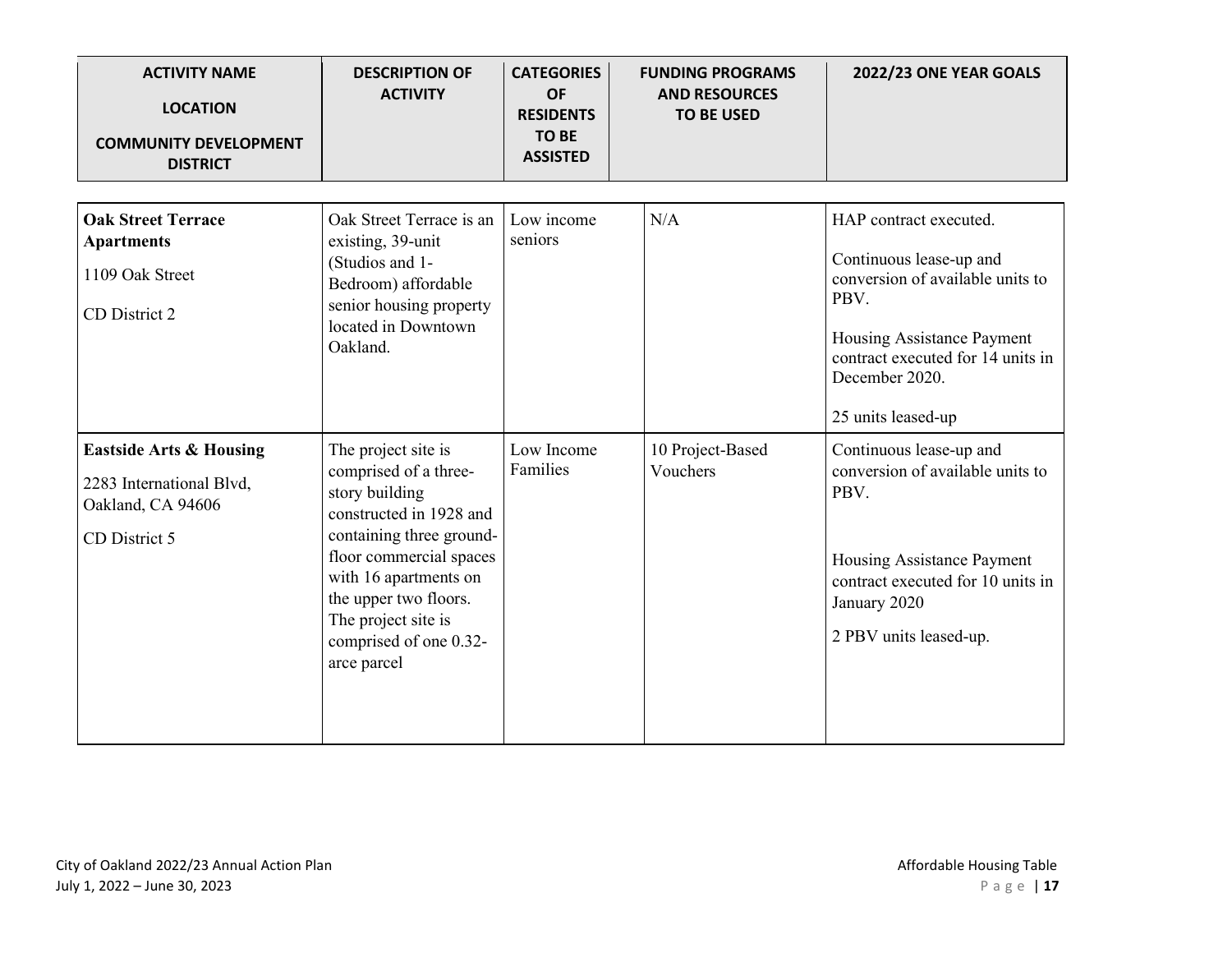| <b>ACTIVITY NAME</b><br><b>LOCATION</b><br><b>COMMUNITY DEVELOPMENT</b><br><b>DISTRICT</b>               | <b>DESCRIPTION OF</b><br><b>ACTIVITY</b>                                                                                                                                                                                                                                                                                                                                                                                                                                                                           | <b>CATEGORIES</b><br><b>OF</b><br><b>RESIDENTS</b><br><b>TO BE</b><br><b>ASSISTED</b> | <b>FUNDING PROGRAMS</b><br><b>AND RESOURCES</b><br><b>TO BE USED</b>                                                                                   | 2022/23 ONE YEAR GOALS                                                                                                                                                                                                                                                                                                                                                                                                    |
|----------------------------------------------------------------------------------------------------------|--------------------------------------------------------------------------------------------------------------------------------------------------------------------------------------------------------------------------------------------------------------------------------------------------------------------------------------------------------------------------------------------------------------------------------------------------------------------------------------------------------------------|---------------------------------------------------------------------------------------|--------------------------------------------------------------------------------------------------------------------------------------------------------|---------------------------------------------------------------------------------------------------------------------------------------------------------------------------------------------------------------------------------------------------------------------------------------------------------------------------------------------------------------------------------------------------------------------------|
| <b>Housing Opportunities for</b><br>Persons With AIDS (HOPWA)<br>Alameda County & Contra Costa<br>County | Housing and continued<br>services for individuals<br>and family members of<br>individuals living with<br>HIV/AIDS.<br>Acquisition of housing<br>units<br>New construction of<br>permanent housing for<br>with<br>persons<br>HIV/AIDS.<br>Will support citywide<br>outreach activities to<br>locate and provide<br>services to homeless<br>individuals/families<br>living with<br>HIV/AIDS. Funds are<br>allocated<br>through<br>a<br>competitive process to<br>select agencies<br>that<br>meet the priority needs. | Persons with<br>HIV/AIDS and<br>incomes at 30-<br>50% AMI, and<br>their families.     | <b>HOPWA</b><br>\$3,384,815<br>Alameda County:<br>\$2,273,487<br>Contra Costa County:<br>\$1,016,744<br>City of Oakland<br>Administration:<br>\$97,034 | HOPWA provides permanent<br>housing for PLWA. Programs<br>supported include; Short-Term<br>Rent Mortgage and Utility<br>(STRMU) assistance;<br>Information and Referral;<br>Operating subsidy and services<br>for people living in HIV-AIDS<br>housing and the creation of new<br>housing dedicated to people<br>with HIV/AIDS. In addition,<br>housing units will be acquired<br>and/or constructed or<br>rehabilitated. |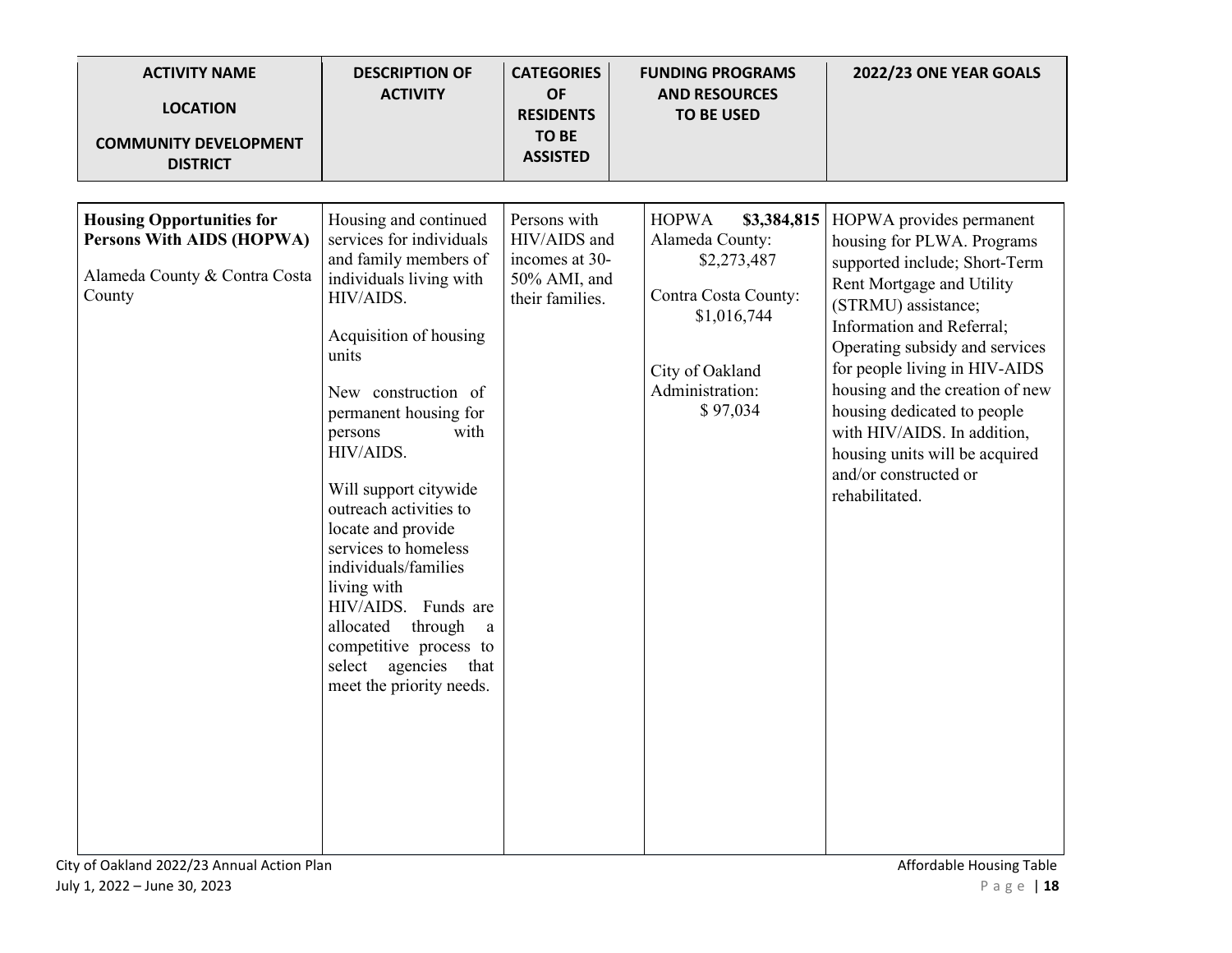| <b>ACTIVITY NAME</b><br><b>LOCATION</b><br><b>COMMUNITY DEVELOPMENT</b><br><b>DISTRICT</b>                | <b>DESCRIPTION OF</b><br><b>ACTIVITY</b>                                                 | <b>CATEGORIES</b><br><b>OF</b><br><b>RESIDENTS</b><br><b>TO BE</b><br><b>ASSISTED</b> | <b>FUNDING PROGRAMS</b><br><b>AND RESOURCES</b><br><b>TO BE USED</b>                                                                         | 2022/23 ONE YEAR GOALS                                                                                                                                                                                                                                                                                                                                                                                                                                                                                                                                                                                                                                              |
|-----------------------------------------------------------------------------------------------------------|------------------------------------------------------------------------------------------|---------------------------------------------------------------------------------------|----------------------------------------------------------------------------------------------------------------------------------------------|---------------------------------------------------------------------------------------------------------------------------------------------------------------------------------------------------------------------------------------------------------------------------------------------------------------------------------------------------------------------------------------------------------------------------------------------------------------------------------------------------------------------------------------------------------------------------------------------------------------------------------------------------------------------|
| <b>PATH 3RD Party Contracts,</b><br><b>CHS Program Delivery, and</b><br><b>Administration</b><br>Citywide | Homeless and Hunger<br>Program Activities.<br>Support to Supportive<br>Housing Programs. |                                                                                       | CDBG:<br>\$246,772 3rd Party Grant<br>Agreements<br>\$240,327 Community<br>Housing Services (CHS)<br>Program Delivery<br>\$495,462 CHS Admin | Program Delivery: Provide<br>support to Hunger Program and<br>SHP programs to benefit<br>approximately 3,000 low-<br>income residents who are<br>seniors, and/or homeless, and/or<br>near homeless.<br>Third-Party Agreements:<br>Provide support and leveraging<br>for ESG PATH Program to<br>fund homeless services listed<br>above in ESG as needed for<br>shelter or rapid rehousing.<br>Program Delivery: Provide<br>support to Hunger Program and<br>SHP programs to benefit<br>approximately 3,000 low-<br>income residents who are<br>seniors, and/or homeless, and/or<br>near homeless.<br><b>Administration: Support CHS</b><br>staff and overhead costs. |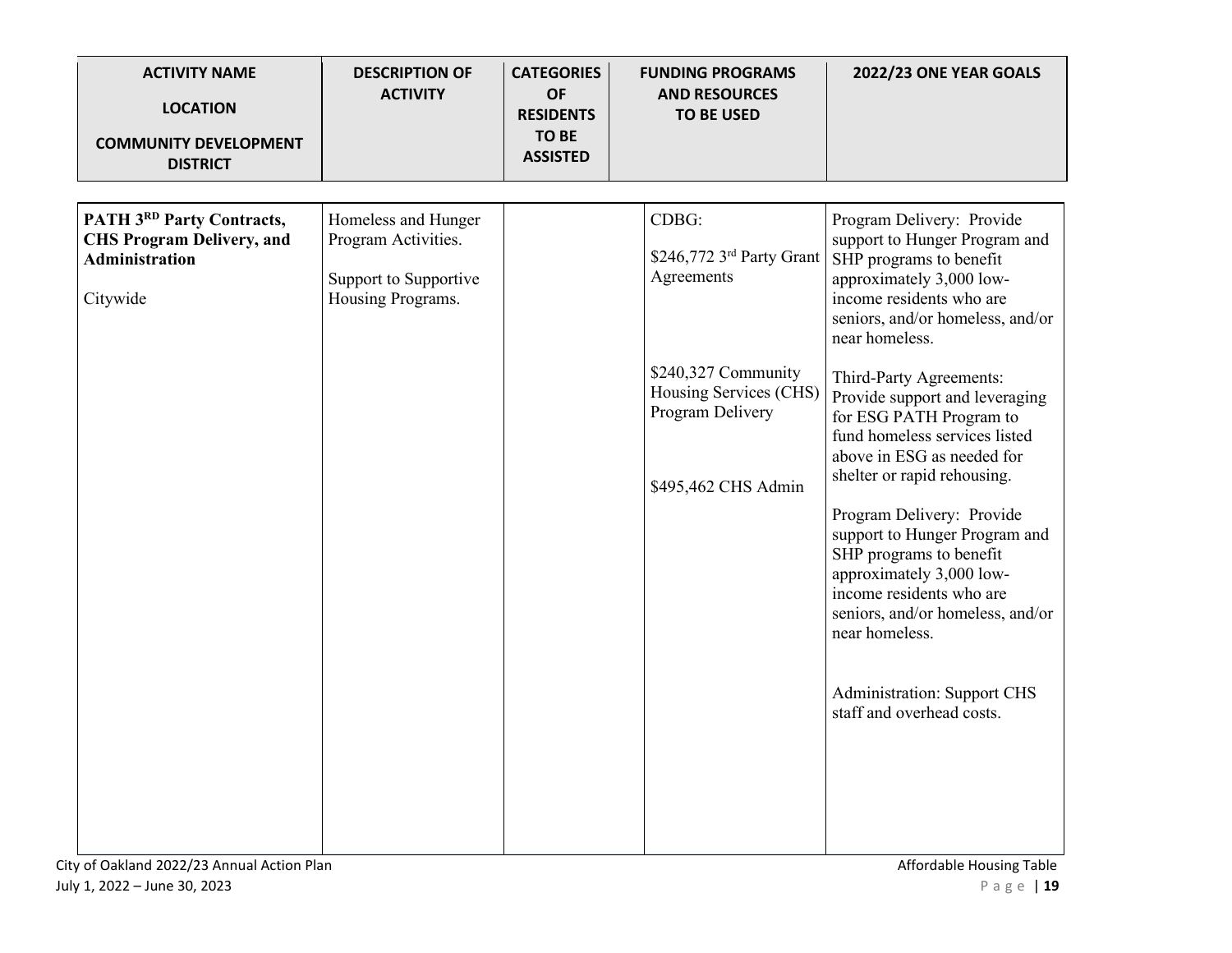| <b>ACTIVITY NAME</b><br><b>LOCATION</b><br><b>COMMUNITY DEVELOPMENT</b><br><b>DISTRICT</b>                      | <b>DESCRIPTION OF</b><br><b>ACTIVITY</b>                                                                     | <b>CATEGORIES</b><br><b>OF</b><br><b>RESIDENTS</b><br><b>TO BE</b><br><b>ASSISTED</b>           | <b>FUNDING PROGRAMS</b><br><b>AND RESOURCES</b><br><b>TO BE USED</b>                                                                                                                                                                                                                                                                                                                                  | 2022/23 ONE YEAR GOALS                                                                                                                                                                                                                                                                                                                                            |
|-----------------------------------------------------------------------------------------------------------------|--------------------------------------------------------------------------------------------------------------|-------------------------------------------------------------------------------------------------|-------------------------------------------------------------------------------------------------------------------------------------------------------------------------------------------------------------------------------------------------------------------------------------------------------------------------------------------------------------------------------------------------------|-------------------------------------------------------------------------------------------------------------------------------------------------------------------------------------------------------------------------------------------------------------------------------------------------------------------------------------------------------------------|
| <b>Henry Robinson Multi-Service</b><br><b>Center</b><br>559 16th street, Oakland, CA.<br>94612<br>CD District 3 | Homeless Shelter<br>Rehabilitation<br>Homeless Facility<br>Supportive/Transitional<br>Housing Program See    | Homeless                                                                                        | CDBG: \$350,000<br>Carryforward funds                                                                                                                                                                                                                                                                                                                                                                 | CHS and OPW will manage the<br>provision of necessary capital<br>improvements to the facility to<br>provide housing and services in<br>a safe and healthy environment.<br>Benefitting over 180 homeless<br>persons per year. CDBG funds<br>will be carried forward for<br>completion of CDBG portion by<br>September 2022 and other<br>portions by December 2022. |
|                                                                                                                 |                                                                                                              |                                                                                                 | Prevention - Objective #3: Prevention of Foreclosures and Stabilization of Neighborhoods                                                                                                                                                                                                                                                                                                              |                                                                                                                                                                                                                                                                                                                                                                   |
| <b>Community Buying Program</b><br>Hello Housing<br>Citywide                                                    | Transform abandoned<br>and/or foreclosed<br>properties into new<br>affordable ownership<br>or rental housing | Low- and<br>moderate-income<br>homeowners [up<br>to 120% AMI]<br>and tenants [up to<br>80% AMI] | No new funds are<br>identified for this<br>project.<br>In 2014, CDBG funds<br>(2108/89939/TBD)<br>provided \$25,000 for<br>Hello Housing's<br>administration of the<br>Program (CBP).<br>In 2016 Council<br>authorized a<br>professional services<br>agreement with Hello<br>Housing for up to<br>\$150,000 to administer<br>the community buying<br>program; Hello Housing<br>completed the purchase | In FY23, continue with project<br>issuing notices of default, then<br>dispositioning the remaining<br>seven (7) undeveloped project<br>lots for reuse.                                                                                                                                                                                                            |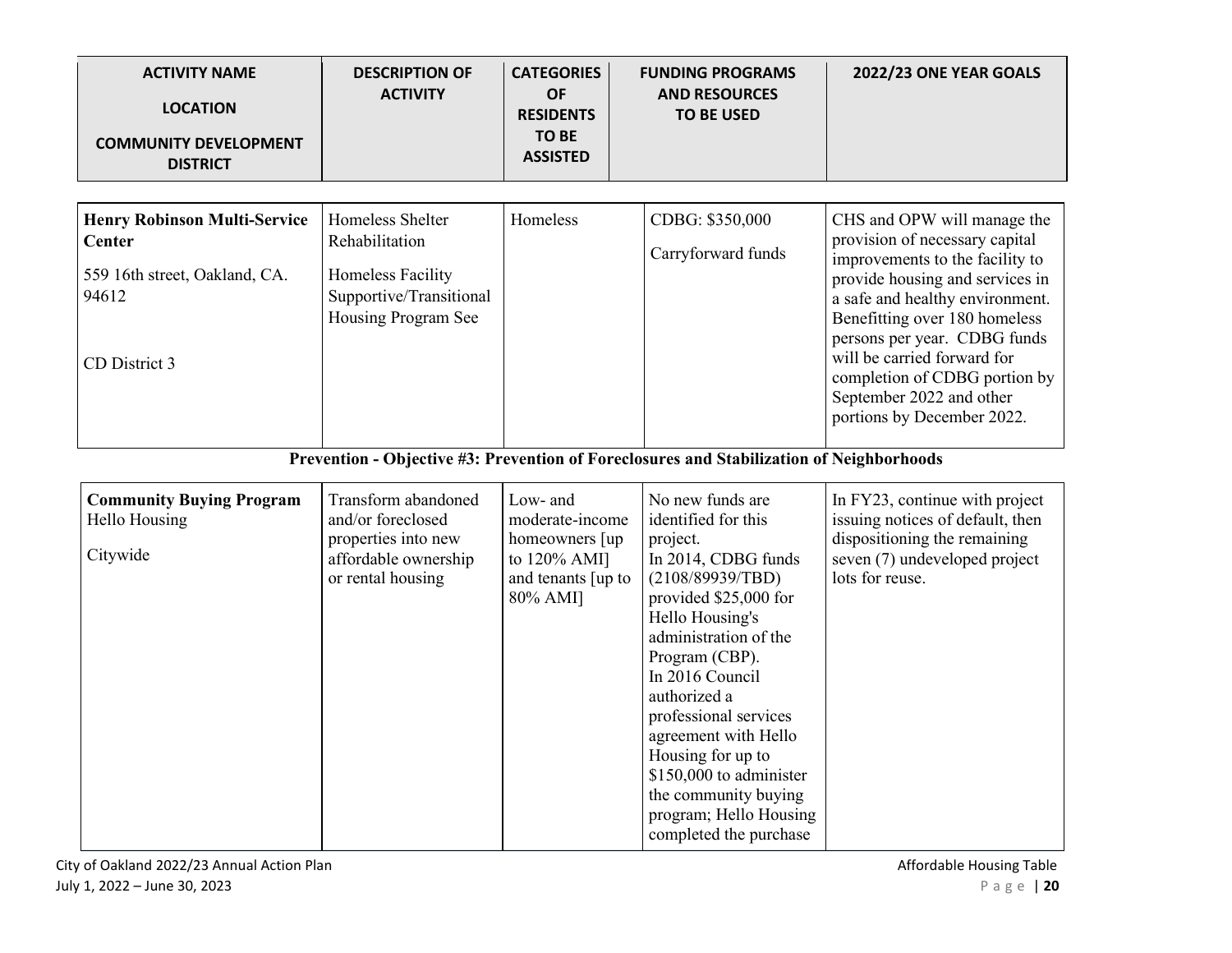| <b>ACTIVITY NAME</b><br><b>LOCATION</b><br><b>COMMUNITY DEVELOPMENT</b><br><b>DISTRICT</b>                                                                              | <b>DESCRIPTION OF</b><br><b>ACTIVITY</b>                                                                                          | <b>CATEGORIES</b><br><b>OF</b><br><b>RESIDENTS</b><br><b>TO BE</b><br><b>ASSISTED</b> | <b>FUNDING PROGRAMS</b><br><b>AND RESOURCES</b><br><b>TO BE USED</b>                                                                               | 2022/23 ONE YEAR GOALS                                                                                                                                                                                                                                                                                                                                                                                                                               |
|-------------------------------------------------------------------------------------------------------------------------------------------------------------------------|-----------------------------------------------------------------------------------------------------------------------------------|---------------------------------------------------------------------------------------|----------------------------------------------------------------------------------------------------------------------------------------------------|------------------------------------------------------------------------------------------------------------------------------------------------------------------------------------------------------------------------------------------------------------------------------------------------------------------------------------------------------------------------------------------------------------------------------------------------------|
|                                                                                                                                                                         |                                                                                                                                   |                                                                                       | of 26 tax-defaulted<br>properties for<br>development of<br>scattered site<br>affordability restricted<br>housing. The funds have<br>been expended. |                                                                                                                                                                                                                                                                                                                                                                                                                                                      |
| <b>Housing Development</b><br><b>Administration/Housing</b><br><b>Resource Center (Drop In</b><br><b>Services-Strategic Initiatives)</b><br>City of Oakland<br>Citywide | Anti-Displacement,<br>Homeless Prevention<br>Activities, information<br>and referral.                                             | Predominantly<br>low/moderate<br>income residents<br>at risk of<br>displacement.      | CDBG: \$230,000                                                                                                                                    | Serve 55 clients. HRC staff will<br>carry out anti-displacement<br>work through the provision of<br>information and referral services<br>and limited case management<br>for low to moderate income<br>individuals and households to<br>enable them to stay in their<br>homes and prevent displacement<br>and episodes of homelessness.<br>Staff will support anti-<br>displacement efforts during<br>Oakland's eviction moratorium<br>and following. |
| <b>Rent Adjustment Program</b><br>250 Frank Ogawa Plaza<br>Citywide                                                                                                     | Community outreach,<br>Education, and<br>Housing Counseling<br>Services<br><b>Compliance Activities</b><br><b>Hearing Process</b> | Tenants &<br>Property Owners<br>in Oakland                                            | Rent adjustment Fee:<br>\$101.00 per filing                                                                                                        | Provide housing counseling to<br>community members.<br>Provide workshops for tenants<br>and property owners.                                                                                                                                                                                                                                                                                                                                         |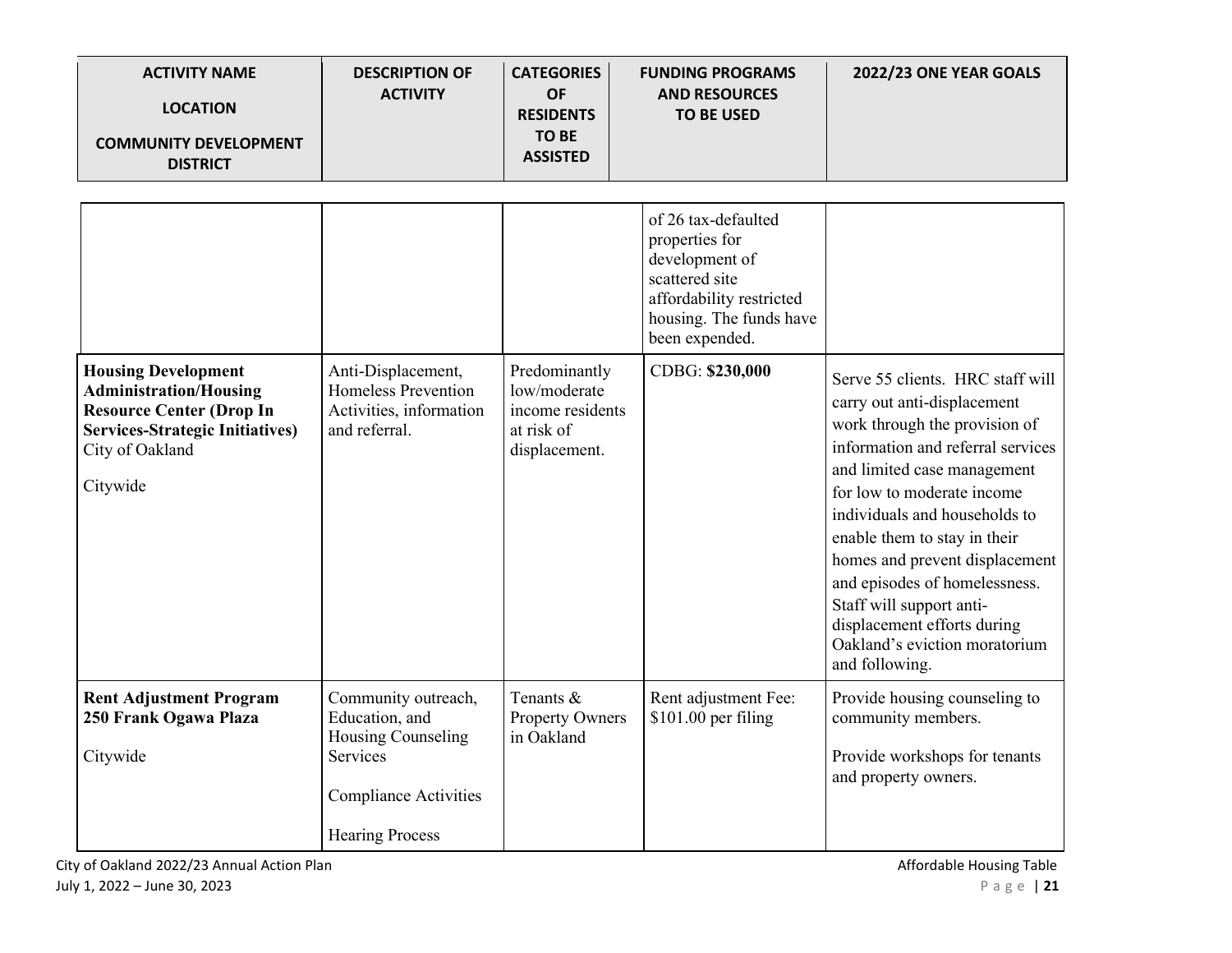| <b>ACTIVITY NAME</b><br><b>LOCATION</b><br><b>COMMUNITY DEVELOPMENT</b><br><b>DISTRICT</b> | <b>DESCRIPTION OF</b><br><b>ACTIVITY</b>                                                                                              | <b>CATEGORIES</b><br><b>OF</b><br><b>RESIDENTS</b><br>TO BE<br><b>ASSISTED</b> | <b>FUNDING PROGRAMS</b><br><b>AND RESOURCES</b><br><b>TO BE USED</b> | 2022/23 ONE YEAR GOALS                                              |
|--------------------------------------------------------------------------------------------|---------------------------------------------------------------------------------------------------------------------------------------|--------------------------------------------------------------------------------|----------------------------------------------------------------------|---------------------------------------------------------------------|
|                                                                                            |                                                                                                                                       |                                                                                |                                                                      |                                                                     |
|                                                                                            | Handles conflicts<br>between property<br>owner and tenants,<br>providing fair and<br>impartial adjudication<br>of the Rent Ordinance. |                                                                                |                                                                      | Hold hearings on petitions of<br>rent reductions or rent increased. |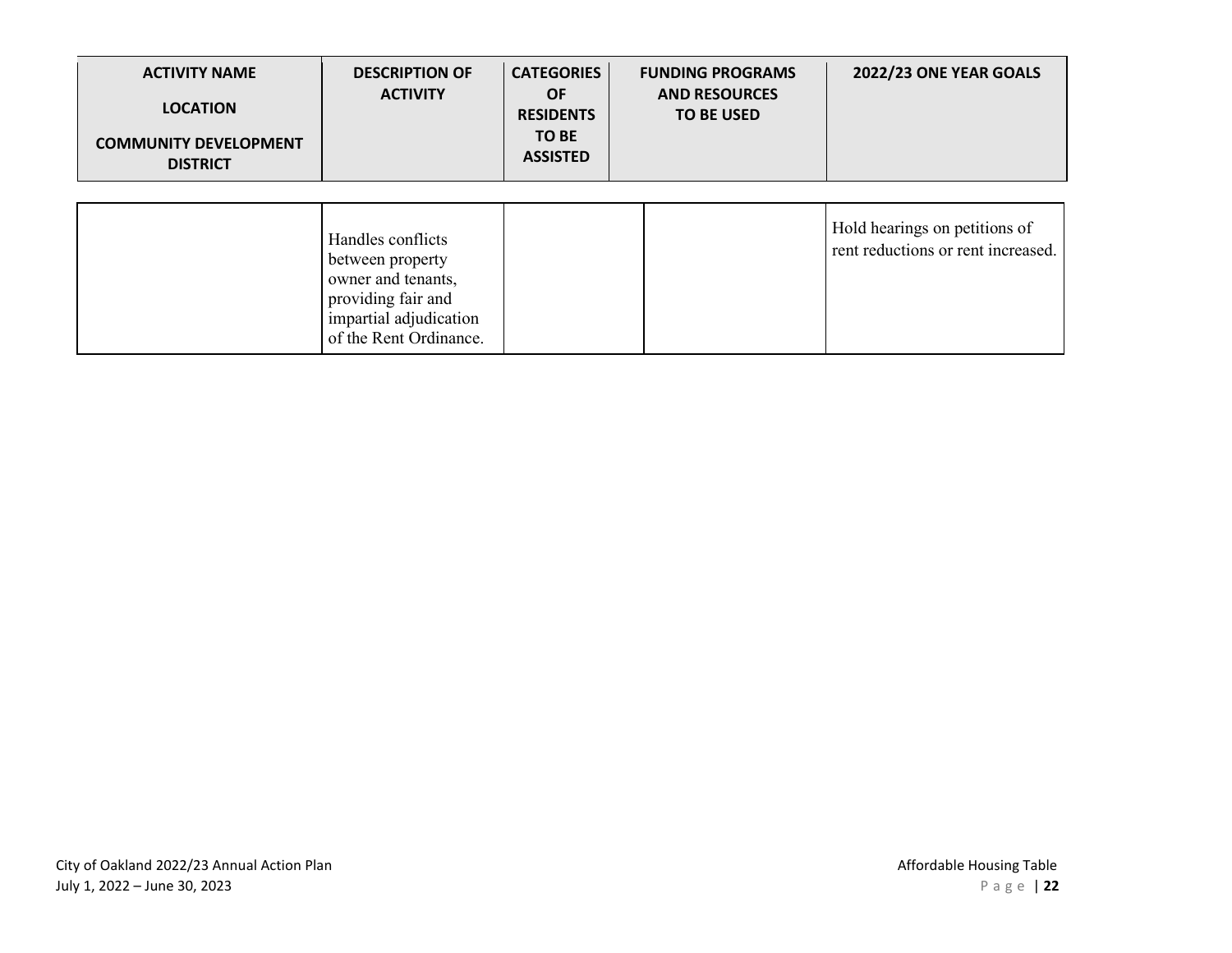| <b>ACTIVITY NAME</b><br><b>LOCATION</b><br><b>COMMUNITY DEVELOPMENT</b><br><b>DISTRICT</b>                      | <b>DESCRIPTION OF</b><br><b>ACTIVITY</b>                                                                                                                                                                                                                                                                                                                                                                                                                                                                                                                                                                                                                          | <b>CATEGORIES</b><br><b>OF</b><br><b>RESIDENTS</b><br><b>TO BE</b><br><b>ASSISTED</b> | <b>FUNDING PROGRAMS</b><br><b>AND RESOURCES</b><br><b>TO BE USED</b>     | 2022/23 ONE YEAR GOALS                                                                                                                                                                                                                                                                                                                                                                                                                                                                                                                                                                                                                                                                                                                                                             |
|-----------------------------------------------------------------------------------------------------------------|-------------------------------------------------------------------------------------------------------------------------------------------------------------------------------------------------------------------------------------------------------------------------------------------------------------------------------------------------------------------------------------------------------------------------------------------------------------------------------------------------------------------------------------------------------------------------------------------------------------------------------------------------------------------|---------------------------------------------------------------------------------------|--------------------------------------------------------------------------|------------------------------------------------------------------------------------------------------------------------------------------------------------------------------------------------------------------------------------------------------------------------------------------------------------------------------------------------------------------------------------------------------------------------------------------------------------------------------------------------------------------------------------------------------------------------------------------------------------------------------------------------------------------------------------------------------------------------------------------------------------------------------------|
|                                                                                                                 |                                                                                                                                                                                                                                                                                                                                                                                                                                                                                                                                                                                                                                                                   |                                                                                       | <b>PROTECTION - Objective #4: Removal of Impediments to Fair Housing</b> |                                                                                                                                                                                                                                                                                                                                                                                                                                                                                                                                                                                                                                                                                                                                                                                    |
| <b>Fair Housing Services</b><br><b>Master Contract with East Bay</b><br><b>Community Law Center</b><br>Citywide | Information and<br>Referral on housing<br>related issues;<br>tenant/landlord rights<br>and responsibilities<br>counseling; case<br>management,<br>tenant/landlord<br>conciliation and<br>mediation. Limited<br>scope legal assistance<br>on housing-related<br>problems; direct legal<br>representation for<br>housing-related issues.<br>Fair housing outreach<br>and education<br>(billboards, circulation<br>of informational flyers,<br>housing industry and<br>social service provider<br>trainings); intake,<br>assessment, and<br>counseling for callers<br>with inquiries regarding<br>fair housing<br>and housing<br>discrimination;<br>investigation of | Individuals and<br>Families with<br>incomes at or<br>below 80% Area<br>Median Income  | CDBG: \$261,476                                                          | East Bay Community Law<br>Center will coordinate and<br>provide fair housing outreach,<br>fair housing education, intake,<br>assessment, fair housing<br>counseling, fair housing<br>investigations of discrimination,<br>fair housing testing, and fair<br>housing audits through the<br>following agencies:<br>Causa Justa: Just Cause<br>Information and Referral on<br>housing related issues: 500<br>clients Provide counseling<br>services on tenant/landlord<br>rights and responsibilities to 337<br>low income<br>households<br>Central Legal de la Raza<br>legal assistance to 188<br>clients<br>Echo Housing<br>Fair Housing Outreach:<br>Conduct testing of 20<br>allegations of housing<br>discrimination Intake,<br>assessment, and Fair Housing<br>counseling: Case |

City of Oakland 2022/23 Annual Action Plan Affordable Housing Table Affordable Housing Table July 1, 2022 – June 30, 2023 **Page | 23** 

 $\blacksquare$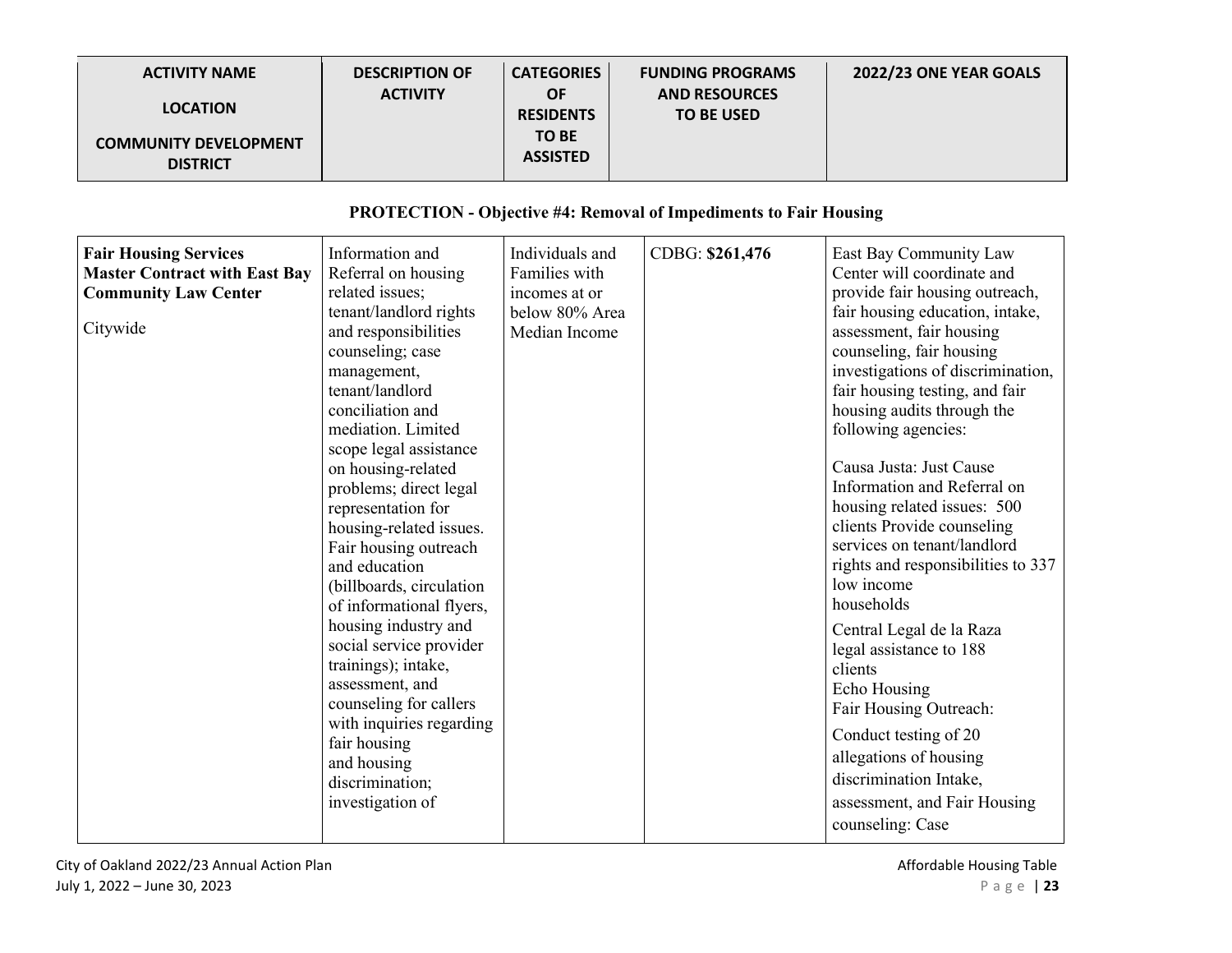| <b>ACTIVITY NAME</b><br><b>LOCATION</b><br><b>COMMUNITY DEVELOPMENT</b><br><b>DISTRICT</b> | <b>DESCRIPTION OF</b><br><b>ACTIVITY</b> | <b>CATEGORIES</b><br><b>OF</b><br><b>RESIDENTS</b><br>TO BE<br><b>ASSISTED</b> | <b>FUNDING PROGRAMS</b><br><b>AND RESOURCES</b><br><b>TO BE USED</b> | 2022/23 ONE YEAR GOALS                |
|--------------------------------------------------------------------------------------------|------------------------------------------|--------------------------------------------------------------------------------|----------------------------------------------------------------------|---------------------------------------|
|                                                                                            | complaints of housing<br>discrimination  |                                                                                |                                                                      | management of 125 Oakland<br>clients. |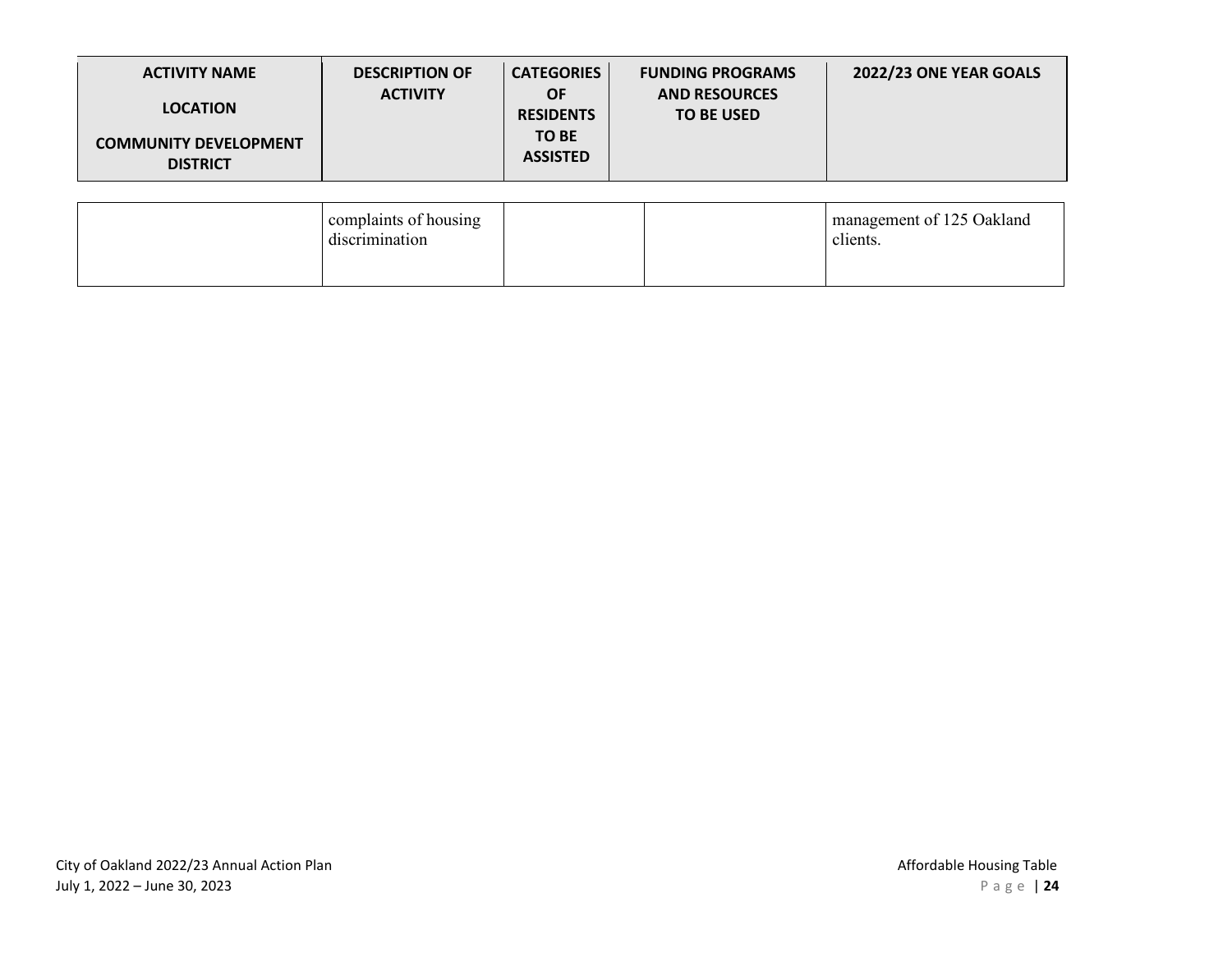| <b>ACTIVITY NAME</b>                            | <b>DESCRIPTION OF</b><br><b>ACTIVITY</b> | <b>CATEGORIES OF</b><br><b>RESIDENTS</b> | <b>FUNDING PROGRAMS</b><br><b>AND RESOURCES</b> | 2022/23<br><b>ONE YEAR GOALS</b> |
|-------------------------------------------------|------------------------------------------|------------------------------------------|-------------------------------------------------|----------------------------------|
| <b>LOCATION</b>                                 |                                          | <b>TO BE ASSISTED</b>                    | <b>TO BE USED</b>                               |                                  |
| <b>COMMUNITY DEVELOPMENT</b><br><b>DISTRICT</b> |                                          |                                          |                                                 |                                  |

## **PRESERVATION - Objective #5: Preservation of the Supply of Affordable Rental Housing**

| 524 8th Street<br>524 8th Street<br>Western | Acquisition and<br>Rehab of a 39-unit<br><b>SRO</b>                                                                                         | <b>Rental Units:</b><br>39 units at or<br>below 60% AMI                                                                                                                                                | <b>Bond Measure KK:</b><br>\$5,000,000 | The project was awarded funds in<br>January 2020 NOFA funding<br>round. Rehab to occur during<br>2022/23.        |
|---------------------------------------------|---------------------------------------------------------------------------------------------------------------------------------------------|--------------------------------------------------------------------------------------------------------------------------------------------------------------------------------------------------------|----------------------------------------|------------------------------------------------------------------------------------------------------------------|
| 1432 12th Avenue<br>Eastern                 | Acquisition, and<br>Rehab of 6 units and<br>new construction of 1<br>residential unit for a<br>total of 7 units.<br>Community Land<br>Trust | <b>Rental Units</b><br>7 units at or below<br>80% AMI<br>One studio<br>Two $(2)$ one-<br>bedroom<br>apartments<br>Two $(2)$ two-<br>bedroom<br>apartments<br>Two $(2)$ three-<br>bedroom<br>apartments | <b>Bond Measure KK Funds</b>           | The project was awarded funds in<br>January 2020 NOFA funding<br>round. Rehab to be performed<br>during 2022/23. |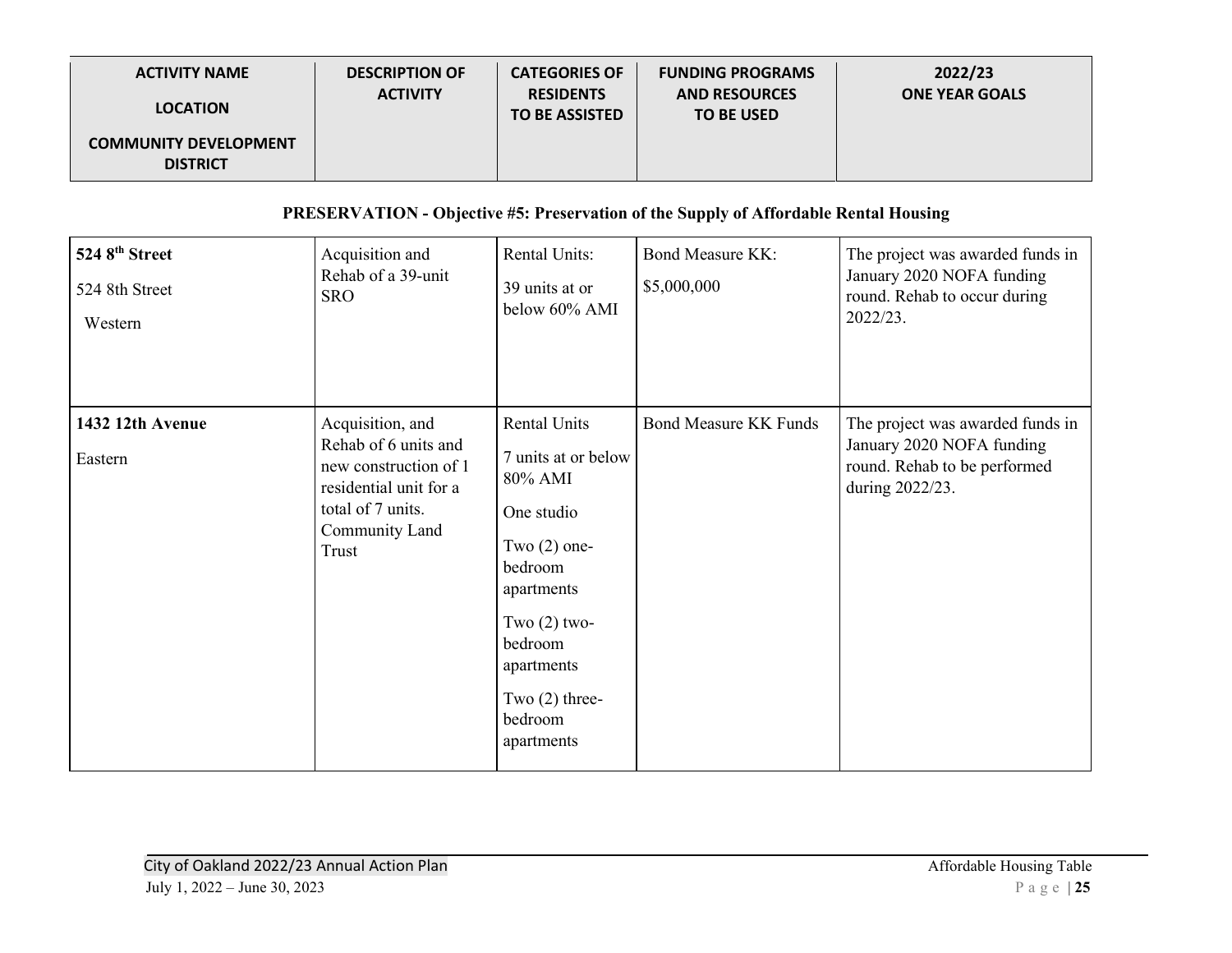| <b>ACTIVITY NAME</b><br><b>LOCATION</b><br><b>COMMUNITY DEVELOPMENT</b>                         | <b>DESCRIPTION OF</b><br><b>ACTIVITY</b>                                                                                                        | <b>CATEGORIES OF</b><br><b>RESIDENTS</b><br><b>TO BE ASSISTED</b>                                                                               | <b>FUNDING PROGRAMS</b><br><b>AND RESOURCES</b><br><b>TO BE USED</b>                                                     | 2022/23<br><b>ONE YEAR GOALS</b>                                                                                                                                                              |
|-------------------------------------------------------------------------------------------------|-------------------------------------------------------------------------------------------------------------------------------------------------|-------------------------------------------------------------------------------------------------------------------------------------------------|--------------------------------------------------------------------------------------------------------------------------|-----------------------------------------------------------------------------------------------------------------------------------------------------------------------------------------------|
| <b>DISTRICT</b>                                                                                 |                                                                                                                                                 |                                                                                                                                                 |                                                                                                                          |                                                                                                                                                                                               |
| 36 <sup>th</sup> Avenue Apartments<br>1921-2022 36 <sup>th</sup> Avenue<br>Eastern              | Acquisition of a 25-<br>unit existing rental<br>property                                                                                        | 24 units at 80%<br>Area Median<br>Income<br>1 resident<br>manager's unit.                                                                       | Acquisition and<br>Conversion to Affordable<br>Housing (ACAH) Program;<br>Measure KK.<br>\$3,750,000                     | The project was awarded funds in<br>the January 2020 funding round.<br>Closed on City loan in December<br>22, began construction, and<br>intends to complete construction<br>before May 2023. |
| 6470 MacArthur                                                                                  | Acquisition of a 2-<br>unit existing rental<br>property                                                                                         | 2 units at or below<br>80% AMI                                                                                                                  | Acquisition and<br>Conversion to Affordable<br>Housing (ACAH) Program;<br>Measure KK.<br>\$390,606                       | The project was awarded funds in<br>January 2020 funding round.<br>Close financing by December<br>2022.                                                                                       |
| <b>Acquisition and Conversion of</b><br><b>Affordable Housing (ACAH)</b><br>Program<br>Citywide | Provide financing to<br>acquire and convert<br>market rate housing<br>to affordable housing<br>with long term<br>affordability<br>restrictions. | Low- and<br>moderate-income<br>households<br>(household<br>incomes must be<br>at or below an<br>average of 80<br>percent area<br>medium income) | <b>Bond Measure KK Funds:</b><br>$$12m$ – community land<br>trusts and coops<br>$$18m - all developers$<br>$$30$ - total | Award funds for the 2022 ACAH<br>NOFA and work to close project<br>loans.                                                                                                                     |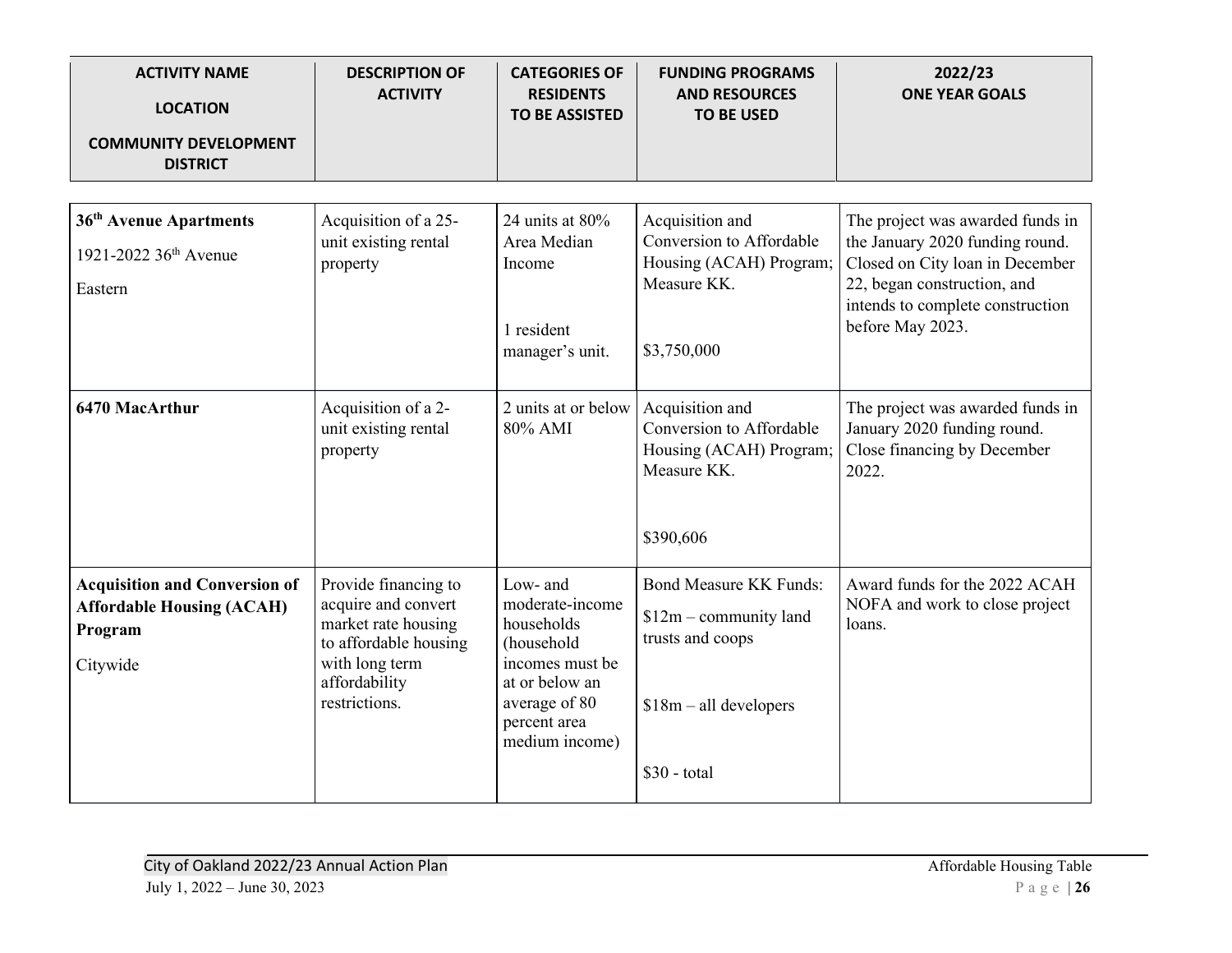| <b>ACTIVITY NAME</b><br><b>LOCATION</b>                | <b>DESCRIPTION OF</b><br><b>ACTIVITY</b>                        | <b>CATEGORIES OF</b><br><b>RESIDENTS</b><br><b>TO BE ASSISTED</b> | <b>FUNDING PROGRAMS</b><br><b>AND RESOURCES</b><br><b>TO BE USED</b> | 2022/23<br><b>ONE YEAR GOALS</b>                             |
|--------------------------------------------------------|-----------------------------------------------------------------|-------------------------------------------------------------------|----------------------------------------------------------------------|--------------------------------------------------------------|
| <b>COMMUNITY DEVELOPMENT</b><br><b>DISTRICT</b>        |                                                                 |                                                                   |                                                                      |                                                              |
|                                                        |                                                                 |                                                                   |                                                                      |                                                              |
| <b>Fruitvale Studios</b><br>2600 International Blvd    | Rehabilitation of 24-<br>unit affordable<br>housing project,    | Extremely<br>very low- and low-<br>income                         | low, Bond Measure KK Funds:                                          | Construction is complete and 50%<br>occupied.                |
| Eastern Oakland                                        | including 1 manager<br>unit                                     | households:<br>$20\%$ AMI $-6$<br>units                           | \$3,450,000                                                          |                                                              |
|                                                        | $Studios - All units$                                           | $50\%$ AMI $-6$<br>units                                          |                                                                      |                                                              |
|                                                        |                                                                 | $60\%$ AMI $-11$<br>units                                         |                                                                      |                                                              |
| <b>Howie Harp Plaza</b><br>430 28 <sup>th</sup> Street | Rehabilitation<br>of<br>20 units (including<br>1 manger's unit) | All units for<br>households at or<br>below 80% AMI                | 19 PBVs contributed by<br><b>OHA</b>                                 | \$3 Million loan scheduled to close<br>Quarter 2 of 2022/23. |
| Western Oakland                                        | 12 3-BR units<br>8 2-BR units                                   |                                                                   |                                                                      |                                                              |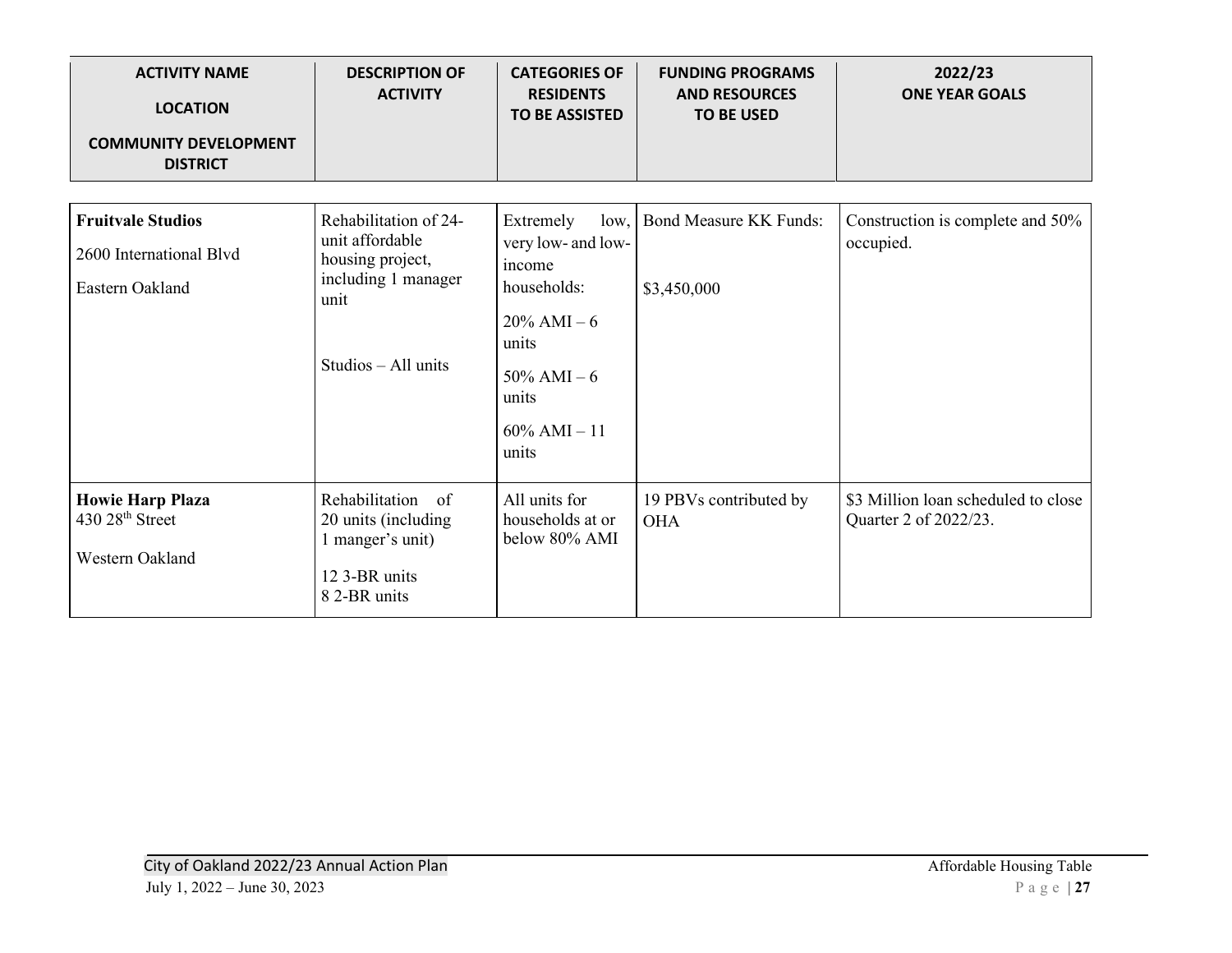| <b>ACTIVITY NAME</b><br><b>LOCATION</b>                                                                                                                                                       | <b>DESCRIPTION OF</b><br><b>ACTIVITY</b>                                                                                                                                                     | <b>CATEGORIES OF</b><br><b>RESIDENTS</b><br><b>TO BE ASSISTED</b> | <b>FUNDING PROGRAMS</b><br><b>AND RESOURCES</b><br><b>TO BE USED</b>   | 2022/23<br><b>ONE YEAR GOALS</b>                                                                                                                                               |
|-----------------------------------------------------------------------------------------------------------------------------------------------------------------------------------------------|----------------------------------------------------------------------------------------------------------------------------------------------------------------------------------------------|-------------------------------------------------------------------|------------------------------------------------------------------------|--------------------------------------------------------------------------------------------------------------------------------------------------------------------------------|
| <b>COMMUNITY DEVELOPMENT</b><br><b>DISTRICT</b>                                                                                                                                               |                                                                                                                                                                                              |                                                                   |                                                                        |                                                                                                                                                                                |
| <b>Oakland Community Land</b><br><b>Trust (OakCLT) Scattered</b><br>Sites (Hillside/Ritchie/76/86)<br>8020 Hillside Street; 2684<br>Ritchie Street, 2735 76th<br>Avenue, and 1450 86th Avenue | Acquisition and Rehab<br>of 4 single-family units                                                                                                                                            | Low income<br>households at or<br>below 80% of<br>AMI             | <b>Bond Measure KK:</b><br>\$1,200,000                                 | This OakCLT Acquisition and<br>Conversion to Affordable<br>Housing (ACAH) project was<br>awarded a funding commitment in<br>September 2021 and will close its<br>loan in 2023. |
| Eastern                                                                                                                                                                                       |                                                                                                                                                                                              |                                                                   |                                                                        |                                                                                                                                                                                |
| <b>OakCLT</b> Scattered Site<br>2242 107 <sup>th</sup> Avenue                                                                                                                                 | Assist developer with<br>acquisition loan of<br>\$849,616 and record a                                                                                                                       | Low income<br>households at or<br>below 80% of                    | Acquisition and<br>Conversion to Affordable<br>Housing (ACAH) Program, | Work with owner to amend loan<br>documents to allow for lease-to-<br>own structure in 2022/23.                                                                                 |
| 5330 Wentworth Avenue                                                                                                                                                                         | City regulatory<br>agreement on the                                                                                                                                                          | AMI                                                               | <b>Bond Measure KK</b>                                                 |                                                                                                                                                                                |
| $1709$ $87th$ Avenue<br>Eastern                                                                                                                                                               | purchase of three single<br>family occupied homes<br>to enable existing<br>tenants to continue to<br>live in affordable rental<br>housing to be converted<br>within 3 years to<br>affordable |                                                                   |                                                                        |                                                                                                                                                                                |
|                                                                                                                                                                                               | homeownership<br>housing.                                                                                                                                                                    |                                                                   |                                                                        |                                                                                                                                                                                |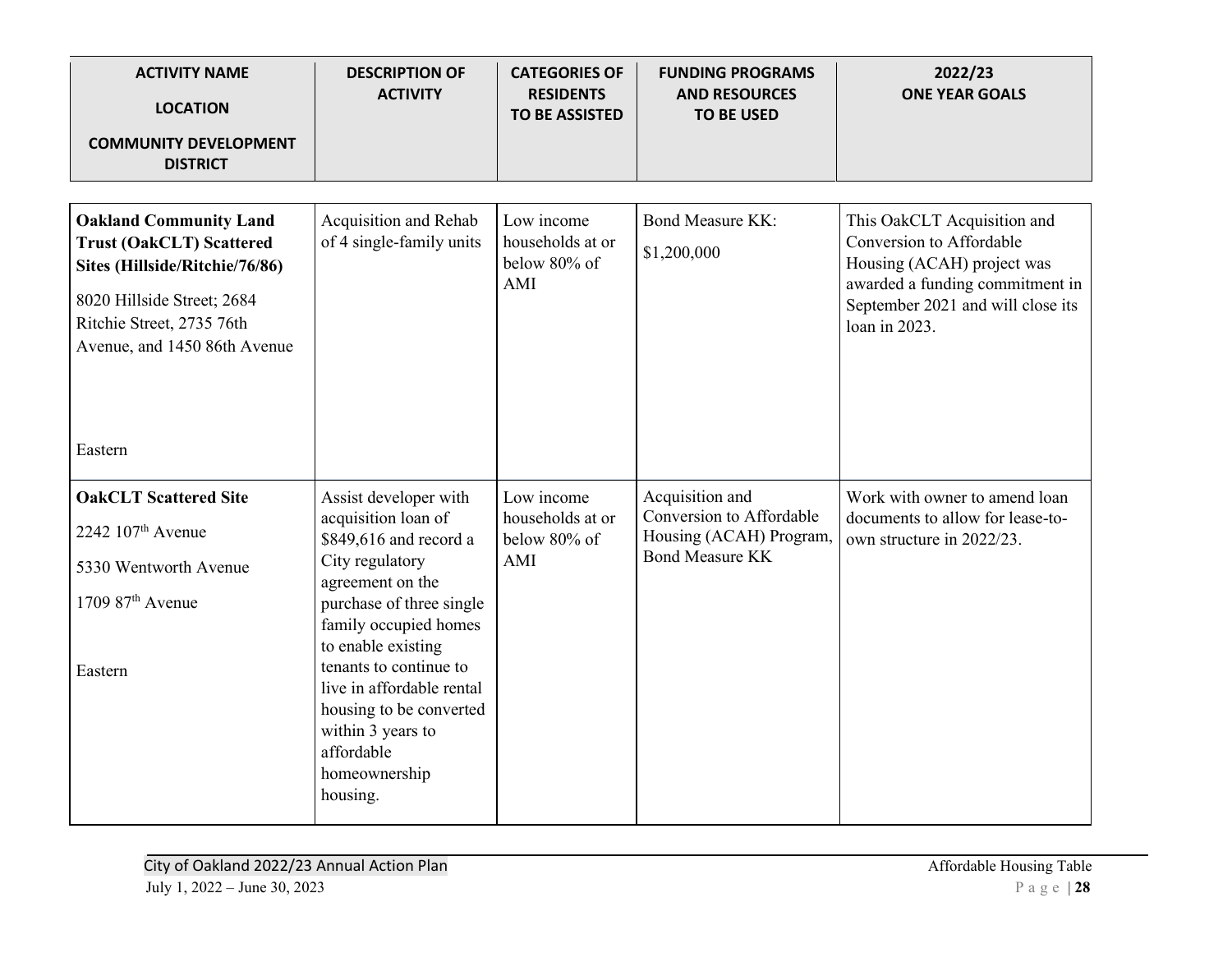| <b>ACTIVITY NAME</b><br><b>LOCATION</b><br><b>COMMUNITY DEVELOPMENT</b><br><b>DISTRICT</b> | <b>DESCRIPTION OF</b><br><b>ACTIVITY</b>                                                                                                                                                                                     | <b>CATEGORIES OF</b><br><b>RESIDENTS</b><br><b>TO BE ASSISTED</b>                                    | <b>FUNDING PROGRAMS</b><br><b>AND RESOURCES</b><br><b>TO BE USED</b> | 2022/23<br><b>ONE YEAR GOALS</b>                                                                      |
|--------------------------------------------------------------------------------------------|------------------------------------------------------------------------------------------------------------------------------------------------------------------------------------------------------------------------------|------------------------------------------------------------------------------------------------------|----------------------------------------------------------------------|-------------------------------------------------------------------------------------------------------|
|                                                                                            |                                                                                                                                                                                                                              |                                                                                                      |                                                                      |                                                                                                       |
| <b>Predevelopment Loan Program</b><br>Citywide                                             | Assist developer with<br>small predevelopment<br>loan of \$5,000 and<br>record a City regulatory<br>agreement on the<br>affordable housing<br>projects in order to help<br>the projects qualify for<br>the Welfare Exemption | Low income<br>households at or<br>below 80% of<br>AMI.                                               | Mortgage Revenue<br>Affordable Housing Trust<br>Fund:                | Provide predevelopment loans to<br>assist developers with affordable<br>housing projects.             |
| <b>Shadetree</b><br>48 5 <sup>th</sup> Avenue<br>Eastern                                   | Acquisition and Rehab<br>of 25 units of residential<br>and live work units in a<br>community land trust                                                                                                                      | 25 units at or<br>below 80% AMI<br>3 studios<br>15 one-bedroom<br>6 two-bedrooms<br>I three-bedrooms | Measure KK funds<br>\$2,500,000                                      | City closing was completed in<br>July 2021. In FY 2022/23, owner<br>will proceed with rehabilitation. |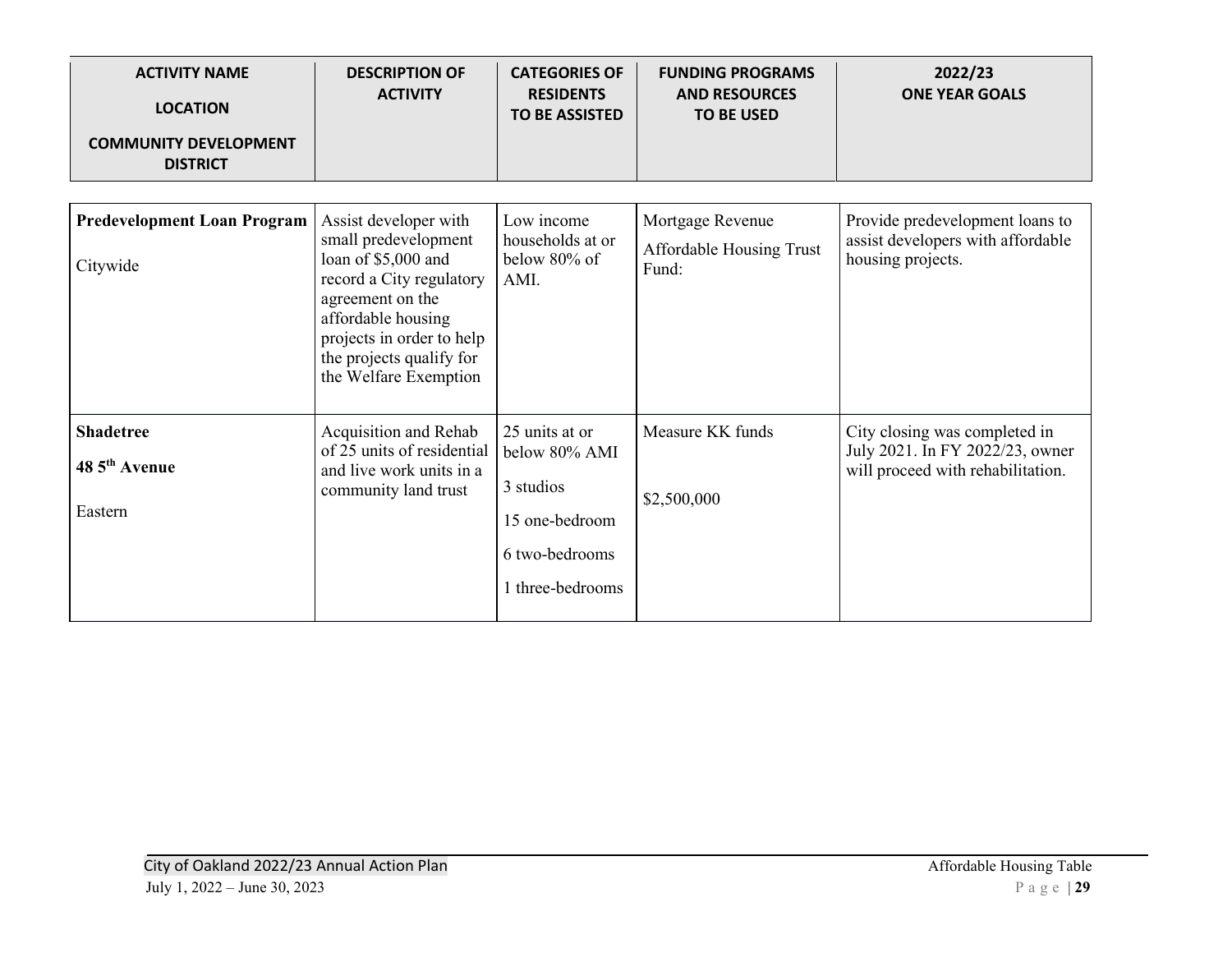| <b>ACTIVITY NAME</b><br><b>LOCATION</b><br><b>COMMUNITY DEVELOPMENT</b><br><b>DISTRICT</b>               | <b>DESCRIPTION OF</b><br><b>ACTIVITY</b>                                                                                                                                                                  | <b>CATEGORIES OF</b><br><b>RESIDENTS</b><br><b>TO BE ASSISTED</b>                                                                     | <b>FUNDING PROGRAMS</b><br><b>AND RESOURCES</b><br><b>TO BE USED</b>                                                                                            | 2022/23<br><b>ONE YEAR GOALS</b>                                                                                                                                                                                                                 |
|----------------------------------------------------------------------------------------------------------|-----------------------------------------------------------------------------------------------------------------------------------------------------------------------------------------------------------|---------------------------------------------------------------------------------------------------------------------------------------|-----------------------------------------------------------------------------------------------------------------------------------------------------------------|--------------------------------------------------------------------------------------------------------------------------------------------------------------------------------------------------------------------------------------------------|
| <b>Frank G Mar</b><br><b>Apartments</b><br>283 13 <sup>th</sup> Street<br>Chinatown/Lake Merritt Station | Rehabilitation of a one<br>hundred nineteen (119)<br>unit apartment building.<br>119 total residences<br>$(117$ assisted)<br>$(51)$ 1BR units<br>$(35)$ 2BR units<br>$(27)$ 3BR units<br>$(6)$ 4 BR units | <b>Extremely Low</b><br>Income (30% of<br>AMI)<br>Very Low Income<br>$(50\% \text{ of AMI})$<br>Low Income<br>$(80\% \text{ of AMI})$ | NOFA for the Acquisition,<br>Rehabilitation, and<br>Preservation of<br>Multifamily Affordable<br>Housing 2019-2020<br>Measure KK Funds<br>Awarded - \$5,000,000 | Complete project close-out in FY<br>2022/23.                                                                                                                                                                                                     |
| 6106-6108 Hilton<br>Eastern                                                                              | Acquisition and<br>rehabilitation two (2)<br>eight (8) unit apartment<br>buildings.<br>16 Total Residential<br>Units<br>$(16)$ 2 - BR units                                                               | Low income<br>households at or<br>below 80% of<br>AMI                                                                                 | Acquisition & Conversion<br>to Affordable Housing<br>(ACAH)<br><b>Measure KK Funds</b><br>Awarded - \$2,400,000                                                 | Provide eligible borrowers for<br>acquisition and rehabilitation<br>related costs with protecting and<br>preserving long term affordable<br>housing throughout the City of<br>Oakland.<br>The project will begin<br>rehabilitation in June 2022. |
| <b>Mark Twain</b><br><b>Apartments</b>                                                                   | Acquisition<br>109 units<br>29-studio units                                                                                                                                                               | 30-50% Area<br>Median Income<br>(AMI).                                                                                                | \$4,826,000<br>Approved by City Council<br>March 2021                                                                                                           | Property was sold in 2021.<br>Currently under Mod-Rehab<br>contract. The developer will                                                                                                                                                          |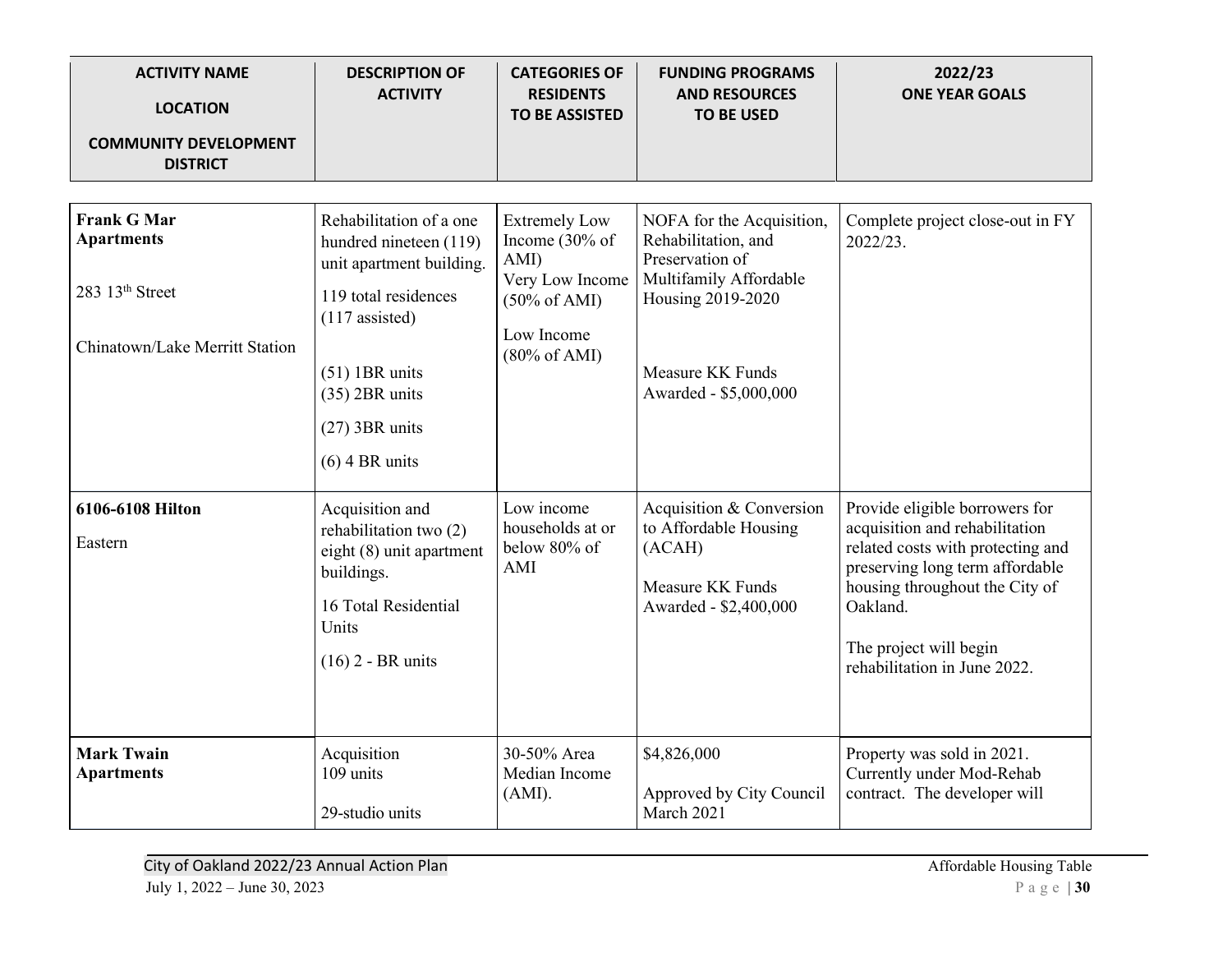| <b>ACTIVITY NAME</b><br><b>LOCATION</b><br><b>COMMUNITY DEVELOPMENT</b><br><b>DISTRICT</b> | <b>DESCRIPTION OF</b><br><b>ACTIVITY</b> | <b>CATEGORIES OF</b><br><b>RESIDENTS</b><br><b>TO BE ASSISTED</b>                                                                                                                         | <b>FUNDING PROGRAMS</b><br><b>AND RESOURCES</b><br><b>TO BE USED</b> | 2022/23<br><b>ONE YEAR GOALS</b>                                                                                        |
|--------------------------------------------------------------------------------------------|------------------------------------------|-------------------------------------------------------------------------------------------------------------------------------------------------------------------------------------------|----------------------------------------------------------------------|-------------------------------------------------------------------------------------------------------------------------|
| 3525 Lyon Ave.<br>Eastern                                                                  | 78-1BR units<br>2-2BR units              | Individuals and<br>small families.<br>Supportive<br>services provided<br>by Bay Area<br>Community<br>Serves (BACS)<br>and Alameda<br>County Health<br>Care Services<br>Agency<br>(ACHSA). |                                                                      | pursue rehabilitation financing in<br>FY 2022/23.                                                                       |
| 1534 29th Avenue<br>Eastern                                                                | Acquisition and rehab<br>of 14 units     | Cooperative<br>project units at or<br>below 80% AMI                                                                                                                                       | <b>Bond Measure KK:</b><br>\$2,100,000                               | This OakCLT ACAH project was<br>awarded a funding commitment in<br>February 2022 and will close its<br>loan in 2022/23. |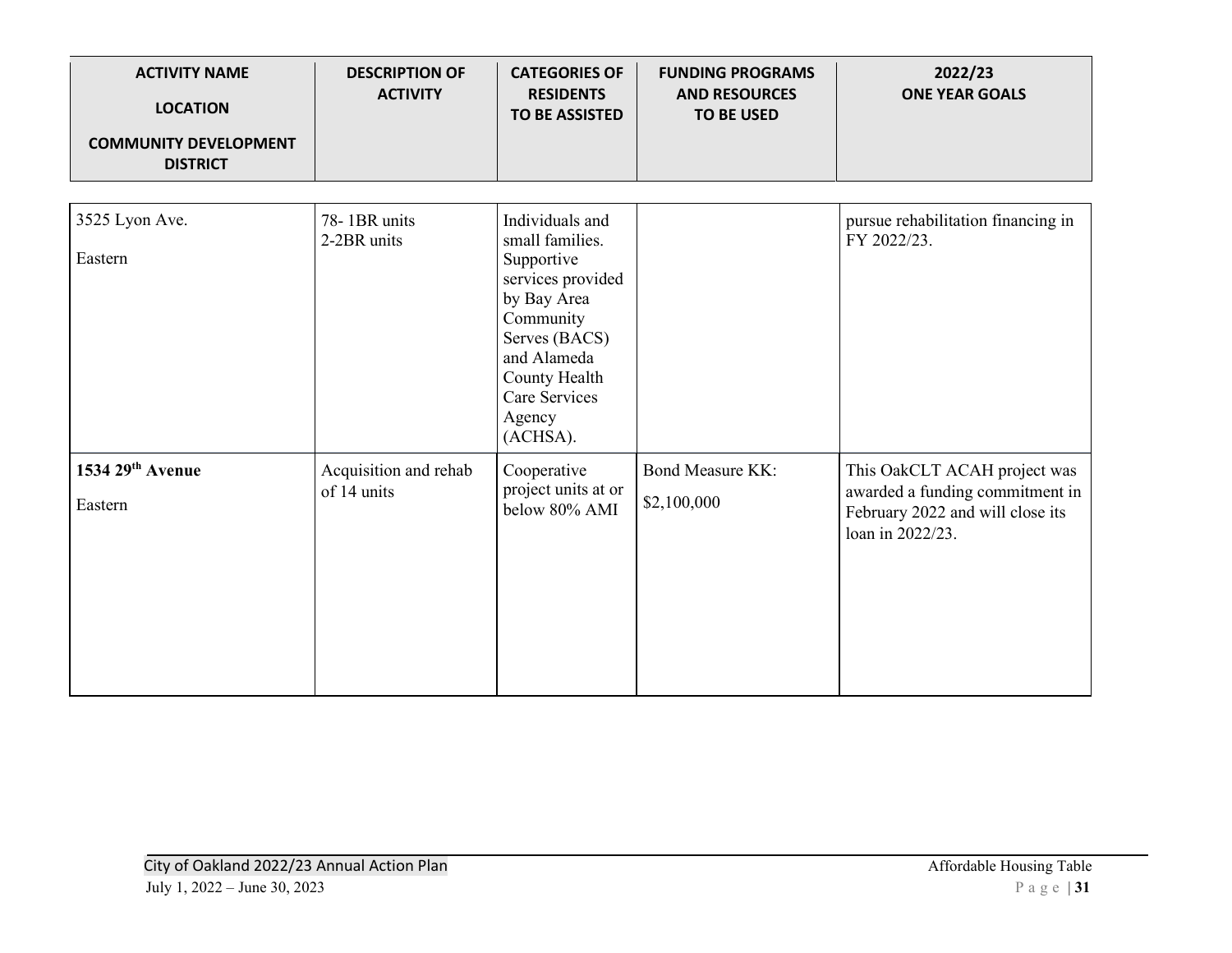| <b>ACTIVITY NAME</b><br><b>LOCATION</b><br><b>COMMUNITY DEVELOPMENT</b><br><b>DISTRICT</b> | <b>DESCRIPTION OF</b><br><b>ACTIVITY</b>                                 | <b>CATEGORIES OF</b><br><b>RESIDENTS</b><br><b>TO BE ASSISTED</b> | <b>FUNDING PROGRAMS</b><br><b>AND RESOURCES</b><br><b>TO BE USED</b> | 2022/23<br><b>ONE YEAR GOALS</b>                                                                                                                                                                                                        |
|--------------------------------------------------------------------------------------------|--------------------------------------------------------------------------|-------------------------------------------------------------------|----------------------------------------------------------------------|-----------------------------------------------------------------------------------------------------------------------------------------------------------------------------------------------------------------------------------------|
|                                                                                            |                                                                          |                                                                   |                                                                      |                                                                                                                                                                                                                                         |
| 789 61 <sup>st</sup> Street<br>Northern                                                    | Acquisition,<br>rehabilitation and<br>conversion to<br>cooperative units | Cooperative<br>project units at or<br>below 80% AMI               | <b>Bond Measure KK</b>                                               | Project received \$600,000 in<br>Measure KK funds in 2019.<br>Amending loan documents to add<br>an additional \$600,000 and allow<br>for cooperative project structure.<br>Anticipated closing on additional<br>funds in December 2022. |
| 1658 34th Avenue                                                                           | Acquisition and rehab                                                    | Lease-to-                                                         | <b>Bond Measure KK:</b>                                              | This OakCLT ACAH project was                                                                                                                                                                                                            |
| Eastern                                                                                    | of 4 single family units                                                 | Ownership units<br>at or below 80%<br>AMI                         | \$1,200,000                                                          | awarded a funding commitment in<br>February 2022 and will close its<br>loan in December 2022.                                                                                                                                           |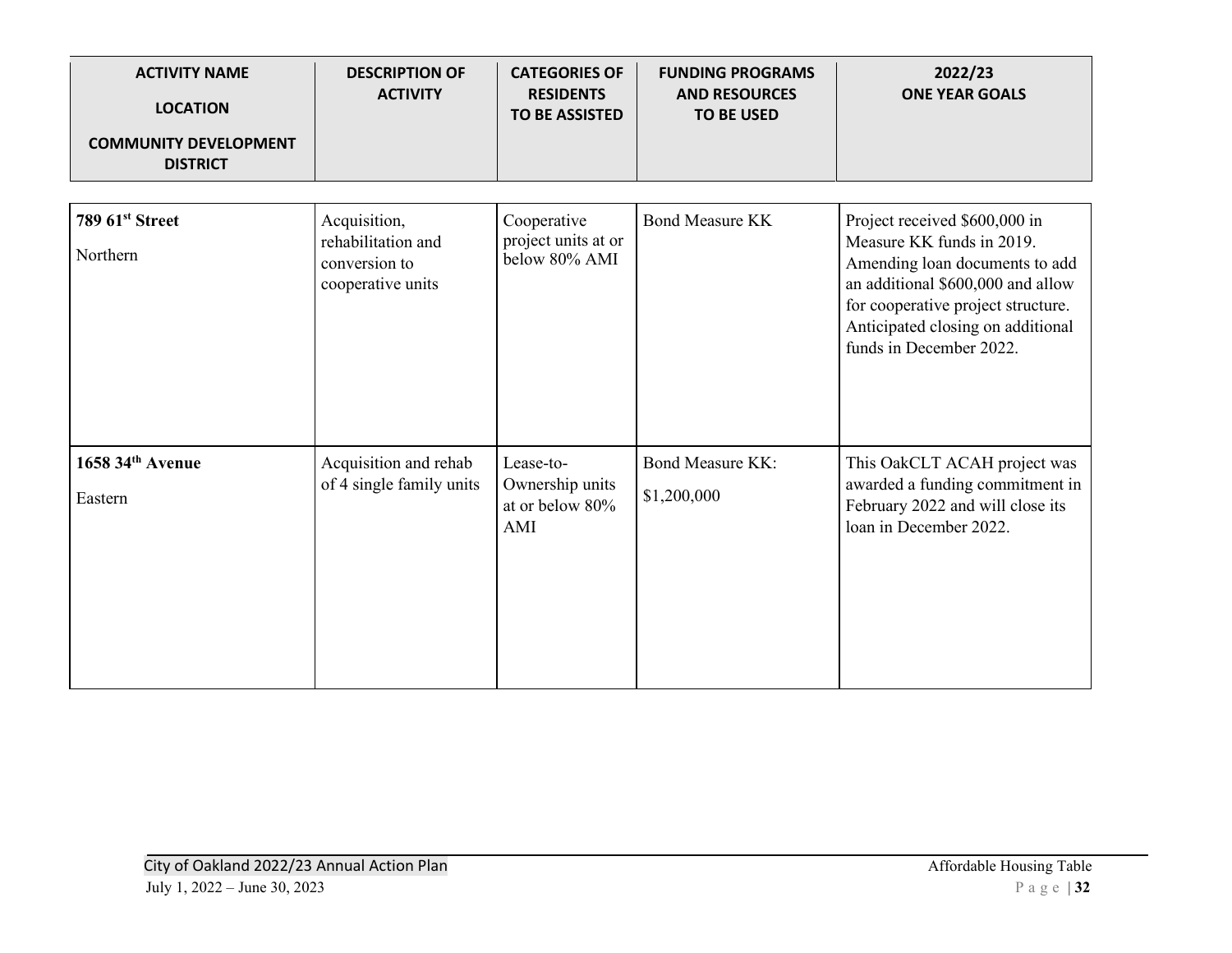| <b>ACTIVITY NAME</b>                            | <b>DESCRIPTION OF</b> | <b>CATEGORIES OF</b>                      | <b>FUNDING PROGRAMS</b>                   | 2022/23               |
|-------------------------------------------------|-----------------------|-------------------------------------------|-------------------------------------------|-----------------------|
| <b>LOCATION</b>                                 | <b>ACTIVITY</b>       | <b>RESIDENTS</b><br><b>TO BE ASSISTED</b> | <b>AND RESOURCES</b><br><b>TO BE USED</b> | <b>ONE YEAR GOALS</b> |
| <b>COMMUNITY DEVELOPMENT</b><br><b>DISTRICT</b> |                       |                                           |                                           |                       |

## **PRESERVATION - Objective #6: Improvement of the Existing Housing Stock**

| <b>Emergency Home Repair</b><br>Program<br><b>Home Maintenance and</b><br><b>Improvement Program</b><br>Citywide | Emergency Home repair<br>financing (deferred<br>loan). Minimum loan of<br>\$2,500 and maximum of<br>\$15,000 and Home<br>Maintenance Housing<br>rehabilitation (deferred<br>loans 0-3% interest) of<br>up to \$150,000 for 1-to-<br>4 unit owner-occupied<br>properties including<br>cost for work write-ups,<br>underwriting,<br>construction monitoring<br>and loan servicing. | Homeowners with<br>incomes<br>at<br><sub>or</sub><br>50%-80%<br>below<br>Median<br>Area<br>Income. | CDBG: \$69,441<br>RLPI:<br>\$850,000<br>Carryforward: \$200,571                                                                                                                   | 11 low units will be assisted in<br>FY 2022/23. Emergency repair<br>and rehabilitation financing<br>(deferred loan) for up to 4<br>low/moderate income units in<br>Oakland. Minimum loan of<br>\$2,500 and maximum of \$15,000.<br>Home Maintenance and<br>Improvement financing (deferred<br>loan) for up to 7 low/moderate<br>income units in Oakland,<br>maximum loan amount,<br>\$150,000. |
|------------------------------------------------------------------------------------------------------------------|----------------------------------------------------------------------------------------------------------------------------------------------------------------------------------------------------------------------------------------------------------------------------------------------------------------------------------------------------------------------------------|----------------------------------------------------------------------------------------------------|-----------------------------------------------------------------------------------------------------------------------------------------------------------------------------------|------------------------------------------------------------------------------------------------------------------------------------------------------------------------------------------------------------------------------------------------------------------------------------------------------------------------------------------------------------------------------------------------|
| <b>Health and Safety</b><br><b>Rehabilitation Program</b><br>Citywide                                            | Assist owners of<br>subsidized multifamily<br>affordable housing<br>rental projects in<br>Oakland with loans to<br>cover costs that would<br>prevent or correct<br>noncomplying health<br>and safety conditions                                                                                                                                                                  | Low and moderate<br>income households<br>or individuals at or<br>below<br>$120%$ of<br>AMI.        | Low and Moderate Income<br>Asset Fund:<br>\$600,000 allocated to the<br>program. \$250,000<br>maximum per project.<br>\$300,000 is remaining in<br>the program for FY<br>2022/23. | Allocate additional funds to the<br>program to assist an additional 2<br>to 3 projects.                                                                                                                                                                                                                                                                                                        |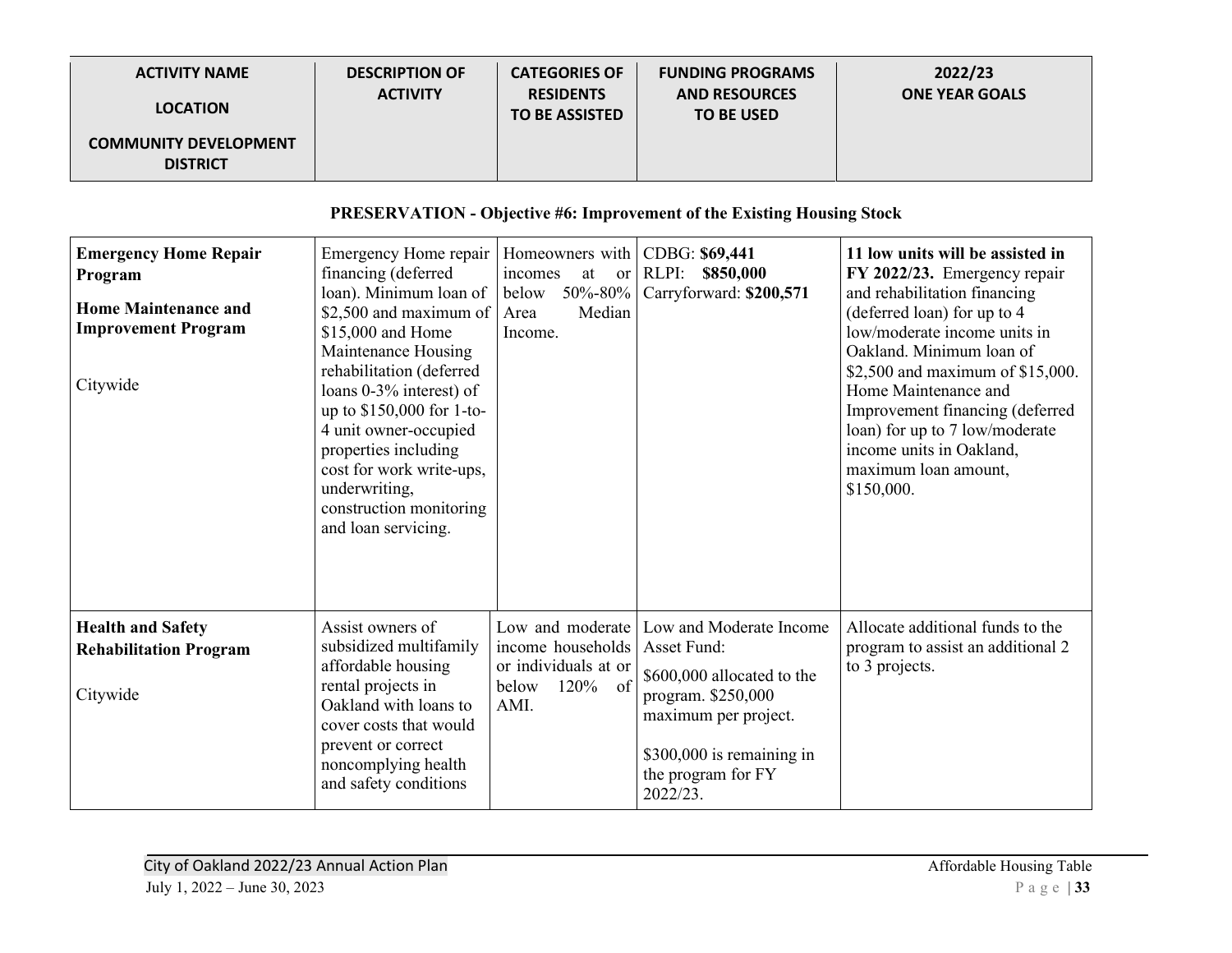| <b>ACTIVITY NAME</b>                            | <b>DESCRIPTION OF</b> | <b>CATEGORIES OF</b>                      | <b>FUNDING PROGRAMS</b>                   | 2022/23               |
|-------------------------------------------------|-----------------------|-------------------------------------------|-------------------------------------------|-----------------------|
| <b>LOCATION</b>                                 | <b>ACTIVITY</b>       | <b>RESIDENTS</b><br><b>TO BE ASSISTED</b> | <b>AND RESOURCES</b><br><b>TO BE USED</b> | <b>ONE YEAR GOALS</b> |
| <b>COMMUNITY DEVELOPMENT</b><br><b>DISTRICT</b> |                       |                                           |                                           |                       |

|                                                                                 | in existing affordable<br>housing projects.                                                                                                                                                                                                                          |                                                                                       |                                                                                                             |                                                                                                                                                                         |
|---------------------------------------------------------------------------------|----------------------------------------------------------------------------------------------------------------------------------------------------------------------------------------------------------------------------------------------------------------------|---------------------------------------------------------------------------------------|-------------------------------------------------------------------------------------------------------------|-------------------------------------------------------------------------------------------------------------------------------------------------------------------------|
| <b>Access Improvement Program</b><br><b>Lead Safe Homes Program</b><br>Citywide | The Residential<br>Lending Program will<br>provide grants for<br>accessibility<br>modifications<br>maximum grant of<br>\$24,000 and \$15,000<br>maximum grant for<br>lead-based paint<br>remediation to one-to<br>four-unit properties for<br>qualifying households. | Physically<br>challenged owners<br>or tenants with<br>incomes at or<br>below 50% AMI. | CDBG: \$185,755<br>Carryforward:<br>Project No. 1000079<br>\$243,786.91<br>Project No. 1000887<br>\$10,879. | 17 low units will be assisted in<br>FY 2022/23. Goal is to complete<br>7 accessibility modifications and<br>10 lead-based paint remediation<br>projects for FY 2022/23. |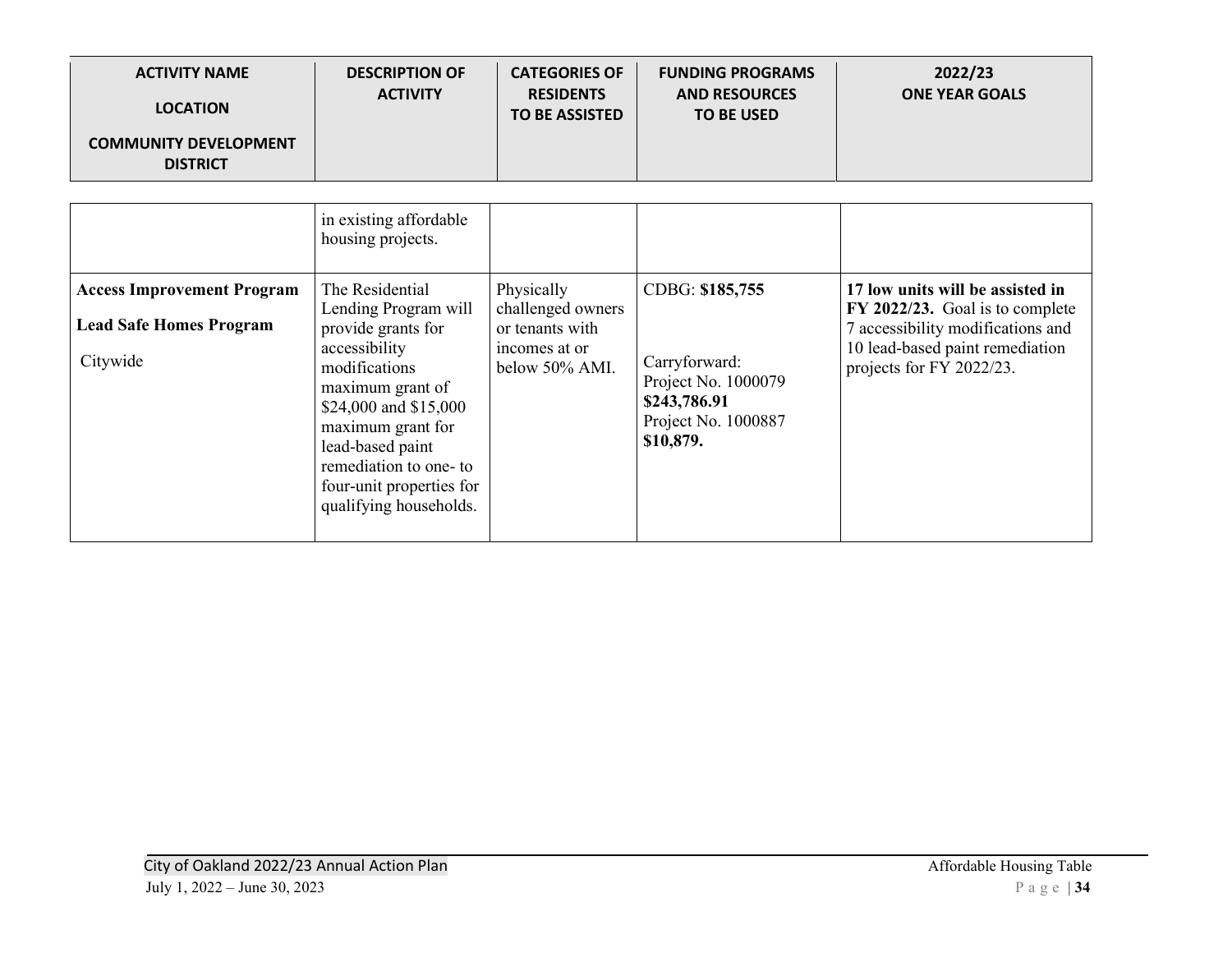| <b>ACTIVITY NAME</b><br><b>LOCATION</b><br><b>COMMUNITY DEVELOPMENT</b><br><b>DISTRICT</b> | <b>DESCRIPTION OF</b><br><b>ACTIVITY</b>                                                                                                                                                                                                                                                                                               | <b>CATEGORIES OF</b><br><b>RESIDENTS</b><br><b>TO BE ASSISTED</b>                                                                                                                                                                                                                     | <b>FUNDING PROGRAMS</b><br><b>AND RESOURCES</b><br><b>TO BE USED</b> | 2022/23<br><b>ONE YEAR GOALS</b>                                                                       |
|--------------------------------------------------------------------------------------------|----------------------------------------------------------------------------------------------------------------------------------------------------------------------------------------------------------------------------------------------------------------------------------------------------------------------------------------|---------------------------------------------------------------------------------------------------------------------------------------------------------------------------------------------------------------------------------------------------------------------------------------|----------------------------------------------------------------------|--------------------------------------------------------------------------------------------------------|
| <b>Minor Home Repair Program</b><br>Citywide                                               | Grants to seniors or<br>disabled homeowners<br>for minor home repairs<br>up to \$2,499.<br>Administered by<br>Alameda County.                                                                                                                                                                                                          | Senior and<br>disabled<br>homeowners with<br>incomes at or<br>below 50% AMI.                                                                                                                                                                                                          | CDBG: \$159,200<br>Carryforward:<br>Project No: 1001107<br>\$68,620  | 60 units will be assisted in FY<br>2022/23.                                                            |
| <b>Neighborhood Housing</b><br><b>Revitalization Program</b><br>Citywide                   | Provides financial<br>assistance to owners of<br>vacant and blighted<br>residential properties of<br>one to four units that<br>need extensive<br>rehabilitation to correct<br>code violations and to<br>eliminate safety and<br>health hazards.<br>Maximum loan amount<br>is $$150,000$ at $10\%$<br>deferred interest for 2<br>years. | Rehabilitation of<br>blighted and<br>vacant $1 - 4$ unit<br>residential or<br>mixed-use<br>properties. Funds<br>may be used for<br>the rehabilitation<br>of the entire<br>structure but<br>improvement of<br>the commercial<br>portion of the<br>property is not an<br>eligible cost. | <b>Rental Rehabilitation</b><br>Program Income                       | The number of units assisted within<br>the Consolidated Plan Period FY<br>2022/23 is to be determined. |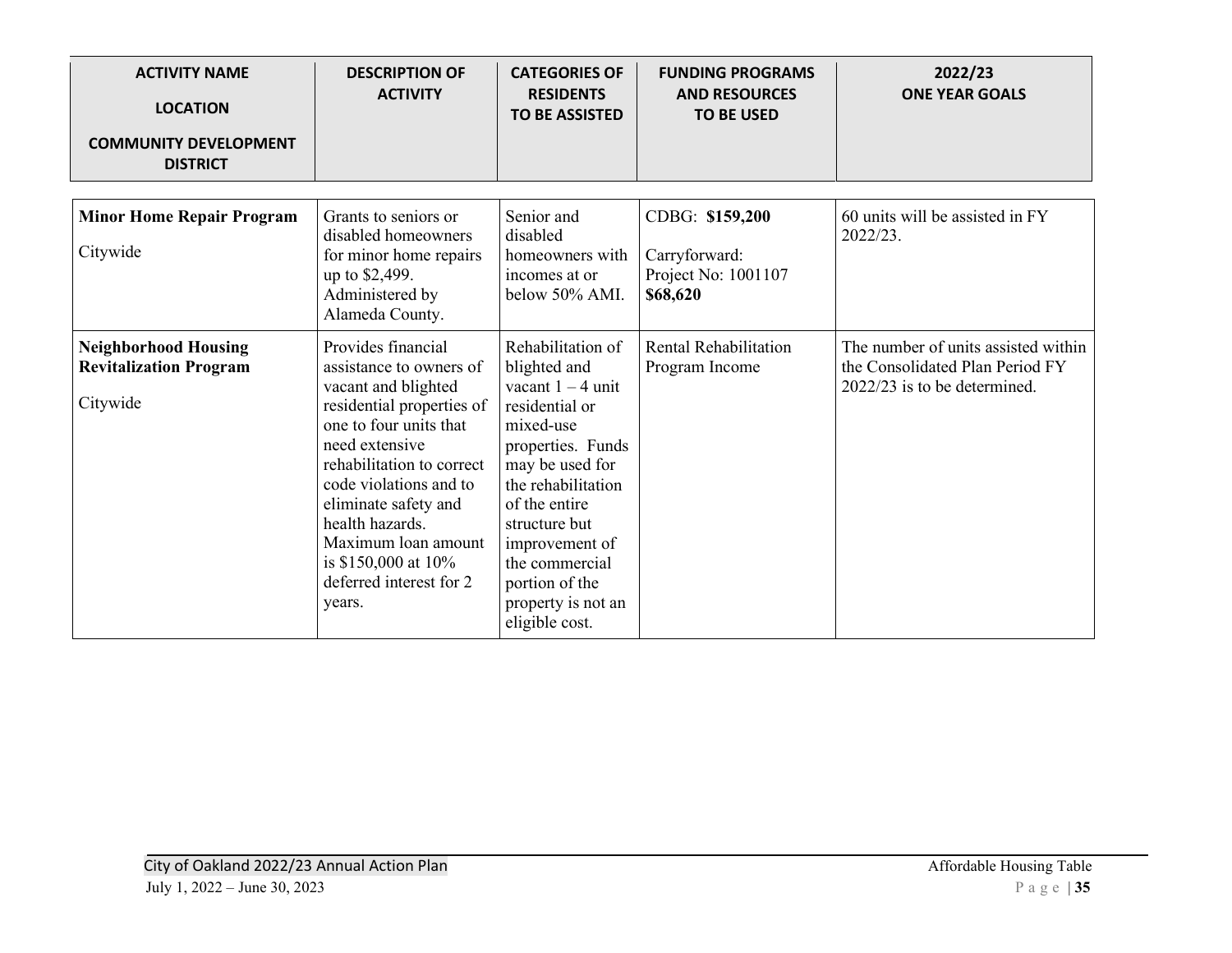| <b>ACTIVITY NAME</b><br><b>LOCATION</b><br><b>COMMUNITY DEVELOPMENT</b><br><b>DISTRICT</b> | <b>DESCRIPTION OF</b><br><b>ACTIVITY</b>                                                                                                                                                                                                                                                                                                                                                                                                                                       | <b>CATEGORIES OF</b><br><b>RESIDENTS</b><br><b>TO BE ASSISTED</b>           | <b>FUNDING PROGRAMS</b><br><b>AND RESOURCES</b><br><b>TO BE USED</b> | 2022/23<br><b>ONE YEAR GOALS</b>                                                                                                                                 |
|--------------------------------------------------------------------------------------------|--------------------------------------------------------------------------------------------------------------------------------------------------------------------------------------------------------------------------------------------------------------------------------------------------------------------------------------------------------------------------------------------------------------------------------------------------------------------------------|-----------------------------------------------------------------------------|----------------------------------------------------------------------|------------------------------------------------------------------------------------------------------------------------------------------------------------------|
| <b>Rental Rehabilitation Program</b><br>Citywide                                           | Rehabilitation financing<br>for privately owned<br>residential<br>rental properties.<br>The<br>maximum loan will be<br>$50\%$ of the<br>construction costs. The<br>maximum loan amount<br>will be determined after<br>a needs assessment is<br>completed.<br>The interest rate will be<br>linked to the market.<br>The length of term of<br>affordability will be set<br>to balance ant<br>displacement interests<br>against property<br>owner's incentives to<br>participate. | Renters with<br>incomes at or<br>below 80% of the<br>area median<br>income. | Rental Rehabilitation<br>Program Income                              | This program is currently on hold<br>and is not expected to start during<br>FY 2022/23. Possible use of other<br>funds pending Oakland City<br>Council approval. |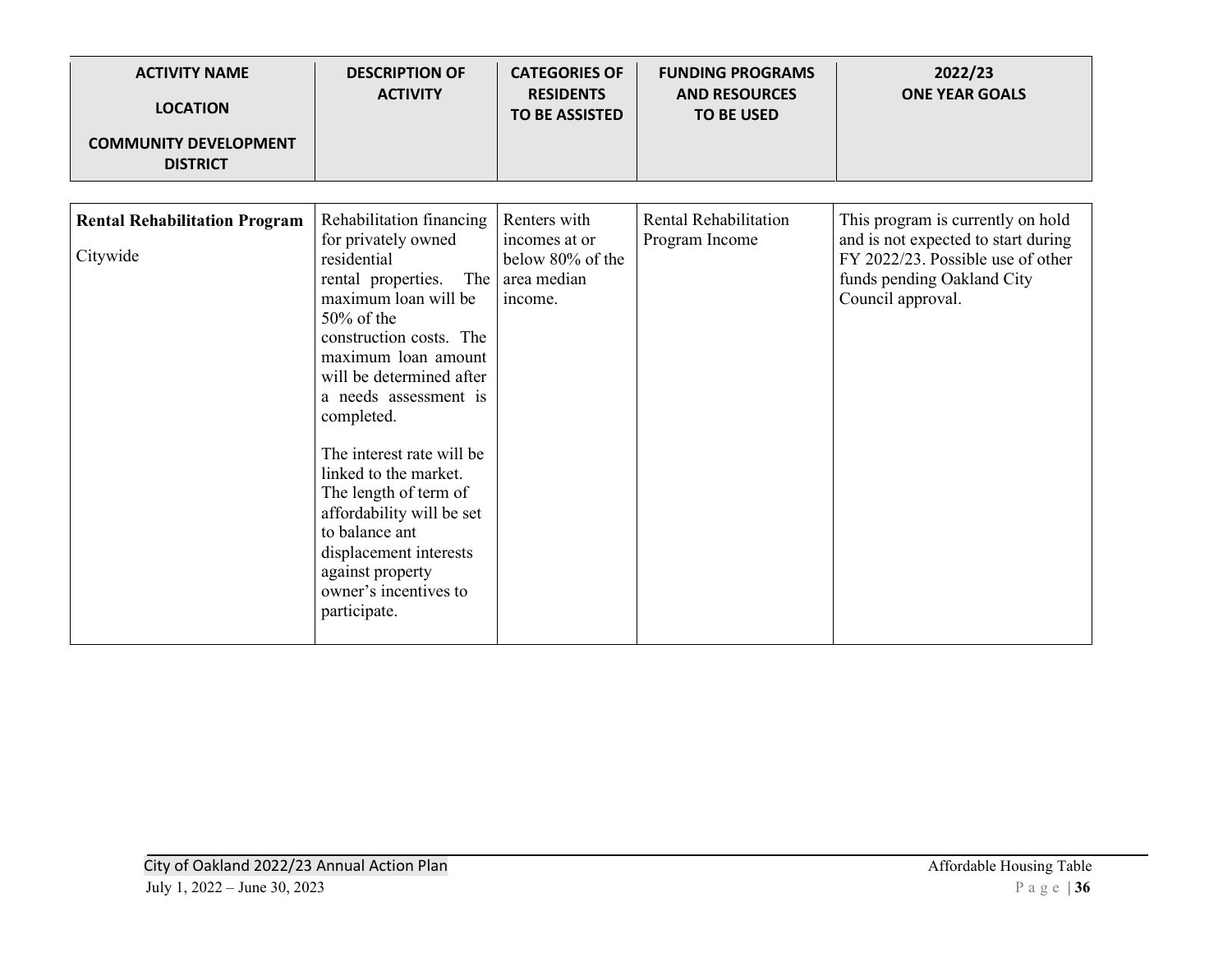| <b>ACTIVITY NAME</b><br><b>LOCATION</b><br><b>COMMUNITY DEVELOPMENT</b><br><b>DISTRICT</b> | <b>DESCRIPTION OF</b><br><b>ACTIVITY</b>                                                                                                                                                                                        | <b>CATEGORIES OF</b><br><b>RESIDENTS</b><br><b>TO BE ASSISTED</b> | <b>FUNDING PROGRAMS</b><br><b>AND RESOURCES</b><br><b>TO BE USED</b>                                                              | 2022/23<br><b>ONE YEAR GOALS</b>                                                                                                 |
|--------------------------------------------------------------------------------------------|---------------------------------------------------------------------------------------------------------------------------------------------------------------------------------------------------------------------------------|-------------------------------------------------------------------|-----------------------------------------------------------------------------------------------------------------------------------|----------------------------------------------------------------------------------------------------------------------------------|
| <b>CalHome ADU/JADU Loan</b><br>Program<br><b>Opportunity Zones</b>                        | Assist homeowners with<br>deferred loans to rehab<br>illegal ADU units, or to<br>construct new ADU<br>units.<br>For low-income<br>homeowners, (up to<br>80% of AMI), project<br>assistance not to exceed<br>\$100,000 per unit. | Homeowners with<br>incomes up to<br>80% of Area<br>Median Income. | CA-HCD grant award<br>funds up to \$3 million<br>over 3 years to cover<br>loans [90%] and<br>administration expense<br>$[10\%]$ . | 2022-23 GOAL:<br>Make 30 loans to assist<br>homeowners to rehabilitate existing<br>units, or to construct new<br>ADU/JADU units. |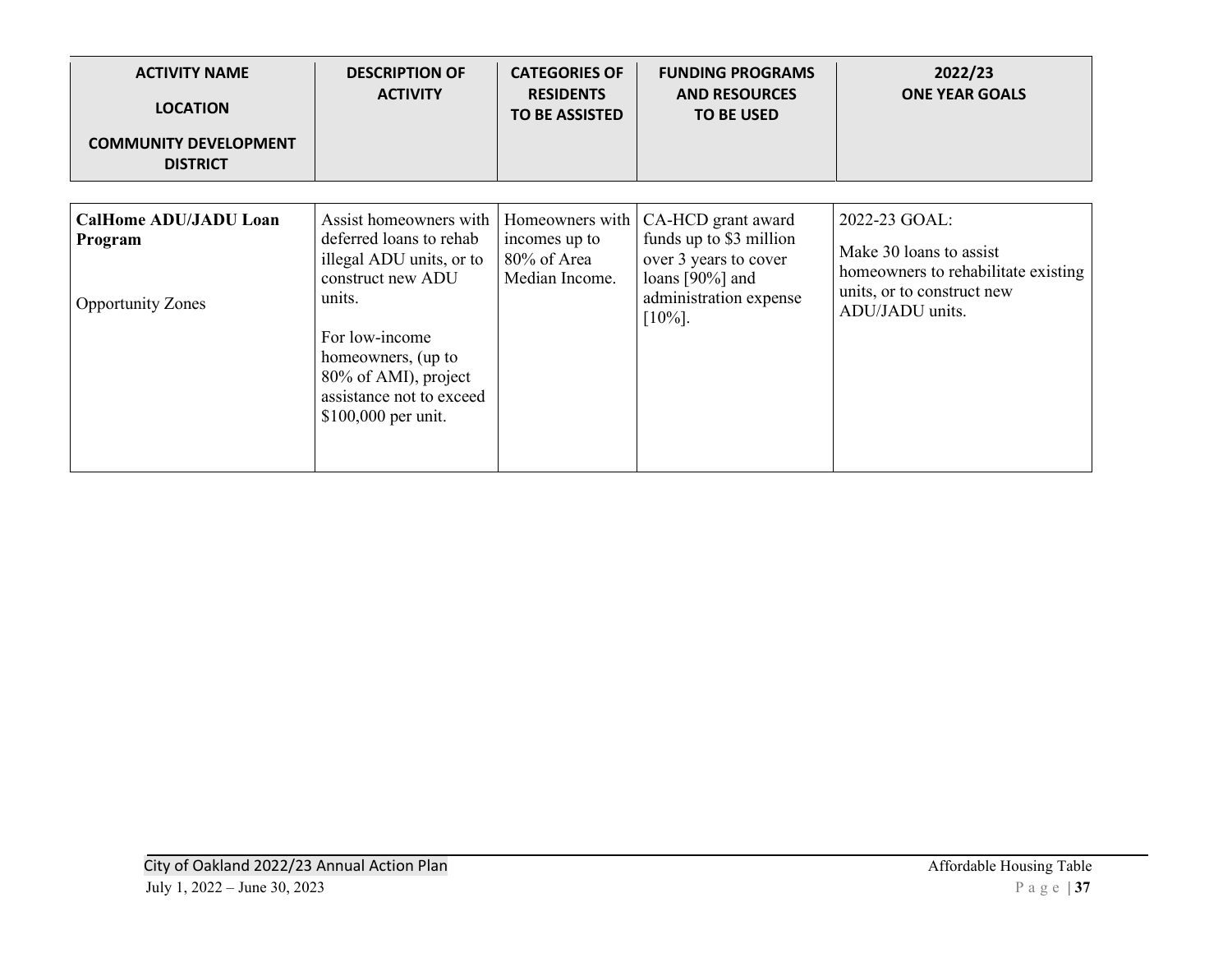| <b>ACTIVITY NAME</b>                            | <b>DESCRIPTION OF</b> | <b>CATEGORIES OF</b>                      | <b>FUNDING PROGRAMS</b>                   | 2022/23               |
|-------------------------------------------------|-----------------------|-------------------------------------------|-------------------------------------------|-----------------------|
| <b>LOCATION</b>                                 | <b>ACTIVITY</b>       | <b>RESIDENTS</b><br><b>TO BE ASSISTED</b> | <b>AND RESOURCES</b><br><b>TO BE USED</b> | <b>ONE YEAR GOALS</b> |
| <b>COMMUNITY DEVELOPMENT</b><br><b>DISTRICT</b> |                       |                                           |                                           |                       |

# **PRODUCTION - Objective #7: Expansion of the Supply of Affordable Rental Housing**

| $7th$ & Campbell Properties<br>(formerly Faith Housing)<br>Corner of 7 <sup>th</sup> and Campbell<br><b>Streets</b><br>Western Oakland | Site acquisition/land<br>assembly for 30<br>ownership housing<br>units. | To be determined | Measure KK Funds:<br>\$801,900<br>City Affordable Housing<br>Trust Fund: \$1,613,000 | Staff is working with the<br>developer team to close City<br>financing. Project will be in<br>construction in FY 2022/23. |
|----------------------------------------------------------------------------------------------------------------------------------------|-------------------------------------------------------------------------|------------------|--------------------------------------------------------------------------------------|---------------------------------------------------------------------------------------------------------------------------|
|                                                                                                                                        |                                                                         |                  | 39 PBVs contributed by<br><b>OHA</b>                                                 |                                                                                                                           |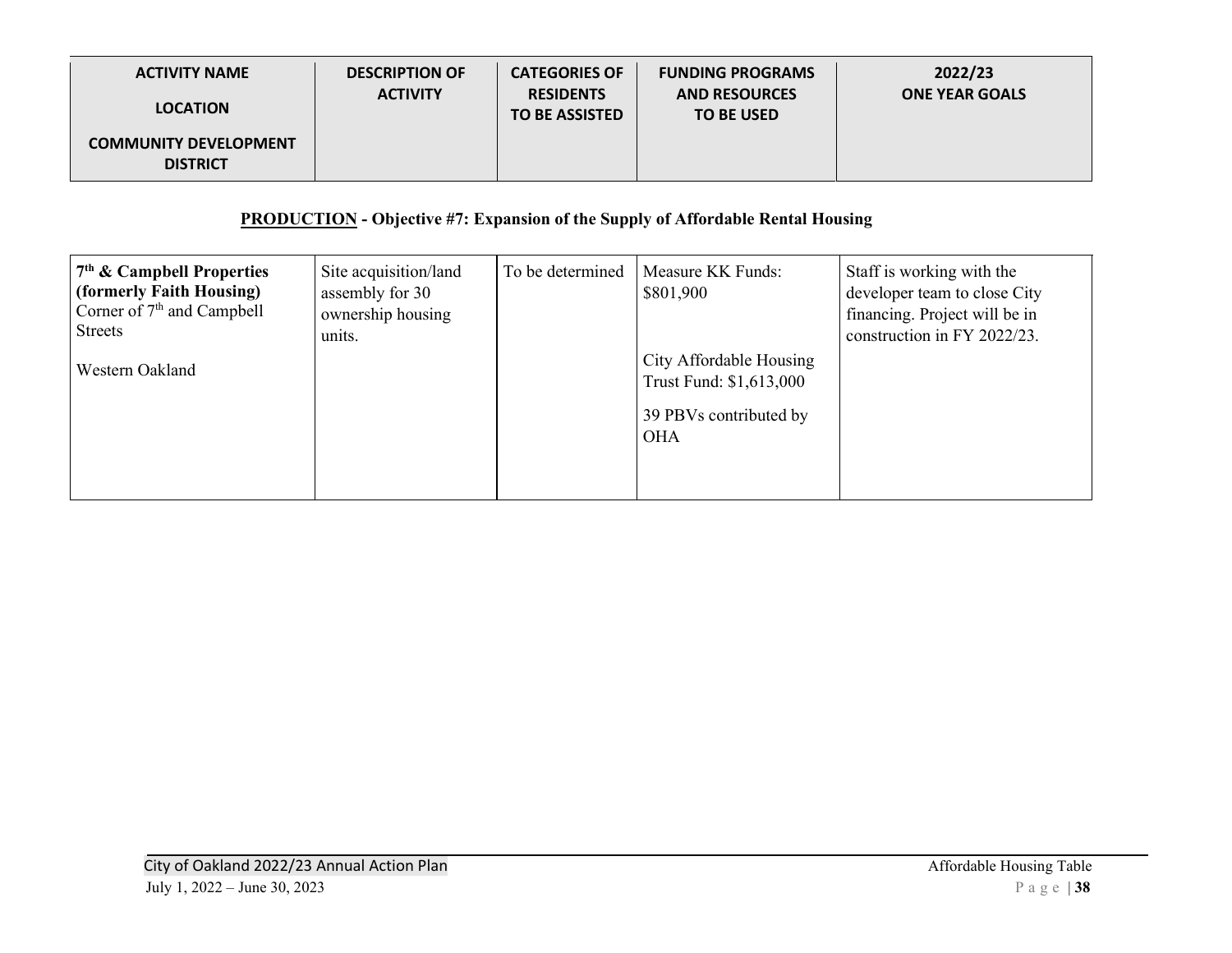| <b>ACTIVITY NAME</b><br><b>LOCATION</b>                                                                                                                                                  | <b>DESCRIPTION OF</b><br><b>ACTIVITY</b>                                                                                                                                                                    | <b>CATEGORIES OF</b><br><b>RESIDENTS</b><br><b>TO BE ASSISTED</b>                                                                                                                                                                                    | <b>FUNDING PROGRAMS</b><br><b>AND RESOURCES</b><br><b>TO BE USED</b>                                                                                                                                                                                                                                                    | 2022/23<br><b>ONE YEAR GOALS</b>                                                                                                                                                                                                                                                                                    |
|------------------------------------------------------------------------------------------------------------------------------------------------------------------------------------------|-------------------------------------------------------------------------------------------------------------------------------------------------------------------------------------------------------------|------------------------------------------------------------------------------------------------------------------------------------------------------------------------------------------------------------------------------------------------------|-------------------------------------------------------------------------------------------------------------------------------------------------------------------------------------------------------------------------------------------------------------------------------------------------------------------------|---------------------------------------------------------------------------------------------------------------------------------------------------------------------------------------------------------------------------------------------------------------------------------------------------------------------|
| <b>COMMUNITY DEVELOPMENT</b><br><b>DISTRICT</b>                                                                                                                                          |                                                                                                                                                                                                             |                                                                                                                                                                                                                                                      |                                                                                                                                                                                                                                                                                                                         |                                                                                                                                                                                                                                                                                                                     |
| <b>Civic Center 14 TOD</b><br>$632$ 14 <sup>th</sup> Street<br>Western Oakland<br>See also Objective #1: Expansion<br>of the Supply of Affordable<br>Rental<br>Housing.<br>CD District 3 | New construction of 40<br>units family and<br>individual special<br>needs/homeless housing<br>(including 1 manager's<br>unit)<br>12-Studios<br>$12-1BR$<br>16-3BR<br>600 sq. ft. ground floor<br>commercial | 30 to $60\%$ Area<br>Median Income<br>$(AMI)$ :<br>12 units<br>affordable at 30%<br>AMI<br>14 units<br>affordable at 50%<br>AMI<br>13 units<br>affordable at 60%<br>AMI<br>Small<br>family/Large<br>family<br>Homeless/Persons<br>with special needs | (No new funding)<br>Affordable Housing Trust<br>Fund (13-14 NOFA):<br>\$1,085,509<br>General Purpose Fund<br>(Affordable Housing-1314<br>NOFA):<br>\$489,491<br>Affordable Housing Trust<br>Fund (14-15 NOFA):<br>\$1,000,000<br><b>Total City Funds:</b><br>\$2,575,000<br>OHA committed 20<br>project-based vouchers. | Complete construction, however,<br>developer is correcting an<br>outstanding contract compliance<br>issue with the contractor.<br>Construction is completed but City<br>is withholding the retention<br>payment until the contract<br>compliance issue is resolved.<br>This project was fully leased up in<br>2017. |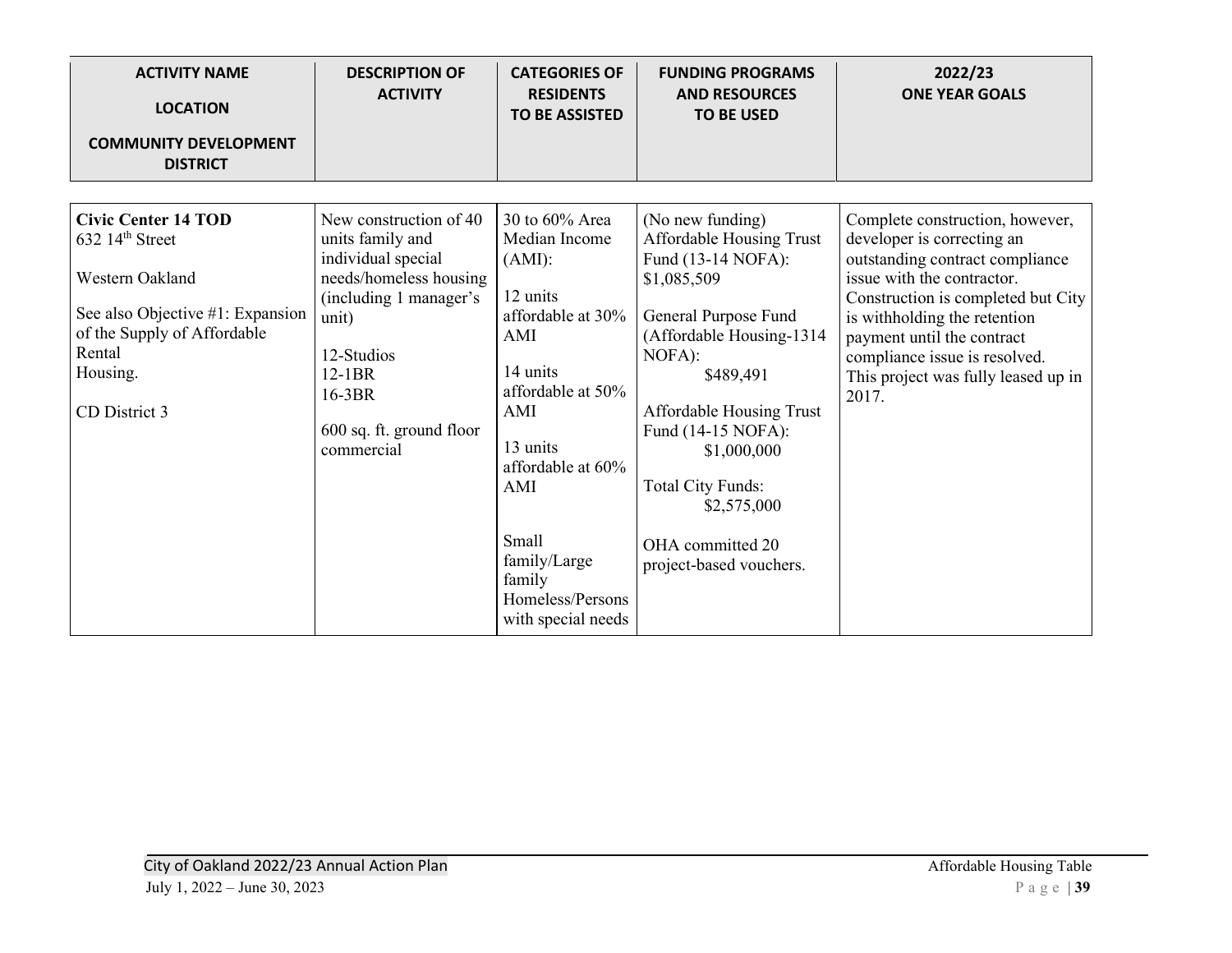| <b>ACTIVITY NAME</b><br><b>LOCATION</b><br><b>COMMUNITY DEVELOPMENT</b> | <b>DESCRIPTION OF</b><br><b>ACTIVITY</b>                                                                           | <b>CATEGORIES OF</b><br><b>RESIDENTS</b><br><b>TO BE ASSISTED</b> | <b>FUNDING PROGRAMS</b><br><b>AND RESOURCES</b><br><b>TO BE USED</b> | 2022/23<br><b>ONE YEAR GOALS</b>                                                                                                                                                                                                                                                                                                                    |
|-------------------------------------------------------------------------|--------------------------------------------------------------------------------------------------------------------|-------------------------------------------------------------------|----------------------------------------------------------------------|-----------------------------------------------------------------------------------------------------------------------------------------------------------------------------------------------------------------------------------------------------------------------------------------------------------------------------------------------------|
| <b>DISTRICT</b>                                                         |                                                                                                                    |                                                                   |                                                                      |                                                                                                                                                                                                                                                                                                                                                     |
| <b>BACS Scattered Sites</b>                                             | 21-22 Goals<br>Acquisition complete<br>for 80 homeless units<br>with HOMEKEY funds.                                | Homeless<br>Individuals                                           | Homekey: \$8,602,577                                                 | Affordable Housing and services<br>for Homeless Individuals. Funds<br>cover acquisition of 15 single-<br>family homes for 89 total<br>permanent supportive housing<br>units for 89 individuals.<br>Wraparound services provided.                                                                                                                    |
| <b>Piedmont Place</b><br>55 Macarthur Blvd                              | Site acquisition,<br>rehabilitation, and<br>conversion of a 45-unit<br>hotel converted for<br>homeless individuals | Chronically<br>Homeless<br>Individuals                            | Homekey: \$14,800,000                                                | 45 total units (44 chronically<br>homeless, $1$ manager) – existing $2$<br>building motel<br><b>BACS</b> will provide<br>comprehensive, wrap-around<br>supportive services. Minimal<br>ADA improvements to units and<br>the addition of counseling and<br>community space will be provided<br>after acquisition. No demo or<br>relocation required. |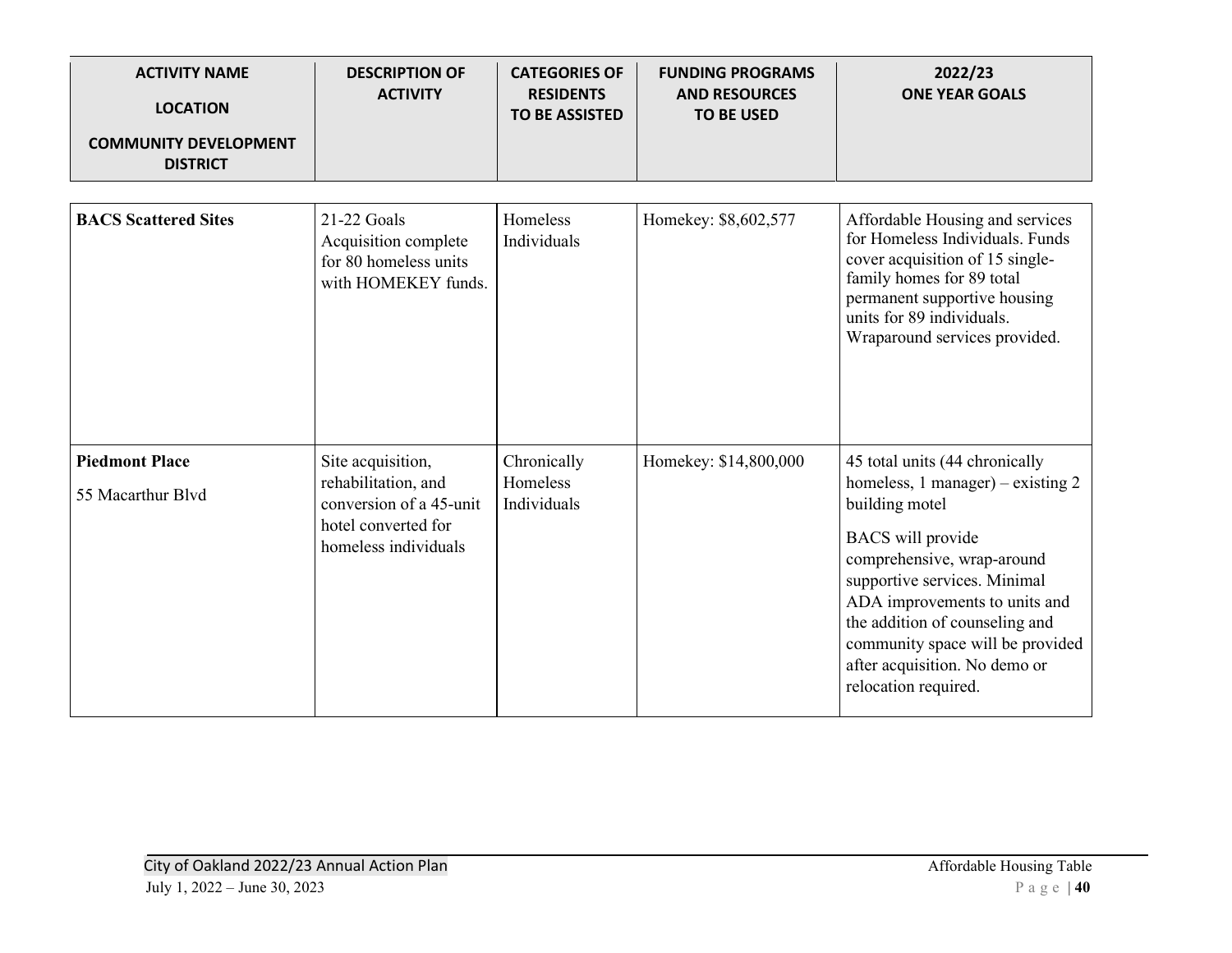| <b>ACTIVITY NAME</b><br><b>LOCATION</b>                                                                                                                                                                              | <b>DESCRIPTION OF</b><br><b>ACTIVITY</b>                                                                                                                                                                                                                                                                                                                                                                                                                                                                             | <b>CATEGORIES OF</b><br><b>RESIDENTS</b><br><b>TO BE ASSISTED</b> | <b>FUNDING PROGRAMS</b><br><b>AND RESOURCES</b><br><b>TO BE USED</b> | 2022/23<br><b>ONE YEAR GOALS</b>                                                                                     |
|----------------------------------------------------------------------------------------------------------------------------------------------------------------------------------------------------------------------|----------------------------------------------------------------------------------------------------------------------------------------------------------------------------------------------------------------------------------------------------------------------------------------------------------------------------------------------------------------------------------------------------------------------------------------------------------------------------------------------------------------------|-------------------------------------------------------------------|----------------------------------------------------------------------|----------------------------------------------------------------------------------------------------------------------|
| <b>COMMUNITY DEVELOPMENT</b><br><b>DISTRICT</b>                                                                                                                                                                      |                                                                                                                                                                                                                                                                                                                                                                                                                                                                                                                      |                                                                   |                                                                      |                                                                                                                      |
| <b>Satellite Housing Affordable</b><br><b>Housing Associates</b><br><b>3050 International Boulevard -</b><br>Acquisition/Pre development<br>Public Facility-Special Needs and<br>Affordable Housing<br>CD District 5 | Predevelopment Cost<br>for units;<br>$28$ – one bedroom<br>$19$ – three bedroom<br>$29 -$ two bedroom<br>4 units for persons with<br><b>HIV/AIDS</b><br>19 units for homeless<br>53 affordable housing<br>units.<br>CDBG funds will cover<br>share of HIV/AIDS,<br>special needs and<br>homeless costs.<br>Housing units will be on<br>floors 2-5 while the<br>Native American Health<br>Center will build and<br>manage a health and<br>cultural center. CDBG<br>funds benefit,<br>HIV/AIDS, and<br>Homeless Units. | Homeless<br><b>HIV/AIDS</b><br>Low/moderate<br>Income             | CDBG: \$179,211                                                      | Project continues predevelopment<br>activities and plans to apply for<br>other development sources in FY<br>2022/23. |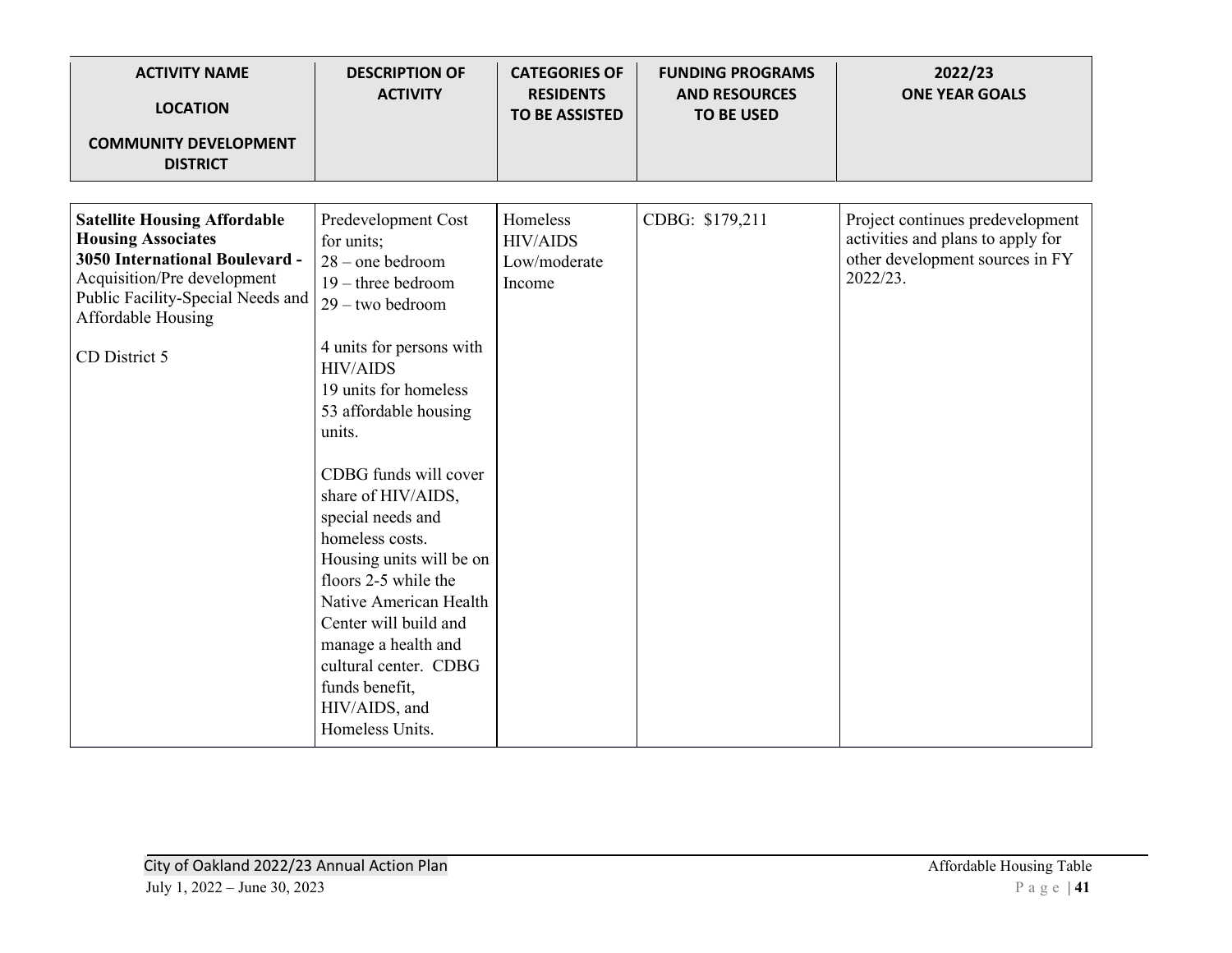| <b>ACTIVITY NAME</b><br><b>LOCATION</b><br><b>COMMUNITY DEVELOPMENT</b>                                                                                                                                                                                                                                                                                                                                                               | <b>DESCRIPTION OF</b><br><b>ACTIVITY</b>                                                                                                                                                                                                                                                                                                                          | <b>CATEGORIES OF</b><br><b>RESIDENTS</b><br><b>TO BE ASSISTED</b>                                                                                                                                                                                                                                                                                                                                                                | <b>FUNDING PROGRAMS</b><br><b>AND RESOURCES</b><br><b>TO BE USED</b>                                                                                                                                                                                                                                                                                                                                                                                                                | 2022/23<br><b>ONE YEAR GOALS</b>                                                                                                                                                                                                                                                                                                                                                                                                                                                                                                                                                                                                                                                                                                                                                                                                                                                                                                       |
|---------------------------------------------------------------------------------------------------------------------------------------------------------------------------------------------------------------------------------------------------------------------------------------------------------------------------------------------------------------------------------------------------------------------------------------|-------------------------------------------------------------------------------------------------------------------------------------------------------------------------------------------------------------------------------------------------------------------------------------------------------------------------------------------------------------------|----------------------------------------------------------------------------------------------------------------------------------------------------------------------------------------------------------------------------------------------------------------------------------------------------------------------------------------------------------------------------------------------------------------------------------|-------------------------------------------------------------------------------------------------------------------------------------------------------------------------------------------------------------------------------------------------------------------------------------------------------------------------------------------------------------------------------------------------------------------------------------------------------------------------------------|----------------------------------------------------------------------------------------------------------------------------------------------------------------------------------------------------------------------------------------------------------------------------------------------------------------------------------------------------------------------------------------------------------------------------------------------------------------------------------------------------------------------------------------------------------------------------------------------------------------------------------------------------------------------------------------------------------------------------------------------------------------------------------------------------------------------------------------------------------------------------------------------------------------------------------------|
| <b>DISTRICT</b>                                                                                                                                                                                                                                                                                                                                                                                                                       |                                                                                                                                                                                                                                                                                                                                                                   |                                                                                                                                                                                                                                                                                                                                                                                                                                  |                                                                                                                                                                                                                                                                                                                                                                                                                                                                                     |                                                                                                                                                                                                                                                                                                                                                                                                                                                                                                                                                                                                                                                                                                                                                                                                                                                                                                                                        |
| <b>Brooklyn Basin</b><br>(formerly Oak to 9 <sup>th</sup> )<br><b>Affordable Housing Parcels</b><br>(MidPEn Housing<br><b>Corporation</b> ) Parcel F<br>Addresses:<br>$2558^{\text{th}}$ Avenue – Paseo<br><b>Estero Family (Projects</b><br>1A/1B<br>285 $8th$ Avenue – Vista<br>Estero Senior (Project 2)<br>Parcel A: Family Projects 3<br>and 4 (exact street addresses<br>to be determined)<br>Chinatown/Eastlake/San<br>Antonio | Purchase property<br>pursuant to 2006<br>Development Agreement<br>(DA) for the<br>development of 465<br>units of affordable<br>housing per the DA and<br><b>Cooperation Agreement</b><br>DA also has provisions<br>for separate parking and<br>retail condos to be built<br>by the affordable<br>housing developer (and<br>reimbursed by the<br>master developer) | Per the 2006<br>Cooperation<br>Agreement and<br>DA:<br>465 units<br>affordable to<br>households<br>earning between<br>25-60% AMI<br>55-year<br>affordability<br>restrictions<br>No more than 25%<br>of units for senior<br>housing<br>At least 30% of<br>units to be 3 BR<br>units and 20%<br>2BR units<br>Up to 77 units<br>may be built off-<br>site nearby (within<br>the former Central<br><b>City East</b><br>Redevelopment | Redevelopment Agency<br>(2011 Affordable Housing<br>Set-Aside Bond):<br>\$21.5 million<br>(designated for Site<br>Purchase)<br>TBD (Unit Construction;<br>\$40 million identified from<br>possible future draws on<br>Residual Property Transfer<br>Tax)<br>\$10 million purchase funds<br>from Oakland Housing<br>Authority (OHA), which<br>became co-owner on the<br>affordable housing parcels<br>in 2017<br>258 Project Based Section 8<br>vouchers allocated by OHA<br>in 2018 | OHA-<br>Paseo Estero and Vista Estero fully<br>leased-up in 2021.<br>In FY 2023 OHA expects Project 3<br>(Foon Lok West), which includes<br>130 units for families (65 assisted<br>with PBVs) to complete<br>construction and achieve 100%<br>occupancy. Project 4, Foon Lok<br>East, is projected to close on all<br>construction financing and start<br>construction in FY 2022 and<br>achieve more than 50% completion<br>and lease up by the end of FY<br>2023. Foon Lok East will<br>contribute 124 new units (61 with<br>PBVs) for families and will<br>complete this significant multi-<br>phased affordable project that is an<br>integral part of a new master<br>planned community comprised of<br>3,100 new homes on the Oakland<br>waterfront.<br>HOME-<br>Construction continues for Project<br>3 on Parcel A (130 family units,<br>started construction July 2020 and<br>construction should be complete in<br>2022/23). |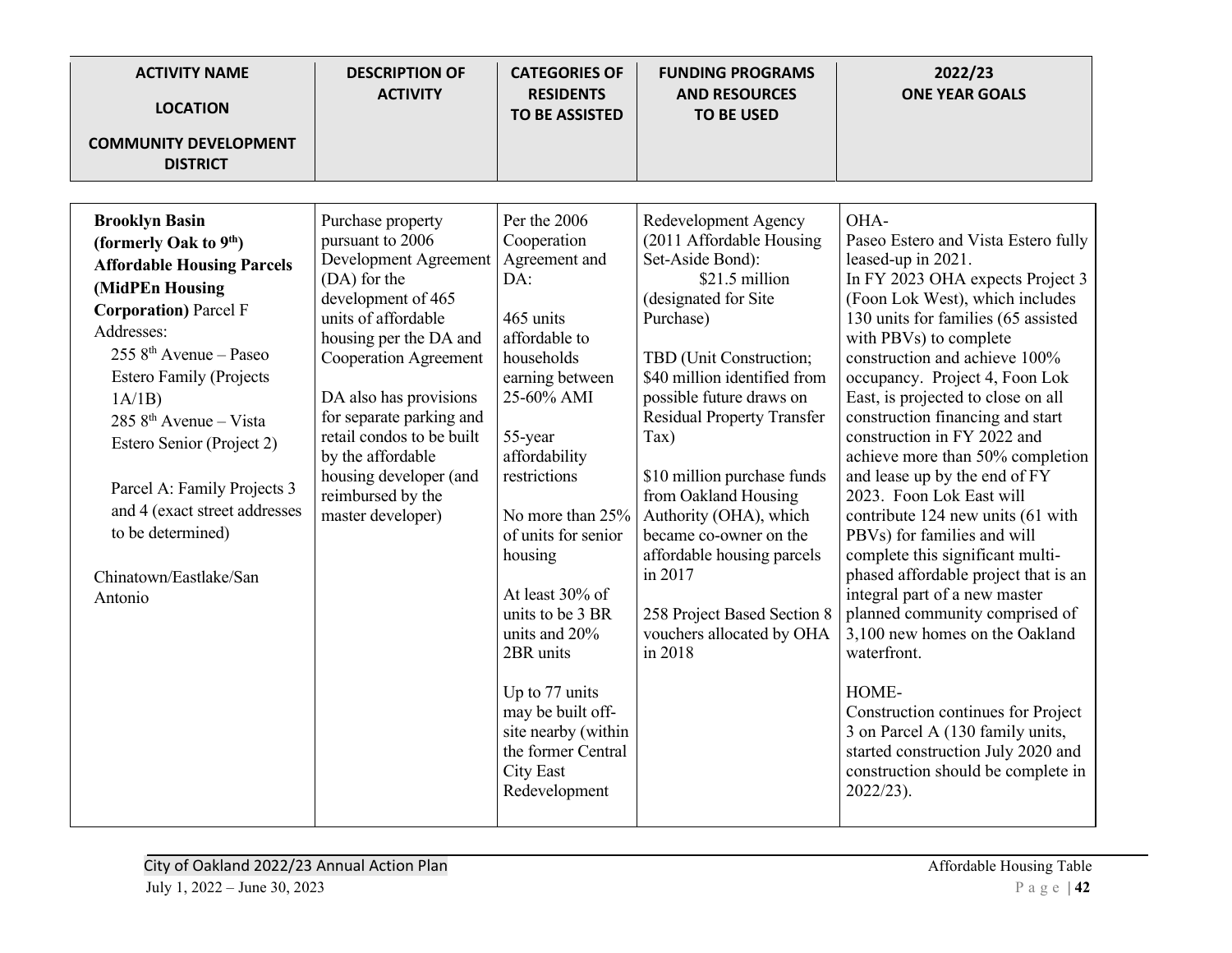| <b>ACTIVITY NAME</b><br><b>LOCATION</b>         | <b>DESCRIPTION OF</b><br><b>ACTIVITY</b> | <b>CATEGORIES OF</b><br><b>RESIDENTS</b><br><b>TO BE ASSISTED</b>                              | <b>FUNDING PROGRAMS</b><br><b>AND RESOURCES</b><br><b>TO BE USED</b> | 2022/23<br><b>ONE YEAR GOALS</b>                                                                                                                        |
|-------------------------------------------------|------------------------------------------|------------------------------------------------------------------------------------------------|----------------------------------------------------------------------|---------------------------------------------------------------------------------------------------------------------------------------------------------|
| <b>COMMUNITY DEVELOPMENT</b><br><b>DISTRICT</b> |                                          |                                                                                                |                                                                      |                                                                                                                                                         |
|                                                 |                                          | Area, west of 27 <sup>th</sup><br>Avenue).<br>1.33 off-site units<br>replace 1 on-site<br>unit |                                                                      | Parcel A (124 family housing<br>units) Project 4 successfully<br>obtained other funding sources, the<br>project will start construction in<br>2022-2023 |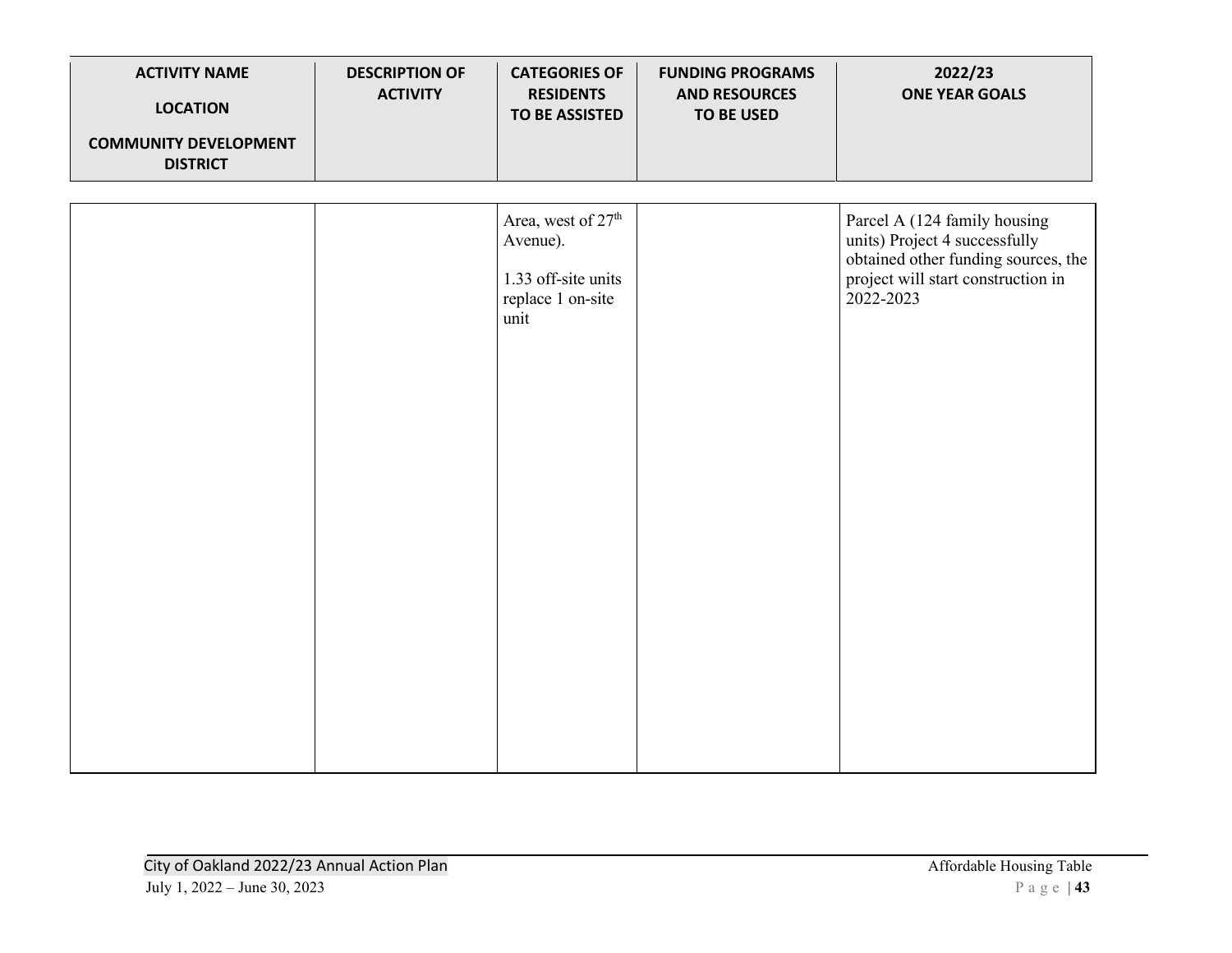| <b>ACTIVITY NAME</b><br><b>LOCATION</b><br><b>COMMUNITY DEVELOPMENT</b><br><b>DISTRICT</b>                                                           | <b>DESCRIPTION OF</b><br><b>ACTIVITY</b>                                                                                                                                                                                                                     | <b>CATEGORIES OF</b><br><b>RESIDENTS</b><br><b>TO BE ASSISTED</b>                                                                                                                                                        | <b>FUNDING PROGRAMS</b><br><b>AND RESOURCES</b><br><b>TO BE USED</b>       | 2022/23<br><b>ONE YEAR GOALS</b>                                                                                                                                                                                                                                                                                                                                                                                                                     |
|------------------------------------------------------------------------------------------------------------------------------------------------------|--------------------------------------------------------------------------------------------------------------------------------------------------------------------------------------------------------------------------------------------------------------|--------------------------------------------------------------------------------------------------------------------------------------------------------------------------------------------------------------------------|----------------------------------------------------------------------------|------------------------------------------------------------------------------------------------------------------------------------------------------------------------------------------------------------------------------------------------------------------------------------------------------------------------------------------------------------------------------------------------------------------------------------------------------|
| <b>Lake House Commons</b><br>Affordable Apartments/12 <sup>th</sup><br><b>Street Remainder site</b><br>(EBALDC)<br>Chinatown/Eastlake/San<br>Antonio | New construction of 91-<br>unit family affordable<br>rental housing<br>development (including<br>1 manager's unit) as part<br>of a mixed<br>affordable/market rate<br>development<br>42 - studio units<br>$29 - BR$ units<br>$16 - BR$ units<br>4 - BR units | $20 - 60\%$ Area<br>Median Income<br>(AMI). City<br>restrictions are<br>listed below<br>(County<br>restrictions go to<br>$20\%)$<br>29 units<br>affordable at 30%<br>AMI<br>6 units affordable<br>at 40% AMI<br>55 units | City of Oakland Land Loan:<br>\$3,382,500<br>Total Funding:<br>\$3,382,500 | Project is exploring other<br>development routes and sources of<br>financing. The project did secure<br>all funding commitments but had<br>to return the allocated tax credits<br>and tax-exempt bond financing<br>when the market rate developer<br>was unable to close on its<br>financing. Currently pursuing CA<br>HCD Accelerator Tier 2 funding<br>while seeking grading and building<br>permits. Targeted construction<br>start: Spring 2023. |
|                                                                                                                                                      |                                                                                                                                                                                                                                                              | affordable at 60%<br>AMI<br>Individuals and<br>small/large<br>families.                                                                                                                                                  |                                                                            |                                                                                                                                                                                                                                                                                                                                                                                                                                                      |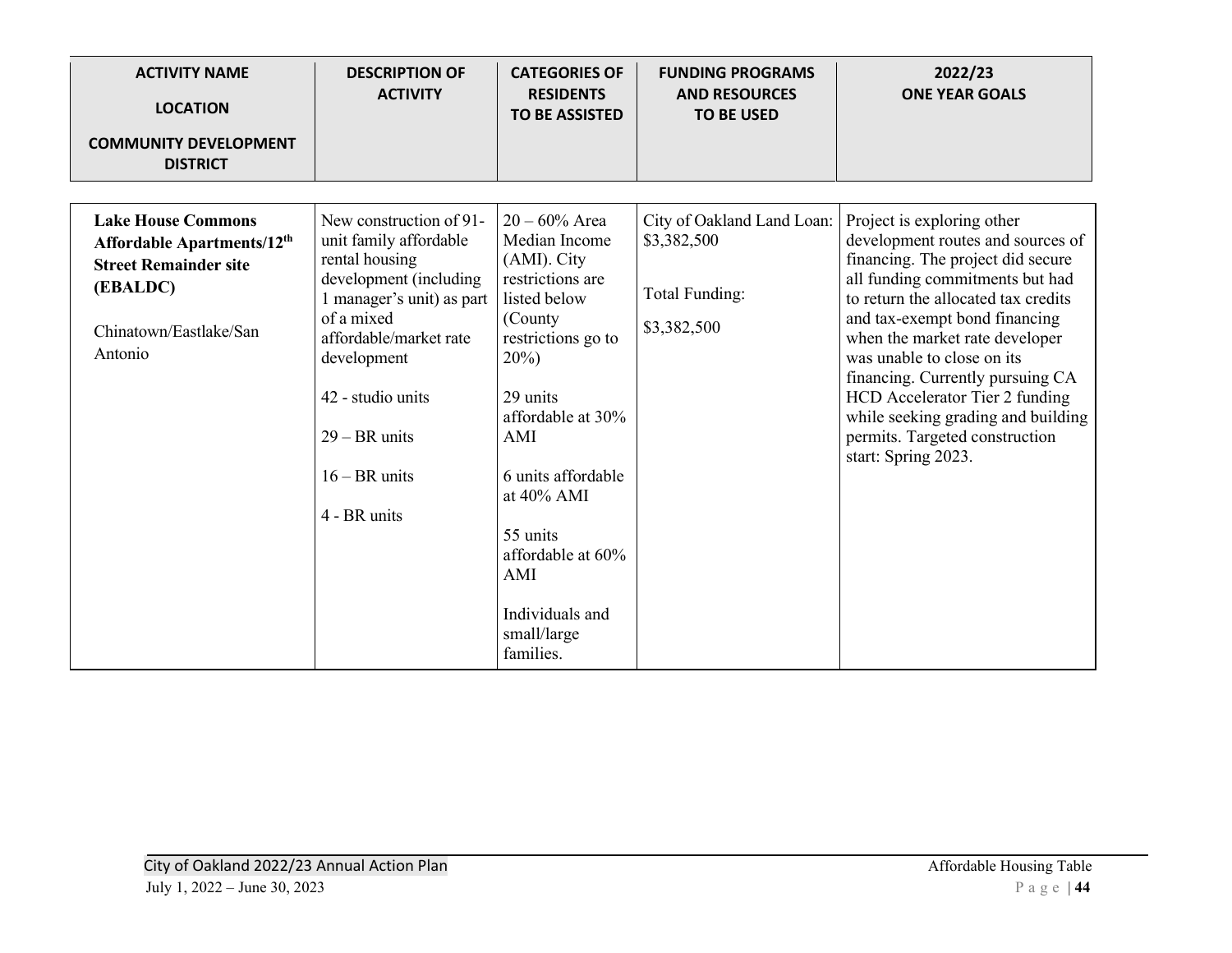| <b>ACTIVITY NAME</b><br><b>LOCATION</b><br><b>COMMUNITY DEVELOPMENT</b><br><b>DISTRICT</b> | <b>DESCRIPTION OF</b><br><b>ACTIVITY</b>                                                    | <b>CATEGORIES OF</b><br><b>RESIDENTS</b><br><b>TO BE ASSISTED</b>                     | <b>FUNDING PROGRAMS</b><br><b>AND RESOURCES</b><br><b>TO BE USED</b> | 2022/23<br><b>ONE YEAR GOALS</b>                                             |
|--------------------------------------------------------------------------------------------|---------------------------------------------------------------------------------------------|---------------------------------------------------------------------------------------|----------------------------------------------------------------------|------------------------------------------------------------------------------|
| <b>Coliseum Place</b>                                                                      | New Construction of<br>59-unit extremely low                                                | 20-50% Area Median<br>Income $(AMI)$ :                                                | Measure KK Bond:                                                     | Construction completed in<br>February 2022. Anticipated fully                |
| 3300 Hawley Street<br>Eastern Oakland                                                      | and very low-income<br>family affordable rental<br>housing (including 1)<br>manager's unit) | 14 units affordable at<br>or below 30% AMI                                            | \$1,600,000                                                          | leased-up by end of April 2022.<br>Project close-out complete in<br>2022/23. |
|                                                                                            |                                                                                             | 44 units affordable at<br>50% AMI                                                     |                                                                      |                                                                              |
|                                                                                            | $11 - 1BR$<br>$28 - 2BR$                                                                    | 19 units affordable at<br>60% AMI                                                     |                                                                      |                                                                              |
|                                                                                            | $20 - 3BR$                                                                                  | 12 units to persons<br>who are homeless and<br>5 units to special<br>needs households |                                                                      |                                                                              |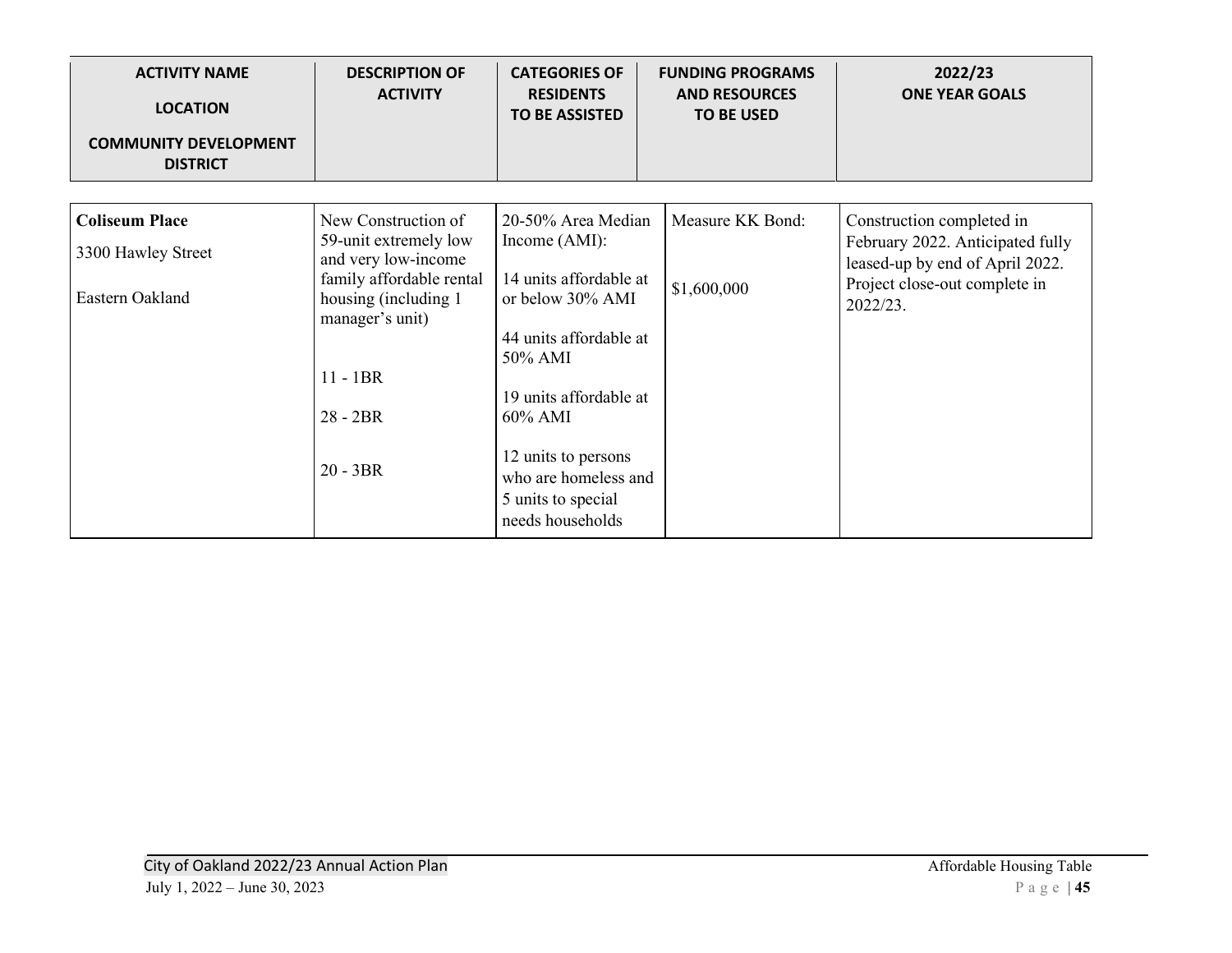| <b>ACTIVITY NAME</b><br><b>LOCATION</b><br><b>COMMUNITY DEVELOPMENT</b><br><b>DISTRICT</b> | <b>DESCRIPTION OF</b><br><b>ACTIVITY</b>                                                                                                                                                                                                           | <b>CATEGORIES OF</b><br><b>RESIDENTS</b><br><b>TO BE ASSISTED</b>                                                                                                                                           | <b>FUNDING PROGRAMS</b><br><b>AND RESOURCES</b><br><b>TO BE USED</b>                                                                                                                                                                                                                                                                                                                                             | 2022/23<br><b>ONE YEAR GOALS</b>                                                                                                                                                                                                                                                                                                                            |
|--------------------------------------------------------------------------------------------|----------------------------------------------------------------------------------------------------------------------------------------------------------------------------------------------------------------------------------------------------|-------------------------------------------------------------------------------------------------------------------------------------------------------------------------------------------------------------|------------------------------------------------------------------------------------------------------------------------------------------------------------------------------------------------------------------------------------------------------------------------------------------------------------------------------------------------------------------------------------------------------------------|-------------------------------------------------------------------------------------------------------------------------------------------------------------------------------------------------------------------------------------------------------------------------------------------------------------------------------------------------------------|
| <b>Housing Development Program</b><br>Citywide                                             | Funding for new<br>construction,<br>rehabilitation and<br>preservation of<br>affordable housing.<br>Specific projects will be<br>selected through a<br>competitive Notice of<br>Funding Availability<br>(NOFA) process during<br>the program year. | Low income<br>renters with<br>incomes<br>between 20%<br>and 60% of<br>AMI.<br>Homeowners<br>with incomes<br>up to $120\%$ of<br>median income<br>may be assisted<br>using<br>Redevelopment<br>Agency funds. | Measure KK Bond:<br>-spend down prior years'<br>allocations<br>HOME: (Exact<br>allocation TBD)<br>Low-Moderate Asset<br>Fund: spend down prior<br>year allocations<br>Affordable Housing<br>Trust Fund (AHTF)-<br>Boomerang: \$6,826,142<br>AHTF - Jobs/Housing<br>Impact Fee:<br>\$2,714,524<br>AHTF-Affordable<br>Housing Impact Fee:<br>\$1,202,605<br><b>Excess Redevelopment</b><br>Bond Funds: \$3,900,000 | Funding is significantly reduced<br>due to dissolution of<br>Redevelopment Agencies and<br>resulting loss of the Low<br>Moderate-Income Housing set-<br>aside funds. AHTF and loan<br>proceeds funding may fluctuate<br>depending on actual revenue<br>received in FY2022-23.<br>Funding permitting, NOFA to be<br>released in Fall 2022 or Winter<br>2023. |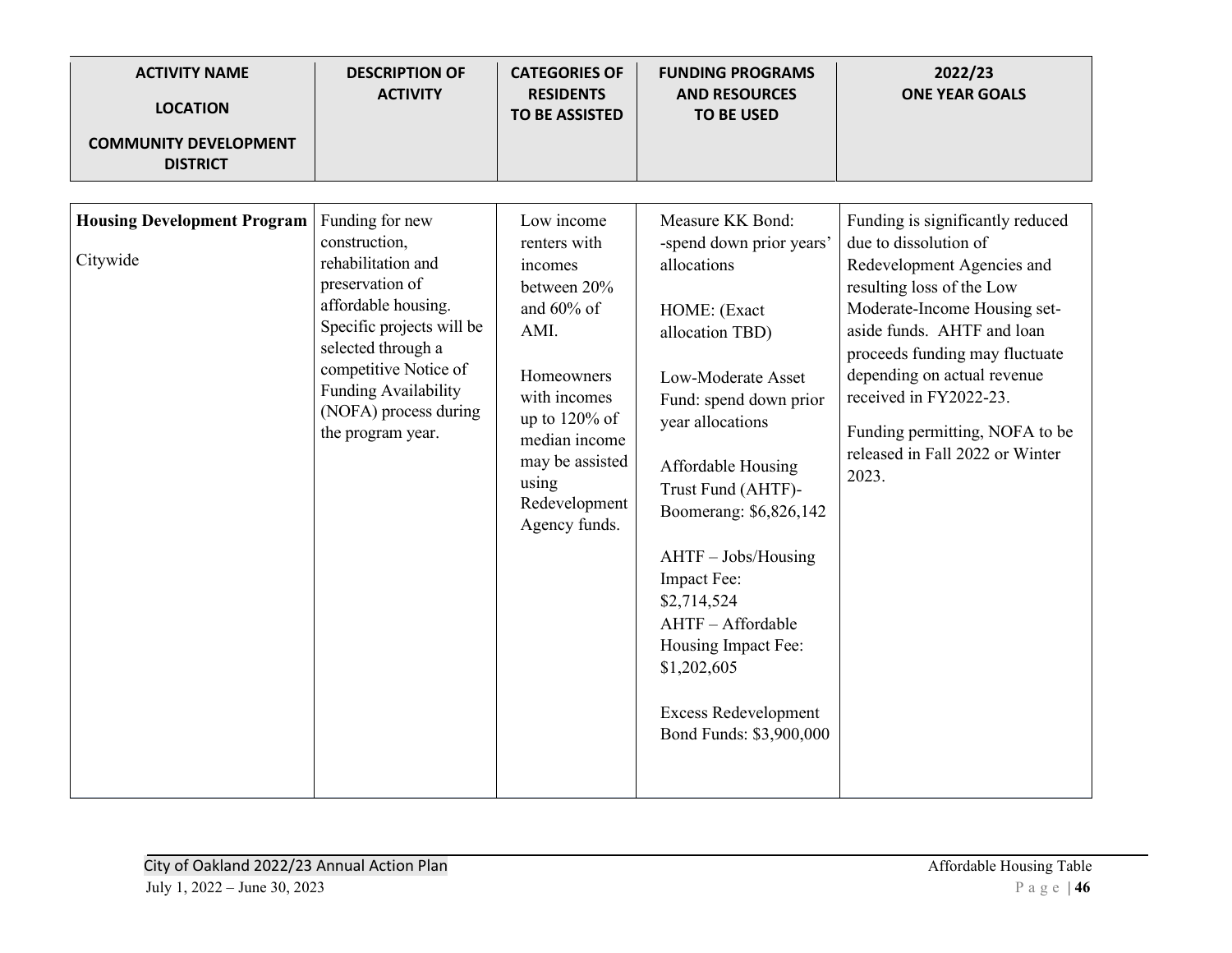| <b>ACTIVITY NAME</b><br><b>LOCATION</b><br><b>COMMUNITY DEVELOPMENT</b><br><b>DISTRICT</b>                                        | <b>DESCRIPTION OF</b><br><b>ACTIVITY</b>                                                                                                                                                                                                                                                                      | <b>CATEGORIES OF</b><br><b>RESIDENTS</b><br><b>TO BE ASSISTED</b>                                                                                                                                                          | <b>FUNDING PROGRAMS</b><br><b>AND RESOURCES</b><br><b>TO BE USED</b>                                                                                                                                                                                                                                                                            | 2022/23<br><b>ONE YEAR GOALS</b>                                                                                                                                                                                                                                                                                                                                                                                                       |
|-----------------------------------------------------------------------------------------------------------------------------------|---------------------------------------------------------------------------------------------------------------------------------------------------------------------------------------------------------------------------------------------------------------------------------------------------------------|----------------------------------------------------------------------------------------------------------------------------------------------------------------------------------------------------------------------------|-------------------------------------------------------------------------------------------------------------------------------------------------------------------------------------------------------------------------------------------------------------------------------------------------------------------------------------------------|----------------------------------------------------------------------------------------------------------------------------------------------------------------------------------------------------------------------------------------------------------------------------------------------------------------------------------------------------------------------------------------------------------------------------------------|
| <b>Longfellow Corner (aka</b><br><b>MLK/MacArthur)</b><br>3801-3807 & 3823-3829 Martin<br>Luther King Jr. Way<br>Northern Oakland | New construction of a<br>77-unit multi-family<br>affordable rental<br>housing complex<br>(including 1 manager's<br>unit) on City of Oakland<br>land (3823-3829 MLK<br>Jr Way) and contiguous<br>land owned by the<br>project's developer<br>(3801-3807 MLK Jr<br>Way)<br>$34 - 1BR$<br>$18-2BR$<br>$25 - 3BR$ | 20-60% Area<br>Median Income<br>$(AMI\%)$ :<br>30 units<br>affordable at<br>20% AMI<br>10 units<br>affordable at<br>30% AMI<br>36 units<br>affordable at<br>60% AMI<br>32 units set<br>aside for<br>homeless<br>households | Measure KK Bond (Site<br>Acquisition):<br>\$3,175,000<br>Jobs/Housing Impact<br>Fees:<br>\$3,169,191<br><b>HOME Funds:</b><br>\$429,809<br>Low- and Moderate-<br>Income Housing Asset<br>Fund:<br>\$665,000<br><b>Total Funding:</b><br>\$4,264,000 (\$3,175,000<br>paid back at construction<br>closing with construction<br>sources of funds) | Disposition of City land<br>currently being considered<br>under a land lease or sale of<br>land to developer based on<br>environmental determinations.<br>The environmental<br>investigation remains ongoing<br>and is near conclusion with a<br>determination by the<br>Department of Toxic Substance<br>Control (DTSC)<br>Development team currently in<br>pursuit of financing.<br>Target construction start date is<br>Spring 2023 |
|                                                                                                                                   |                                                                                                                                                                                                                                                                                                               |                                                                                                                                                                                                                            |                                                                                                                                                                                                                                                                                                                                                 |                                                                                                                                                                                                                                                                                                                                                                                                                                        |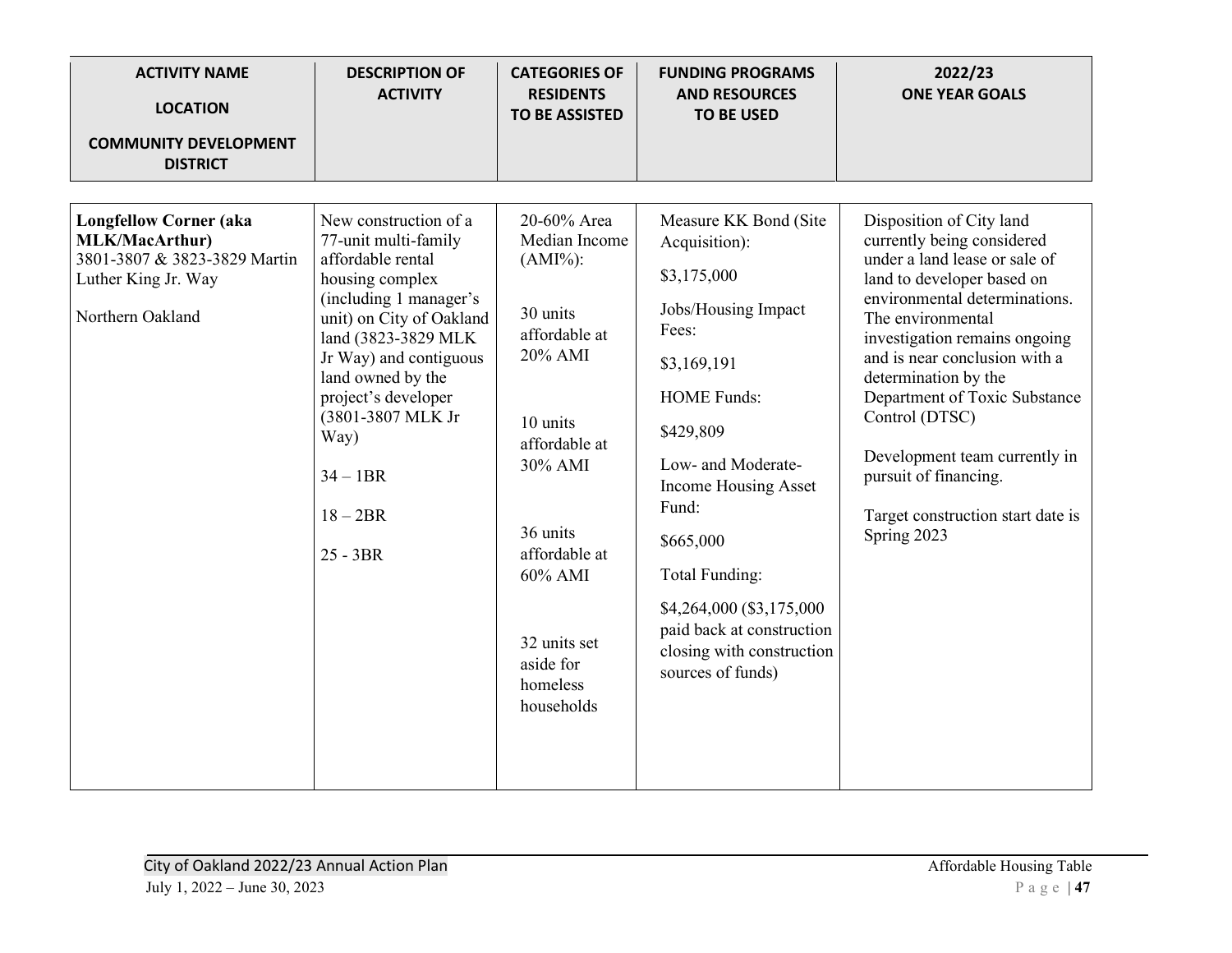| <b>ACTIVITY NAME</b><br><b>LOCATION</b><br><b>COMMUNITY DEVELOPMENT</b> | <b>DESCRIPTION OF</b><br><b>ACTIVITY</b>                                                                           | <b>CATEGORIES OF</b><br><b>RESIDENTS</b><br><b>TO BE ASSISTED</b>                                                                                                                                                                                             | <b>FUNDING PROGRAMS</b><br><b>AND RESOURCES</b><br><b>TO BE USED</b>                                                                                     | 2022/23<br><b>ONE YEAR GOALS</b>                                                                                                           |
|-------------------------------------------------------------------------|--------------------------------------------------------------------------------------------------------------------|---------------------------------------------------------------------------------------------------------------------------------------------------------------------------------------------------------------------------------------------------------------|----------------------------------------------------------------------------------------------------------------------------------------------------------|--------------------------------------------------------------------------------------------------------------------------------------------|
| <b>DISTRICT</b>                                                         |                                                                                                                    |                                                                                                                                                                                                                                                               |                                                                                                                                                          |                                                                                                                                            |
| <b>Nova Apartment</b><br>445 30 <sup>th</sup> Street<br>Western Oakland | New construction of a<br>57-unit multi-family<br>residential affordable<br>housing (including 1<br>manager's unit) | $100\%$ of the units<br>will be rented to<br>low income<br>renters at $20\%$ of<br>AMI<br>33-Studios<br>23-1BR<br>All units will be<br>provided with<br>permanent<br>supportive<br>housing that help<br>people who<br>formerly<br>experienced<br>homelessness | Affordable Housing Impact<br>fee deposited into the<br>Affordable Housing Trust<br>Fund:<br>\$1,600,000<br>OHA contributed 56<br>project-based vouchers. | Construction is complete.<br>Preparing for conversion to<br>permanent long term financing in<br>April 2022.<br>OHA will contribute 56 PBVs |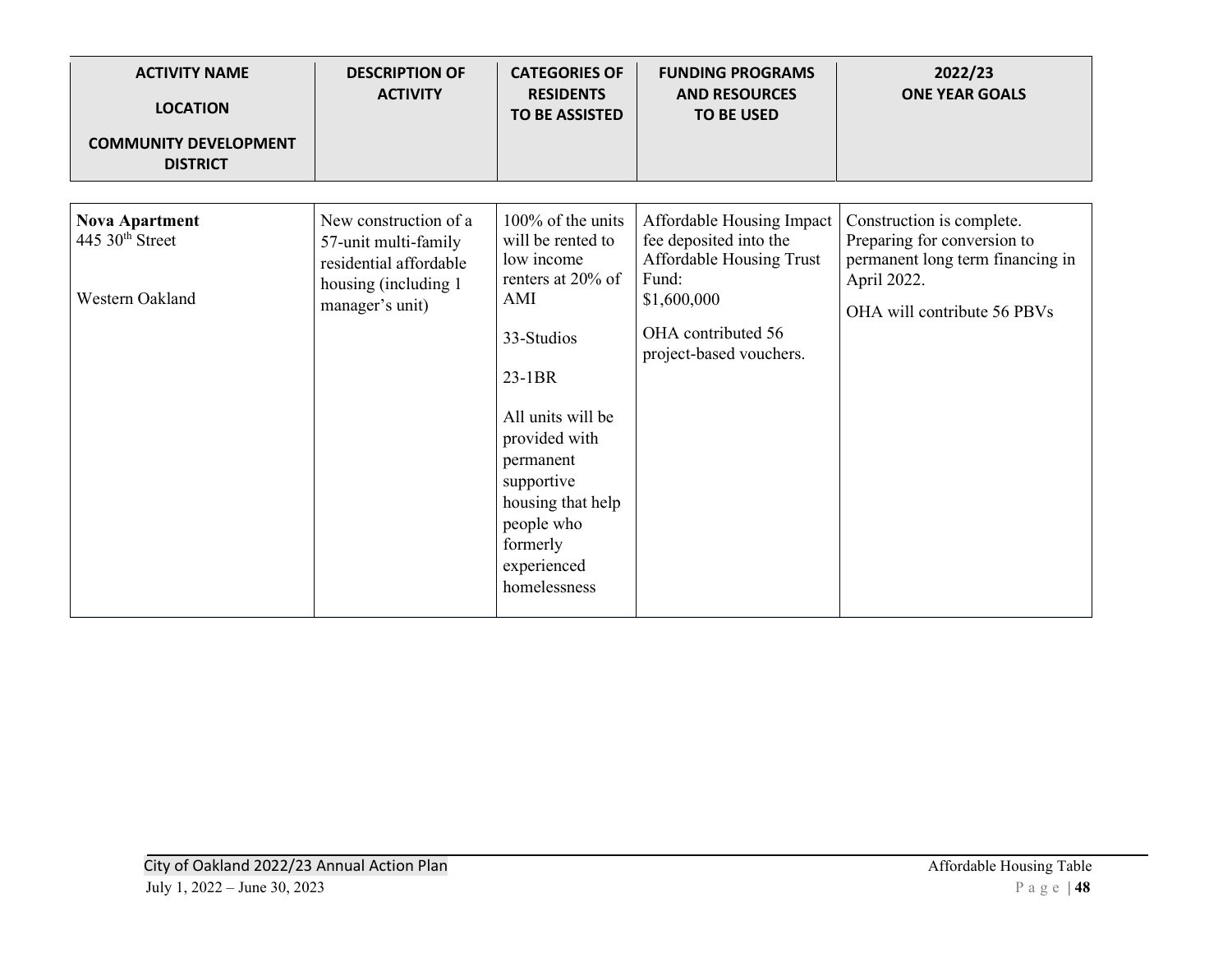| <b>ACTIVITY NAME</b><br><b>LOCATION</b><br><b>COMMUNITY DEVELOPMENT</b><br><b>DISTRICT</b> | <b>DESCRIPTION OF</b><br><b>ACTIVITY</b>                                                                                                            | <b>CATEGORIES OF</b><br><b>RESIDENTS</b><br><b>TO BE ASSISTED</b>                                         | <b>FUNDING PROGRAMS</b><br><b>AND RESOURCES</b><br><b>TO BE USED</b>                        | 2022/23<br><b>ONE YEAR GOALS</b>                                            |
|--------------------------------------------------------------------------------------------|-----------------------------------------------------------------------------------------------------------------------------------------------------|-----------------------------------------------------------------------------------------------------------|---------------------------------------------------------------------------------------------|-----------------------------------------------------------------------------|
| <b>Fruitvale Transit Village IIB</b><br>35th Avenue & E. 12th Street,<br>Oakland CA 94601  | New construction of<br>181 affordable housing<br>units<br>28 0-bedroom units,<br>70 1-bedroom units,<br>55 2 -bedroom units,<br>28 3-bedroom units. | 46 units- $20\%$ of<br>AMI,<br>29 units - 50% of<br>AMI,<br>94 units - 60%<br>AMI, 10 units -<br>80% AMI. | Nine Million, Five<br>Hundred and Seventy-Nine<br><b>Thousand Dollars</b><br>(\$9,579,000): | Construction began in 2021 and<br>anticipated completion by end of<br>2023. |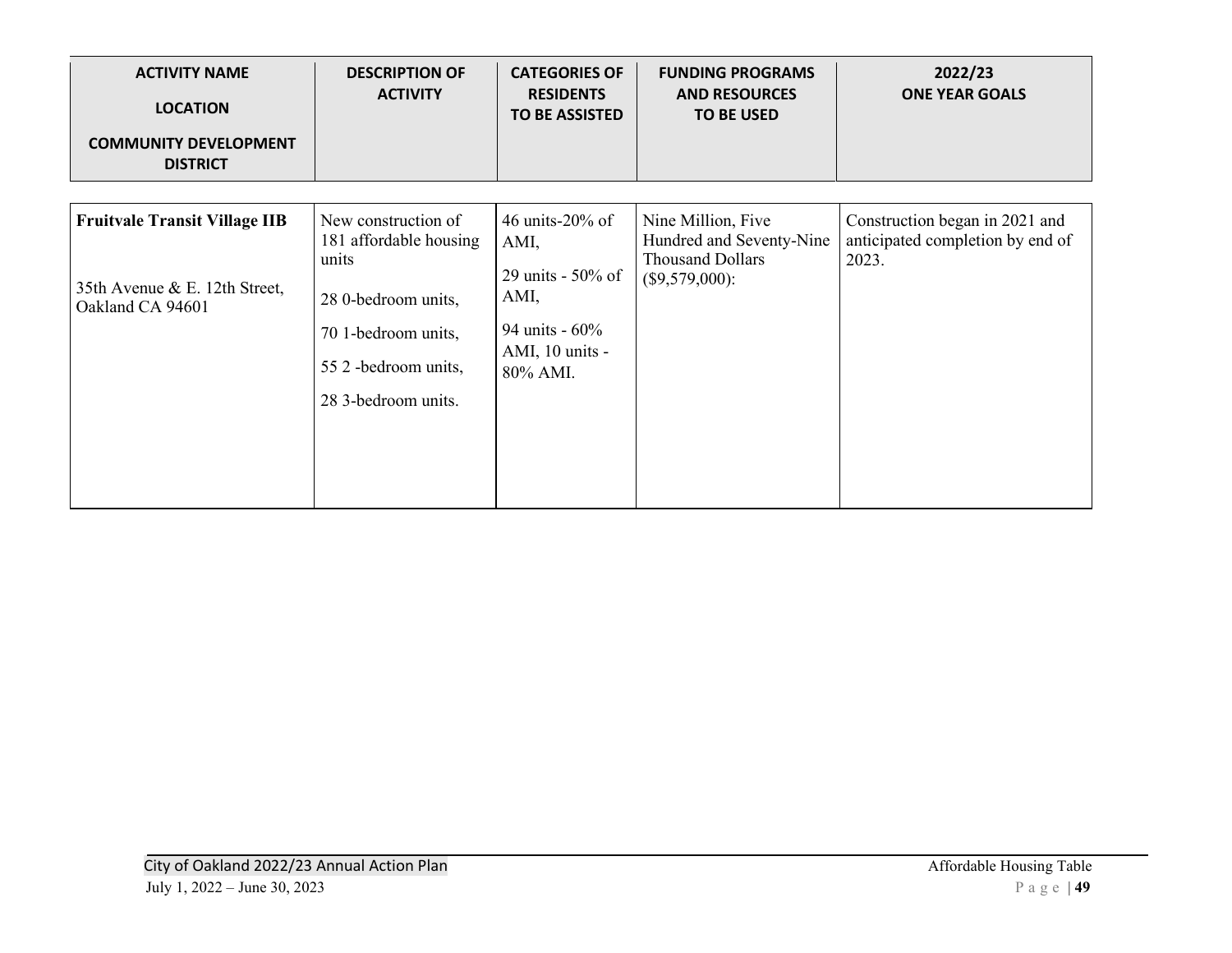| <b>ACTIVITY NAME</b><br><b>LOCATION</b>                                 | <b>DESCRIPTION OF</b><br><b>ACTIVITY</b>                                                                                                                                                               | <b>CATEGORIES OF</b><br><b>RESIDENTS</b><br><b>TO BE ASSISTED</b>                                                                                                                                                                                                                      | <b>FUNDING PROGRAMS</b><br><b>AND RESOURCES</b><br><b>TO BE USED</b>                                                                                                                                                                                                                                | 2022/23<br><b>ONE YEAR GOALS</b>                                                                                                                                                                                                                                                                                                                                                                                                                                                                                                       |
|-------------------------------------------------------------------------|--------------------------------------------------------------------------------------------------------------------------------------------------------------------------------------------------------|----------------------------------------------------------------------------------------------------------------------------------------------------------------------------------------------------------------------------------------------------------------------------------------|-----------------------------------------------------------------------------------------------------------------------------------------------------------------------------------------------------------------------------------------------------------------------------------------------------|----------------------------------------------------------------------------------------------------------------------------------------------------------------------------------------------------------------------------------------------------------------------------------------------------------------------------------------------------------------------------------------------------------------------------------------------------------------------------------------------------------------------------------------|
| <b>COMMUNITY DEVELOPMENT</b><br><b>DISTRICT</b>                         |                                                                                                                                                                                                        |                                                                                                                                                                                                                                                                                        |                                                                                                                                                                                                                                                                                                     |                                                                                                                                                                                                                                                                                                                                                                                                                                                                                                                                        |
| 95 <sup>th</sup> & International<br><b>Boulevard</b><br>Eastern Oakland | New construction of 55-<br>unit family affordable<br>rental housing<br>development (including<br>1 manager's unit).<br>3 - studio units<br>$23 - 1$ BR units<br>$15 - 2$ BR units<br>$14 - 3$ BR units | $20 - 50\%$ Area<br>Median Income<br>(AMI). City<br>restrictions are<br>listed below.<br>11 units affordable<br>at 20% AMI<br>3 units affordable<br>at 30% AMI<br>5 units affordable<br>at 40% AMI<br>35 units affordable<br>at 50% AMI<br>Individuals and<br>small/large<br>families. | Affordable Housing<br>Impact Fees: \$1,409,717<br>Jobs Housing Impact Fees:<br>\$129,681<br>HOME Funds: \$1,433,821<br><b>Boomerang Funds:</b><br>\$222,465<br>Low/Mod Housing Fund:<br>\$451,071<br><b>Excess Redevelopment</b><br>Bond Funds: \$3,221,904<br>27 PBVs contributed by<br><b>OHA</b> | OHA-<br>Construction underway. Expected<br>completion is October 2022. Fully<br>leased-up by end of FY 2023.<br>HOME-<br>Project closed escrow on<br>construction financing in May<br>2021 and started construction in<br>June 2021. Construction is 44%<br>complete and scheduled for<br>completion in the Fall of 2022.<br>HOME funds in the amount of<br>\$1,433,821. To date,<br>$$1,075,365.75$ has been spent and<br>\$358,455.25 remains unspent. To<br>be spent ideally during permanent<br>loan closing $(\sim$ Spring 2023). |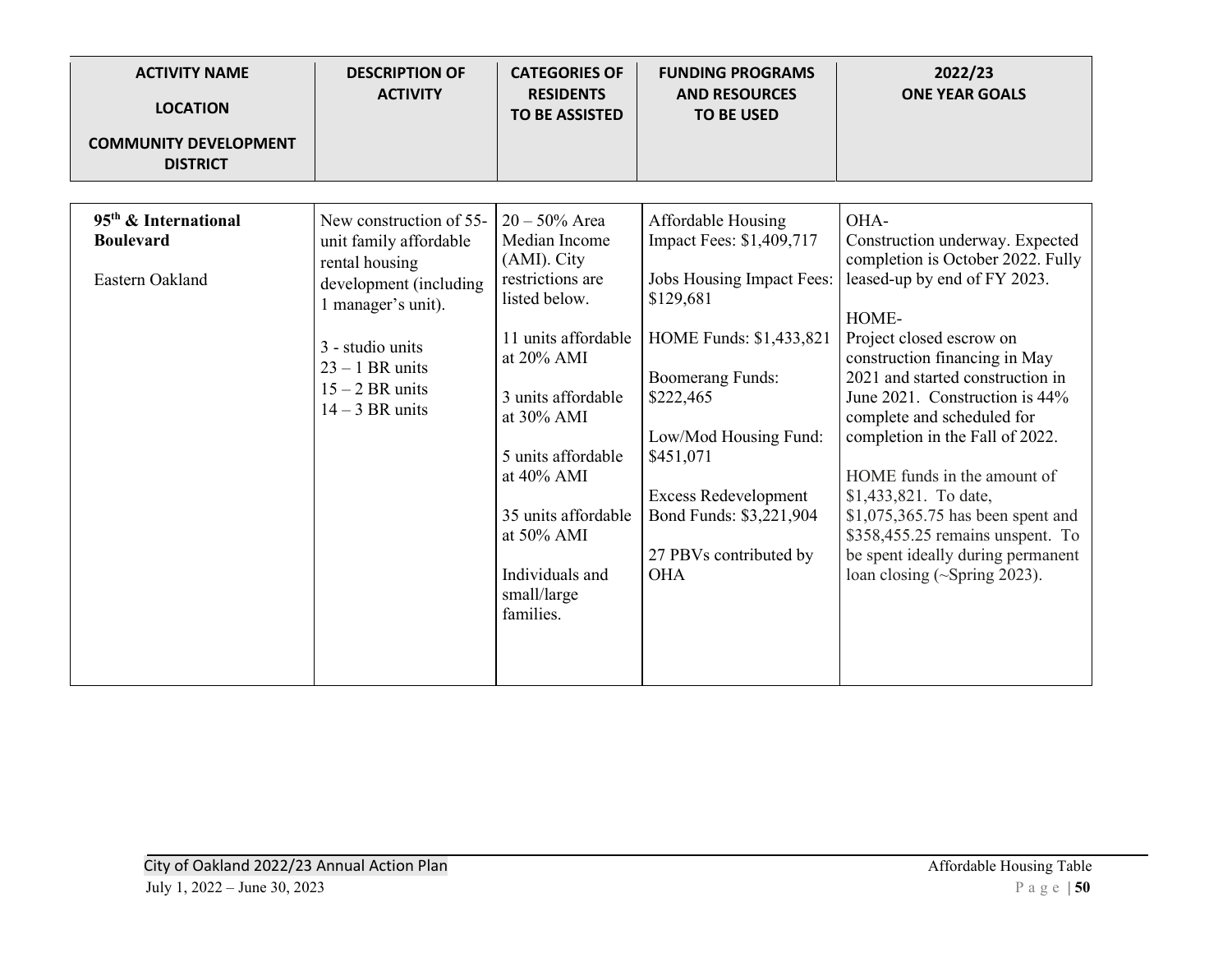| <b>ACTIVITY NAME</b><br><b>LOCATION</b>                                                                                     | <b>DESCRIPTION OF</b><br><b>ACTIVITY</b>                                                                                                                                                             | <b>CATEGORIES OF</b><br><b>RESIDENTS</b><br><b>TO BE ASSISTED</b>                                                                                                                                                                                                                        | <b>FUNDING PROGRAMS</b><br><b>AND RESOURCES</b><br><b>TO BE USED</b>                                                                                                                                                                                                                                                                                       | 2022/23<br><b>ONE YEAR GOALS</b>                                                                                      |
|-----------------------------------------------------------------------------------------------------------------------------|------------------------------------------------------------------------------------------------------------------------------------------------------------------------------------------------------|------------------------------------------------------------------------------------------------------------------------------------------------------------------------------------------------------------------------------------------------------------------------------------------|------------------------------------------------------------------------------------------------------------------------------------------------------------------------------------------------------------------------------------------------------------------------------------------------------------------------------------------------------------|-----------------------------------------------------------------------------------------------------------------------|
| <b>COMMUNITY DEVELOPMENT</b><br><b>DISTRICT</b>                                                                             |                                                                                                                                                                                                      |                                                                                                                                                                                                                                                                                          |                                                                                                                                                                                                                                                                                                                                                            |                                                                                                                       |
|                                                                                                                             |                                                                                                                                                                                                      |                                                                                                                                                                                                                                                                                          |                                                                                                                                                                                                                                                                                                                                                            |                                                                                                                       |
| <b>West Grand &amp; Brush</b><br>(EBALDC)<br>2201 Brush Street and 760 22 <sup>nd</sup><br><b>Street</b><br>Western Oakland | New construction of 59-<br>unit multi-family<br>affordable rental housing<br>project (including 1<br>manager's unit)<br>24 - studio units<br>$5 - 1BR$ units<br>$14 - 2BR$ units<br>$15 - 3BR$ units | $20 - 50\%$ Area Median<br>Income (AMI). City<br>restrictions are listed<br>below (County<br>restrictions go to $20\%$ )<br>28 units affordable at<br>20% AMI<br>5 units affordable at<br>30% AMI<br>25 units affordable at<br>50% AMI<br>30 units set aside for<br>homeless households. | Low- and Moderate-<br>Income Housing<br>Asset Fund:<br>\$52,000<br>Affordable Housing<br><b>Impact Fees:</b><br>\$3,965,000<br>Jobs Housing Impact<br>Fees: \$330,000<br>Measure KK<br>Infrastructure Bond:<br>\$1,318,000<br>Low- & Moderate-<br>Income Housing<br>Asset Fund: \$52,000<br>Total funding:<br>\$5,665,000<br>28 PBVs contributed<br>by OHA | Project is currently undergoing a<br>Subsidy Layering Review by HUD.<br>Expected construction start is FY<br>2022/23. |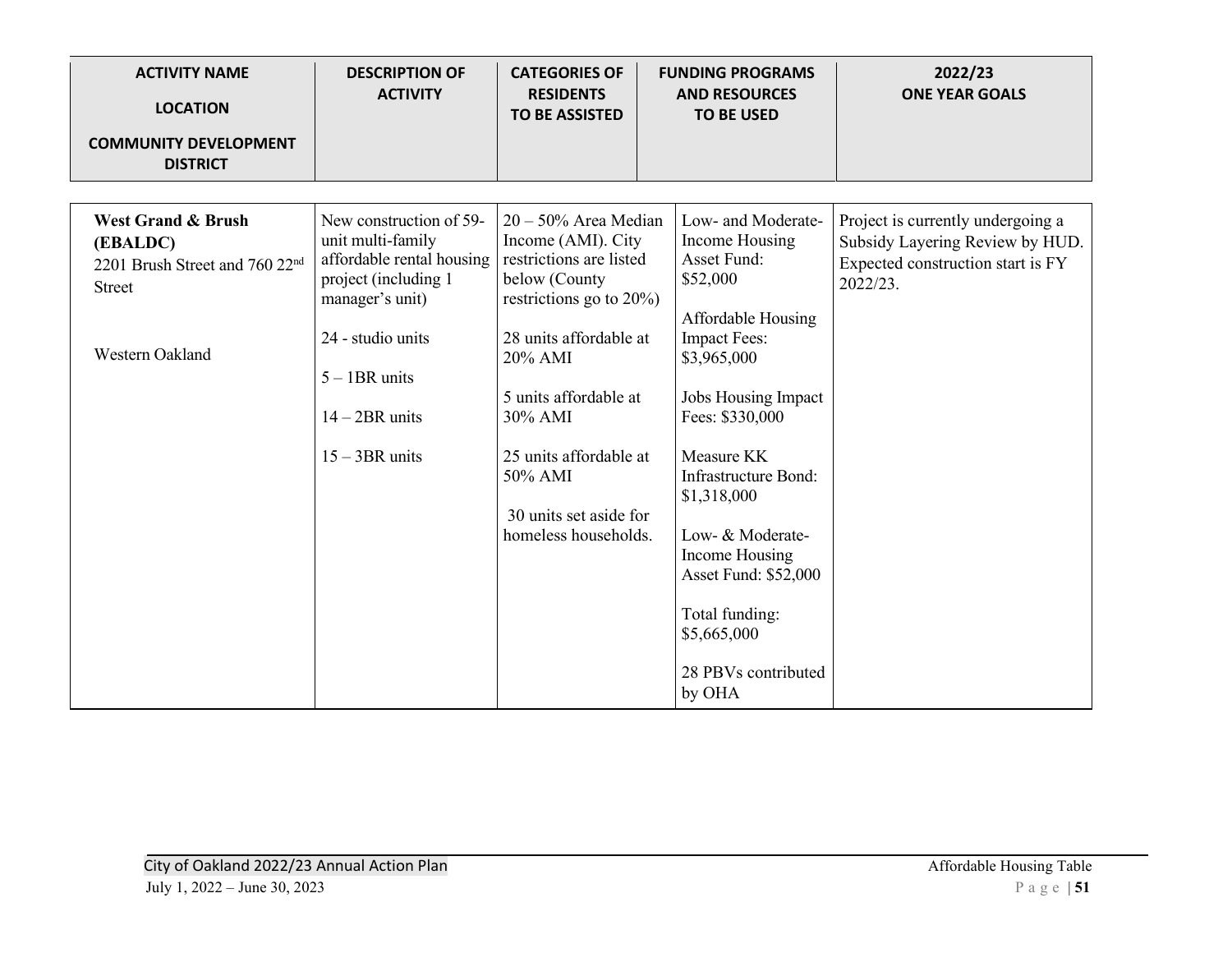| <b>ACTIVITY NAME</b><br><b>LOCATION</b><br><b>COMMUNITY DEVELOPMENT</b><br><b>DISTRICT</b>                                                                                                           | <b>DESCRIPTION OF</b><br><b>ACTIVITY</b>                                                                                                                                                                                                                                        | <b>CATEGORIES OF</b><br><b>RESIDENTS</b><br><b>TO BE ASSISTED</b>                                                                                                                                                                                                                                                                                                                     | <b>FUNDING PROGRAMS</b><br><b>AND RESOURCES</b><br><b>TO BE USED</b>                                    | 2022/23<br><b>ONE YEAR GOALS</b>                                                                                                                                                                                                                                                                       |
|------------------------------------------------------------------------------------------------------------------------------------------------------------------------------------------------------|---------------------------------------------------------------------------------------------------------------------------------------------------------------------------------------------------------------------------------------------------------------------------------|---------------------------------------------------------------------------------------------------------------------------------------------------------------------------------------------------------------------------------------------------------------------------------------------------------------------------------------------------------------------------------------|---------------------------------------------------------------------------------------------------------|--------------------------------------------------------------------------------------------------------------------------------------------------------------------------------------------------------------------------------------------------------------------------------------------------------|
| <b>Wood Street Affordable</b><br><b>Housing Parcel (MidPen and</b><br><b>Habitat for Humanity)</b><br>Wood Street between 18 <sup>th</sup> and 20 <sup>th</sup><br><b>Streets</b><br>Western Oakland | New construction of<br>between 170 affordable<br>housing units<br>85 rental units<br>34 1BR units<br>$\bullet$<br>27 2BR units<br>23 3BR units<br>$\bullet$<br>85 homeownership<br>units<br>33 1BR units<br>$\bullet$<br>38 2BR units<br>$\bullet$<br>14 3BR units<br>$\bullet$ | <b>Rental Units:</b><br>17 units at or<br>$\bullet$<br>20%<br>below<br>AMI<br>$\bullet$<br>50%<br>below<br>AMI<br>24 units at or<br>$\bullet$<br>60%<br>below<br>AMI<br>13 units at or<br>$\bullet$<br>80%<br>below<br>AMI<br>1 unrestricted<br>$\bullet$<br>manager's<br>unit<br>Ownership Units:<br>28 units at or<br>below 80% of<br>AMI<br>57 units at or<br>below 120% of<br>AMI | Low/Mod Housing Fund:<br>\$8,000,000<br>(property acquisition)<br>30 units at or Additional funding TBD | Entered into Lease Disposition &<br>Development<br>Agreement/Dispositon &<br>Development Agreement<br>(LDDA/DDA) with developers.<br>Construct fencing along perimeter<br>of site and perform cleanup of<br>surface dumping.<br>Draw down on \$650,000<br>predevelopment loan issued to<br>developers. |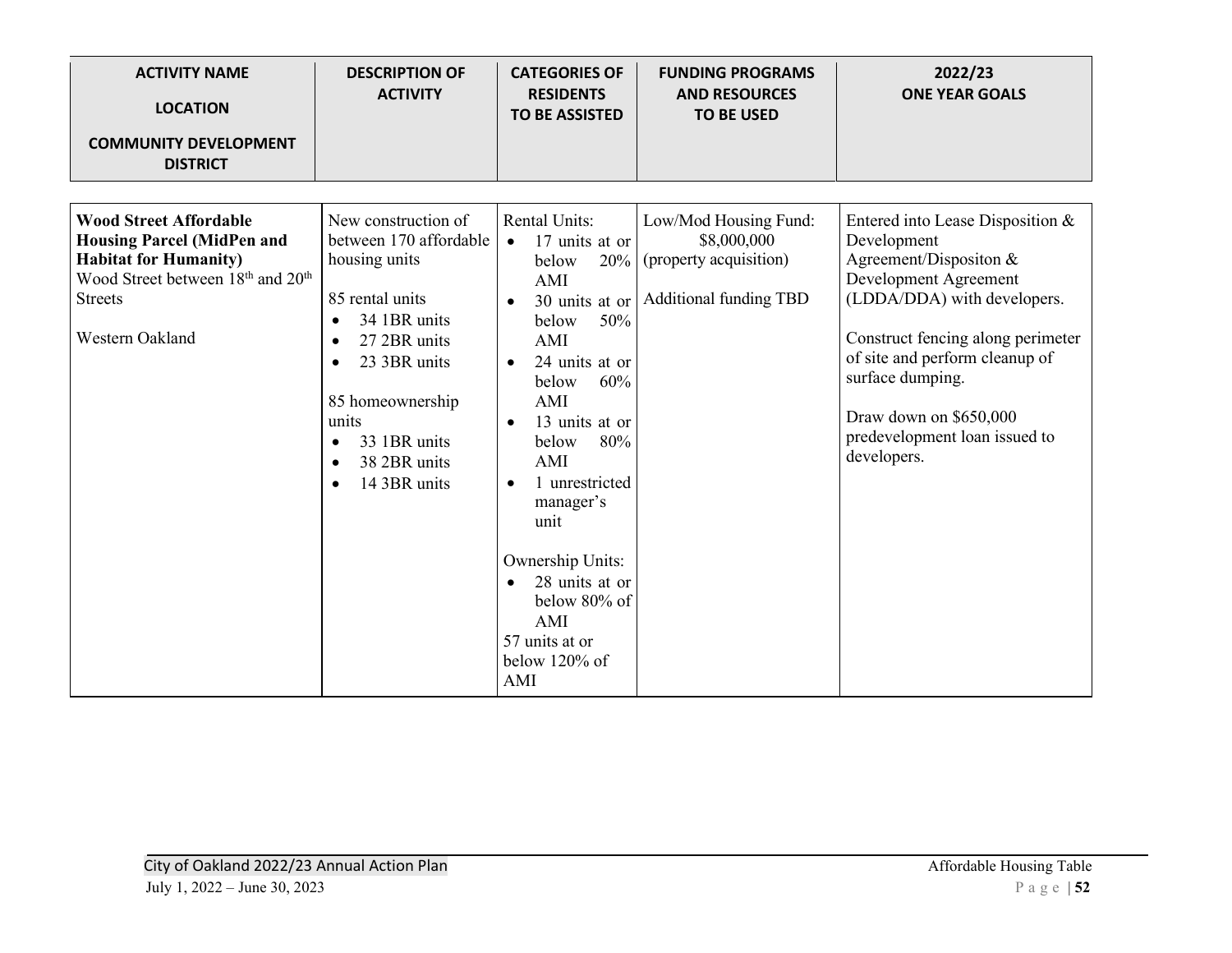| <b>ACTIVITY NAME</b><br><b>LOCATION</b><br><b>COMMUNITY DEVELOPMENT</b><br><b>DISTRICT</b>                                 | <b>DESCRIPTION OF</b><br><b>ACTIVITY</b>                                                                                                                       | <b>CATEGORIES OF</b><br><b>RESIDENTS</b><br><b>TO BE ASSISTED</b>                                                                                                                                                                                                                                                         | <b>FUNDING PROGRAMS</b><br><b>AND RESOURCES</b><br><b>TO BE USED</b>                                                                                                                                                                                                                                | 2022/23<br><b>ONE YEAR GOALS</b>                                                                                       |
|----------------------------------------------------------------------------------------------------------------------------|----------------------------------------------------------------------------------------------------------------------------------------------------------------|---------------------------------------------------------------------------------------------------------------------------------------------------------------------------------------------------------------------------------------------------------------------------------------------------------------------------|-----------------------------------------------------------------------------------------------------------------------------------------------------------------------------------------------------------------------------------------------------------------------------------------------------|------------------------------------------------------------------------------------------------------------------------|
|                                                                                                                            |                                                                                                                                                                |                                                                                                                                                                                                                                                                                                                           |                                                                                                                                                                                                                                                                                                     |                                                                                                                        |
| <b>Ancora Place</b><br>2227-2257 International Blvd<br><b>CDBG District 2:</b><br>Chinatown/Eastlake/San<br><b>Antonio</b> | New construction of 77-<br>unit affordable housing<br>development<br>5 studios<br>25 1 bedrooms<br>27 2 bedrooms<br>193 bedrooms<br>1 exempt manager's<br>unit | 20-70% Area<br>Median Income<br>$(AMI)$ :<br>20 units<br>affordable at 20%<br>AMI<br>15 units<br>affordable at 30%<br>AMI<br>25 units<br>affordable at 50%<br>AMI<br>6 units affordable<br>at 60% AMI<br>10 units<br>affordable at 70%<br>AMI<br>1 exempt<br>manager's unit<br>16 units to<br>persons who are<br>homeless | City of Oakland<br>commitment: \$8,341,000<br>Alameda County Measure<br>A1 commitment:<br>\$5,370,606<br>MHP commitment:<br>\$11,740,653<br>NPLH commitment:<br>\$3,593,689<br>IIG commitment:<br>\$5,602,112<br><b>HCD</b> Accelerator<br>commitment:<br>\$38,628,867<br>Private debt: \$5,282,600 | Project is currently undergoing a<br>Subsidy Layering Review by<br>HUD. Expected construction start<br>is August 2022. |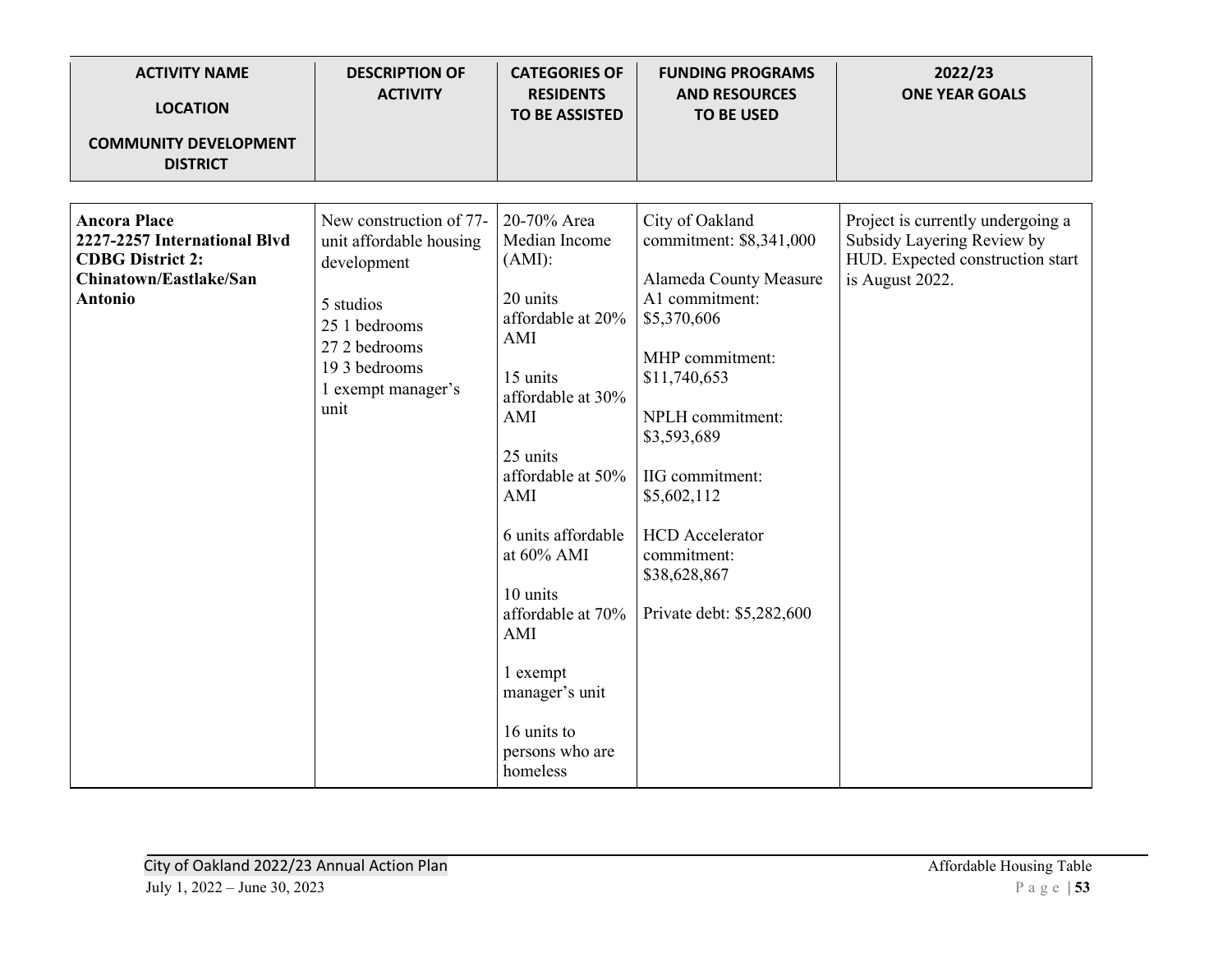| <b>ACTIVITY NAME</b><br><b>LOCATION</b><br><b>COMMUNITY DEVELOPMENT</b> | <b>DESCRIPTION OF</b><br><b>ACTIVITY</b>                                                                                             | <b>CATEGORIES OF</b><br><b>RESIDENTS</b><br><b>TO BE ASSISTED</b>                                                                                                       | <b>FUNDING PROGRAMS</b><br><b>AND RESOURCES</b><br><b>TO BE USED</b>                                                                                                                                                                                                                                                                                                  | 2022/23<br><b>ONE YEAR GOALS</b>                                |
|-------------------------------------------------------------------------|--------------------------------------------------------------------------------------------------------------------------------------|-------------------------------------------------------------------------------------------------------------------------------------------------------------------------|-----------------------------------------------------------------------------------------------------------------------------------------------------------------------------------------------------------------------------------------------------------------------------------------------------------------------------------------------------------------------|-----------------------------------------------------------------|
| <b>DISTRICT</b>                                                         |                                                                                                                                      |                                                                                                                                                                         |                                                                                                                                                                                                                                                                                                                                                                       |                                                                 |
| <b>Friendship Senior Housing</b><br>1904 Adeline<br>Western Oakland     | Site acquisition and new<br>construction of 50 total<br>apartments: 15 studios;<br>34 one-bedrooms; 1<br>two-bedroom manager<br>unit | AMI<br>Five $(5)$ units at<br>30% of 50% of<br>AMI<br>Thirty-four<br>(34)<br>units at 30% of<br>$60\%$ of AMI<br>Ten (10) units set<br>aside for homeless<br>households | Ten $(10)$ units at $\frac{6}{350,000}$ in City funds<br>30% of 20% of from Affordable Housing<br>Trust Fund and HOME<br><b>Investment Partnerships</b><br>Program<br>MHP funds \$10,500,000<br>NPLH funds \$3,066,580<br>4% Tax Credits/Tax<br>Exempt Bonds (not<br>committed)<br>CA HCD Housing<br>Accelerator Fund (not<br>committed)<br>Private loan (amount TBD) | Close all financing and begin<br>construction by December 2022. |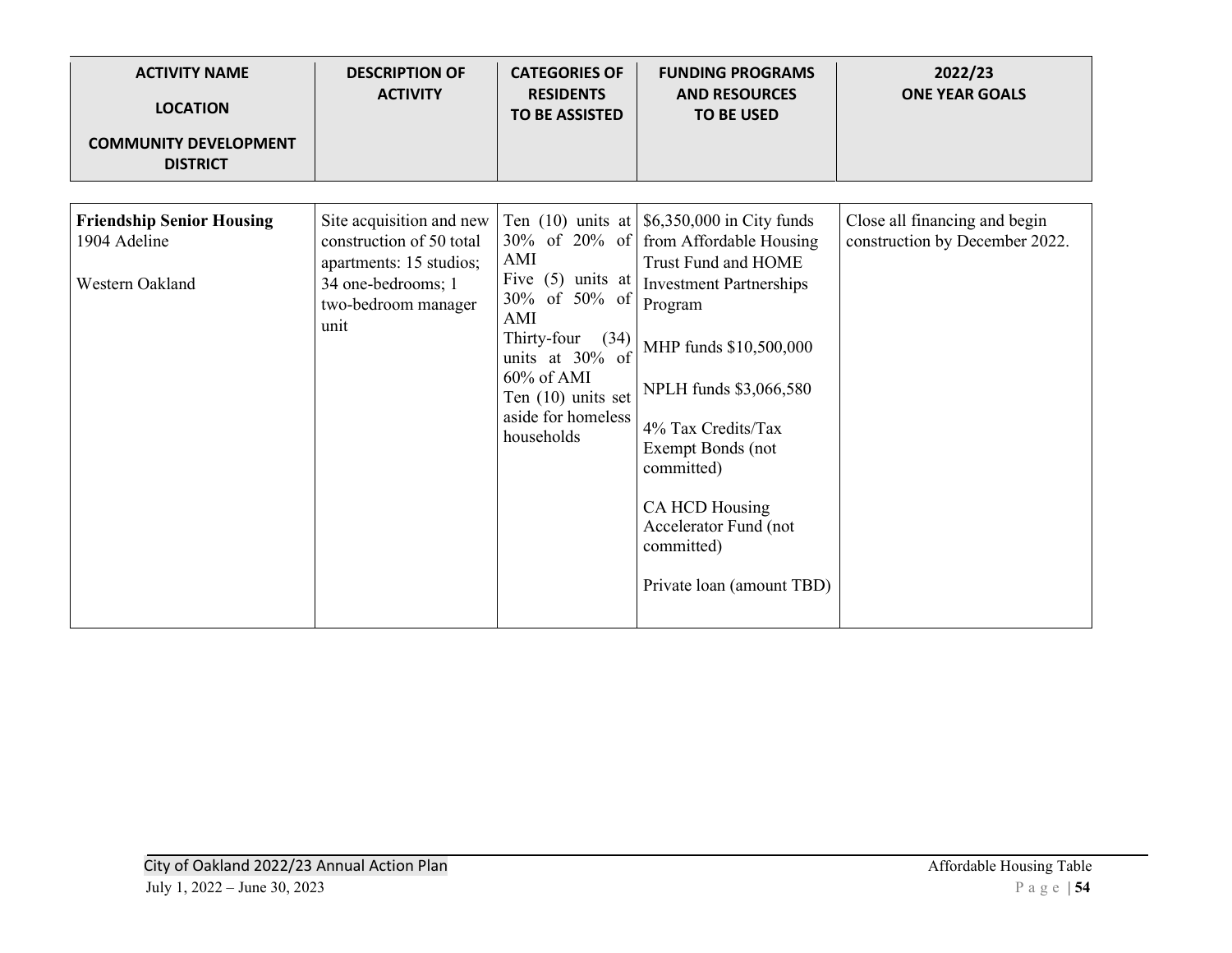| <b>ACTIVITY NAME</b>                            | <b>DESCRIPTION OF</b><br><b>ACTIVITY</b> | <b>CATEGORIES OF</b><br><b>RESIDENTS</b> | <b>FUNDING PROGRAMS</b><br><b>AND RESOURCES</b> | 2022/23<br><b>ONE YEAR GOALS</b> |
|-------------------------------------------------|------------------------------------------|------------------------------------------|-------------------------------------------------|----------------------------------|
| <b>LOCATION</b>                                 |                                          | <b>TO BE ASSISTED</b>                    | <b>TO BE USED</b>                               |                                  |
| <b>COMMUNITY DEVELOPMENT</b><br><b>DISTRICT</b> |                                          |                                          |                                                 |                                  |

#### **PRODUCTION- Objective #8: Expansion of the Supply of Affordable Ownership Housing**

| $1574 - 1590$ 7 <sup>th</sup> Street<br>(aka Peralta Gardens)<br>Western Oakland | New construction of 5<br>3-bedroom ownership<br>townhomes, 2 of which<br>will be affordable. | 2 households with<br>incomes at or<br>below $100\%$<br>AMI.<br>Large families<br>(two 3-bdrm<br>units) | Low/Mod Housing Fund:<br>\$127,327 | Explore options for moving these<br>sites forward towards<br>development as affordable<br>housing, and identify a<br>development path/potential<br>development teams. |
|----------------------------------------------------------------------------------|----------------------------------------------------------------------------------------------|--------------------------------------------------------------------------------------------------------|------------------------------------|-----------------------------------------------------------------------------------------------------------------------------------------------------------------------|
| 3701 Martin Luther King Jr.<br>Way<br>Western Oakland                            | Site acquisition of a lot<br>for future ownership<br>housing.                                | Households with<br>incomes at or<br>below 80% AMI.                                                     | Low/Mod Housing Fund:<br>\$109,510 | Explore options for moving this<br>site forward towards development<br>as affordable housing, and<br>identify a development<br>path/potential development<br>teams.   |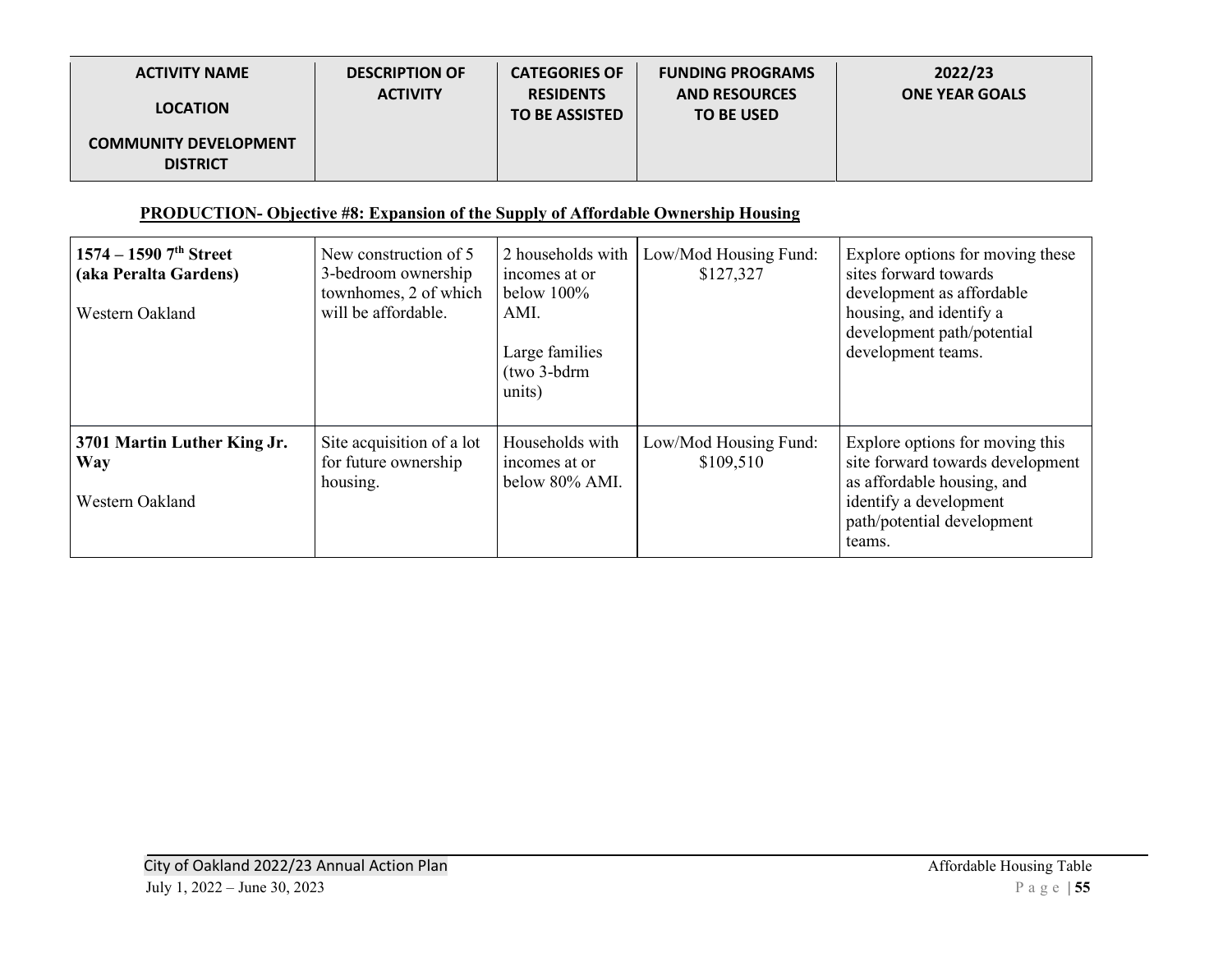| <b>ACTIVITY NAME</b><br><b>LOCATION</b><br><b>COMMUNITY DEVELOPMENT</b><br><b>DISTRICT</b> | <b>DESCRIPTION OF</b><br><b>ACTIVITY</b>                                                                              | <b>CATEGORIES OF</b><br><b>RESIDENTS</b><br><b>TO BE ASSISTED</b>                                                                                                                                                        | <b>FUNDING PROGRAMS</b><br><b>AND RESOURCES</b><br><b>TO BE USED</b>            | 2022/23<br><b>ONE YEAR GOALS</b>                                                               |
|--------------------------------------------------------------------------------------------|-----------------------------------------------------------------------------------------------------------------------|--------------------------------------------------------------------------------------------------------------------------------------------------------------------------------------------------------------------------|---------------------------------------------------------------------------------|------------------------------------------------------------------------------------------------|
| <b>Byron Ave. Homes</b><br>10211 Byron Ave.<br>Elmhurst                                    | Site acquisition loan and<br>predevelopment loan for<br>future ownership<br>housing units.<br>Approximately 10 units. | 4 households with<br>incomes at or<br>below $60\%$ AMI;<br>4 households<br>with incomes at or<br>below 80% AMI;<br>2 households with<br>incomes at or<br>below100% AMI.<br>Details will be<br>renegotiated this<br>year. | City:<br>\$378,000 (Site Acquired<br>Loan)<br>\$29,200 (Predevelopment<br>loan) | Seek a revised timeline for<br>development or disposition of the<br>site with project sponsor. |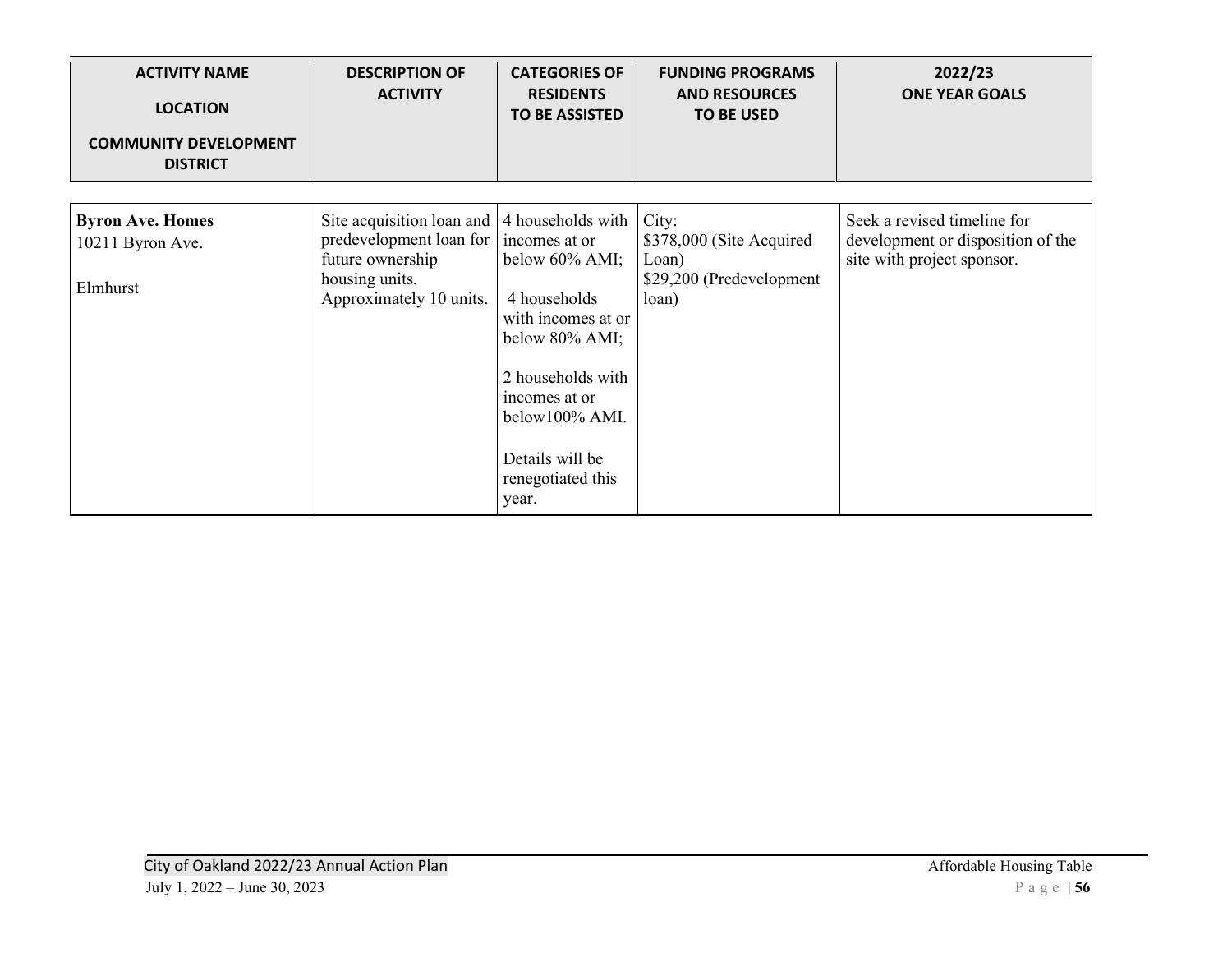| <b>Oakland Home Renovation</b><br>Program<br>Habitat for Humanity East Bay<br>Citywide                                                                                                                        | Acquisition,<br>rehabilitation, and<br>resale of 3-5 single<br>family residences                                                                                                                                     | Predominately<br>low- and<br>moderate-income<br>homebuyers at up<br>to<br>100% of AMI                                                                                                                                                                                                         | <b>To Be Determined</b><br>Low- and Moderate-<br>Income Asset Funds:<br>Approximately<br>\$615,000    | To be determined based on<br>funding and number of viable<br>projects.                                                                                                                                         |
|---------------------------------------------------------------------------------------------------------------------------------------------------------------------------------------------------------------|----------------------------------------------------------------------------------------------------------------------------------------------------------------------------------------------------------------------|-----------------------------------------------------------------------------------------------------------------------------------------------------------------------------------------------------------------------------------------------------------------------------------------------|-------------------------------------------------------------------------------------------------------|----------------------------------------------------------------------------------------------------------------------------------------------------------------------------------------------------------------|
| <b>Wood Street Affordable</b><br><b>Housing Parcel (MidPen and</b><br><b>Habitat for Humanity) Wood</b><br>street between 18 <sup>th</sup> and 20 <sup>th</sup><br><b>Streets</b><br>Western<br>CD District 3 | New construction of<br>between 170<br>affordable housing<br>units;<br>85 rental units;<br>34 1BR units<br>27 2BR units<br>23 3BD units<br>85 homeownership<br>units;<br>33 1BR units<br>38 2BR units<br>14 3BR units | Rental Units:<br>17 units at or<br>below 20% AMI<br>30 units at or<br>below 50% AMI<br>24 units at or<br>below 60% AMI<br>13 units at or<br>below 80% AMI<br>unrestricted<br>managers unit<br>Ownership Units<br>28 units at or<br>below<br>80% AMI<br>57 units at or<br>below 120% of<br>AMI | Low/Mod Housing<br>Fund:<br>\$8,000,000 (property<br>acquisition)<br>Additional funding<br><b>TBD</b> | Entered into LDDA/DDA with<br>developers.<br>Construct fencing along<br>perimeter of site and perform<br>cleanup of surface dumping.<br>Draw down on \$650,000<br>predevelopment loan issued to<br>developers. |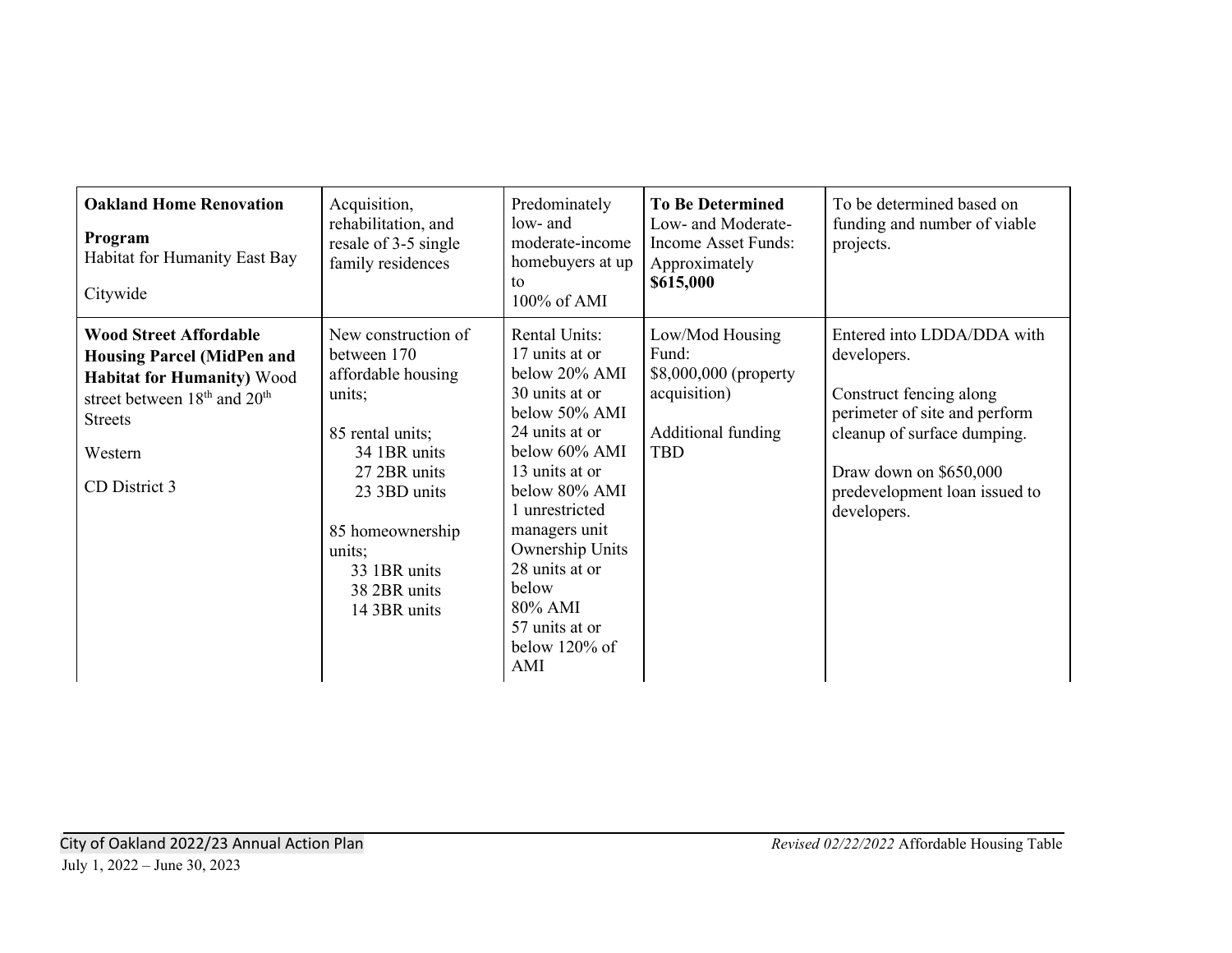| <b>ACTIVITY NAME</b><br><b>LOCATION</b><br><b>COMMUNITY DEVELOPMENT</b><br><b>DISTRICT</b>  | <b>DESCRIPTION OF</b><br><b>ACTIVITY</b>                                                                                                                 | <b>CATEGORIES OF</b><br><b>RESIDENTS</b><br><b>TO BE ASSISTED</b>               | <b>FUNDING PROGRAMS</b><br><b>AND RESOURCES</b><br><b>TO BE USED</b>                                                                                                                                                                                                                                                                 | 2022/23<br><b>ONE YEAR GOALS</b>                                                                                                                                                                                                                       |
|---------------------------------------------------------------------------------------------|----------------------------------------------------------------------------------------------------------------------------------------------------------|---------------------------------------------------------------------------------|--------------------------------------------------------------------------------------------------------------------------------------------------------------------------------------------------------------------------------------------------------------------------------------------------------------------------------------|--------------------------------------------------------------------------------------------------------------------------------------------------------------------------------------------------------------------------------------------------------|
|                                                                                             | Assist first-time                                                                                                                                        |                                                                                 |                                                                                                                                                                                                                                                                                                                                      |                                                                                                                                                                                                                                                        |
| <b>First-Time Homebuyers</b><br><b>Mortgage Assistance Program</b><br>(MAP)<br>Citywide     | homebuyers with<br>deferred loans.<br>For low-income buyers,<br>(£ 80% of AMI): 30%<br>of purchase price not to<br>exceed \$75,000;                      | First-time<br>homebuyers with<br>incomes £ 120%<br>of Area Median<br>Income.    | Anticipate securing \$2<br>million funds by<br>depositing MAP<br>repayment revenues into<br>LMIAH funds and then<br>exchanging with<br>boomerang funds which<br>are eligible to be allocated<br>to MAP. Program funding<br>resources vary from year<br>to year. Alternately, it is<br>anticipated that funding<br>could be budgeted. | Identify a funding source, secure<br>council authorization to transfer<br>funds and increase the subsidy<br>loan amounts, and re-open the<br>program. Make 10-20 new MAP<br>loans annually, if \$2 million of<br>funding is available.                 |
|                                                                                             | For moderate income<br>buyers (81-120% AMI):<br>20% of purchase price<br>not to exceed \$50,000.                                                         |                                                                                 |                                                                                                                                                                                                                                                                                                                                      |                                                                                                                                                                                                                                                        |
| <b>First-Time Homebuyers</b><br><b>Mortgage Assistance Program</b><br>(CalHome)<br>Citywide | Assist first-time<br>homebuyers with<br>deferred loans.<br>For low-income buyers,<br>(£ 80% of AMI): 30%<br>of purchase price not to<br>exceed \$75,000; | First-time<br>homebuyers with<br>incomes up to<br>80% of Area<br>Median Income. | It is anticipated that<br>\$500,000 of reuse funds<br>from CalHome<br>repayments is available<br>for FY23 reuse.<br>Additionally, a 2021<br>NOFA application for<br>\$726,000 of new funds<br>was submitted to CA-<br>HCD.                                                                                                           | Make 4-6 new CalHome loans,<br>when Fiscal capacity allows<br>fulfillment of re-appropriation<br>request to move existing reuse<br>revenues collected in fund 2144.<br>If the 2021 NOFA application<br>scores an award, make 5-10<br>additional loans. |